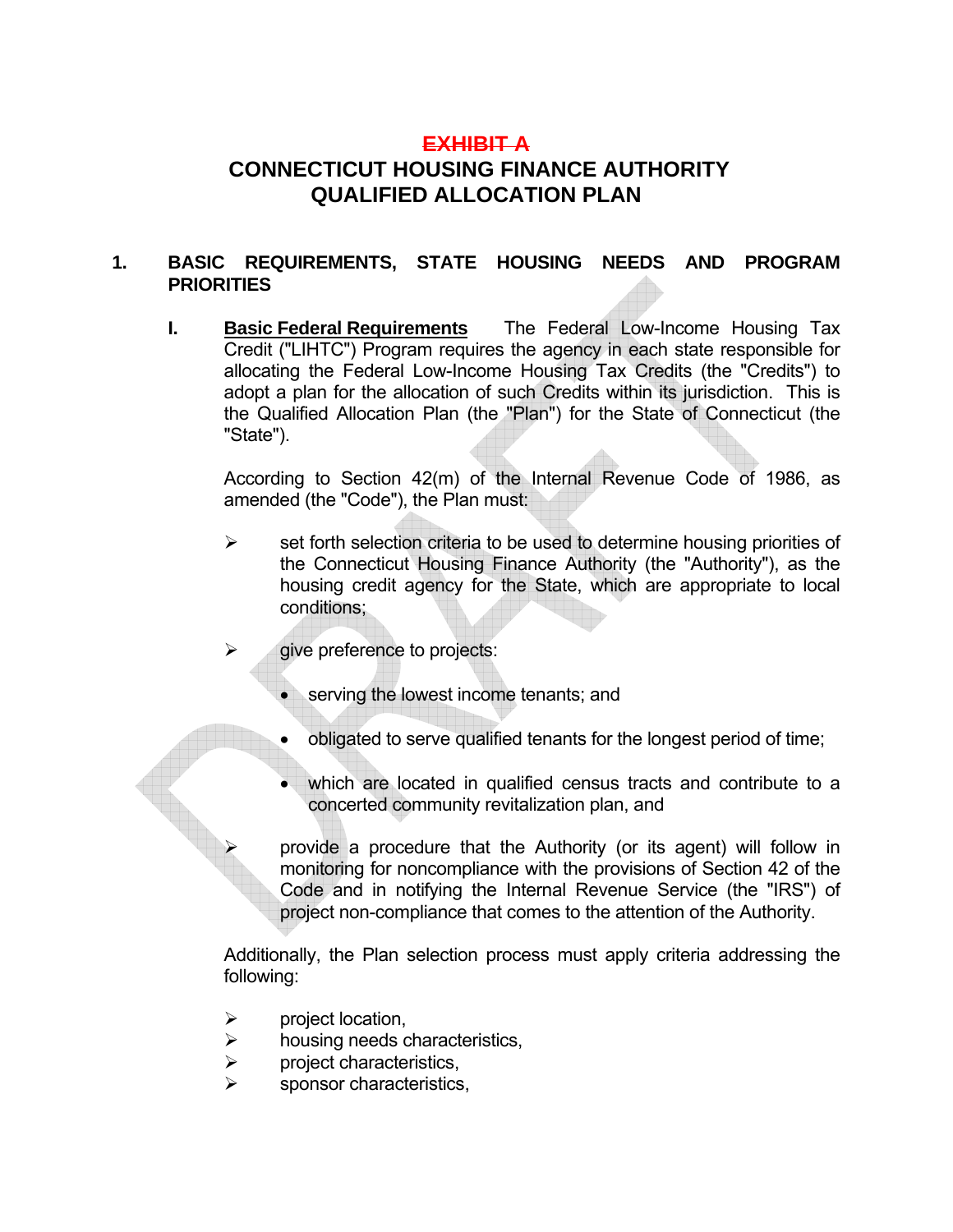- $\triangleright$  tenant populations with special housing needs, public housing waiting lists,
- tenant populations of individuals with children, and
- $\triangleright$  projects intended for eventual tenant ownership.
- **II.** State Housing Needs The Plan for allocating LIHTCs in the State is developed to be relevant to State housing needs and consistent with State housing priorities.
	- A. In General

 The needs and priorities which are the focus of this Plan are defined in the 2005-2009 State of Connecticut Consolidated Plan for Housing and Community Development ("CONPLAN") and the 20078 Annual Action Plan (currently pending HUD approval), as required by the National Affordable Housing Act of 1990 (the "Act"). The Act requires that the CONPLAN govern the allocation of Federal funds by the State. The CONPLAN also is required to be consistent with the State of Connecticut 2005-2010 Conservation and Development Policies Plan ("the C&D Policies Plan"). The C&D Policies Plan includes policies for the development of affordable rental housing.

 The Plan will not undertake a separate needs assessment or establishment of goals and objectives but incorporates by reference the needs assessment of the CONPLAN and adapts its specific priorities for rental housing for use in this Plan. Additionally, this plan similarly adapts relevant housing policies of the C&D Policies Plan.

 For a detailed discussion of housing needs in the State as established by the CONPLAN, refer to the CONPLAN, Section V "Needs Assessment."

## B. Housing Production Policies, Goals and Objectives

 Rental Housing development policies of the C&D Policies Plan adapted for use in this Plan include funding priority for activities which:

• Promote housing mobility choice across income levels utilizing current infrastructure in the preservation of existing residential neighborhoods and housing stock.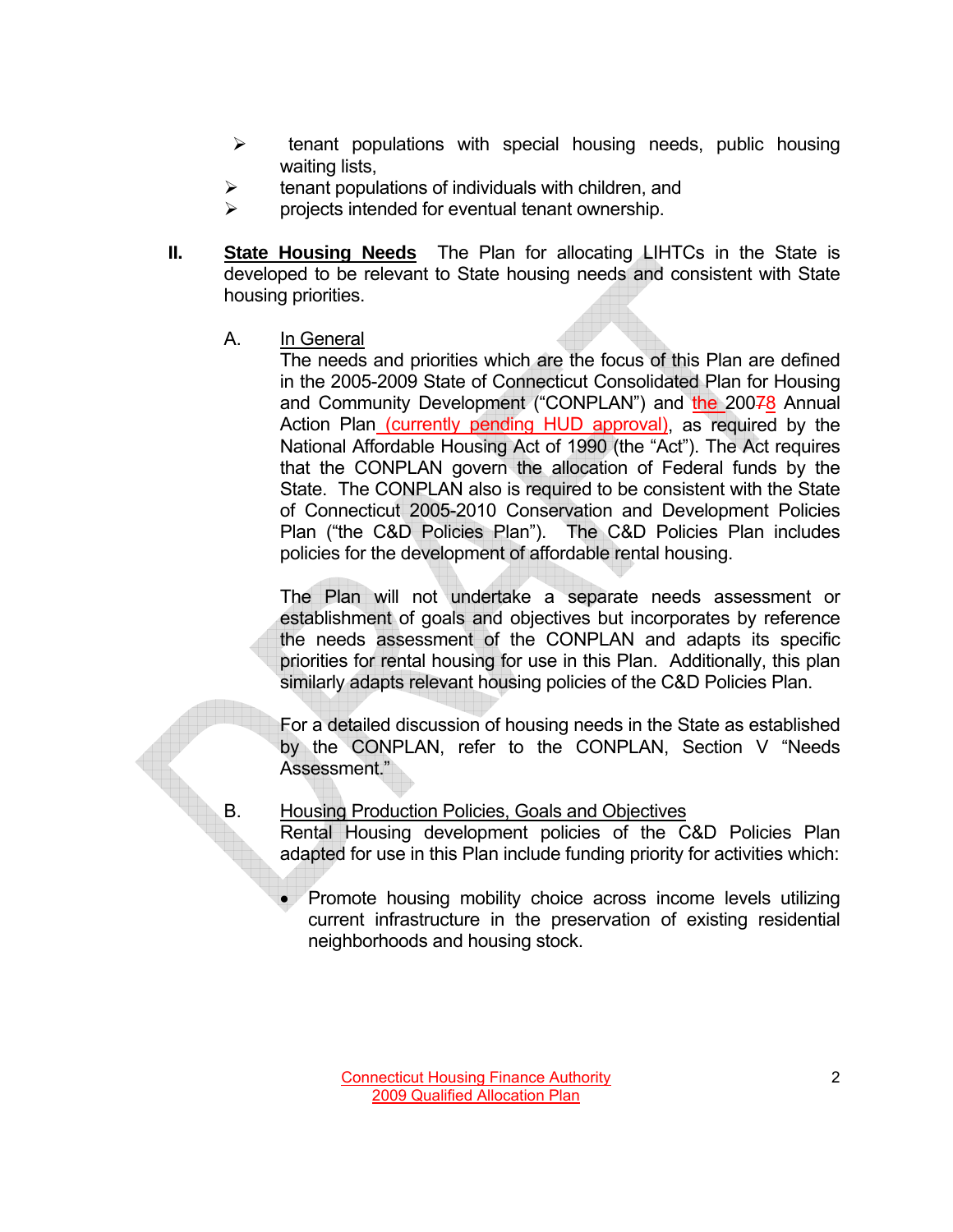- Supports adaptive reuse of historic structures for use as residential housing.
- Promote support for mixed income developments in areas that currently under serve low and moderate income households.
- Encourage fuller use of already developed places with existing infrastructure, particularly deteriorated areas where site abandonment or neglect are responsible for lack of investment, job loss and neighborhood flight.
- Promote and encourage the revitalization and the use of town center main streets in rural community centers; regional centers in older suburban towns.

Rental housing development goals and objectives of the CONPLAN adapted for use in this plan include the following:

Goal: Supportive Housing – Develop and implement strategies and solutions to address the problem of homelessness through the utilization of supportive housing.

Objective: Increase the number of permanent supportive housing opportunities available for homeless households or those at risk of becoming homeless, particularly those with special needs by providing financing for renovation of existing buildings.

Objective: Evaluate the appropriate method or vehicle to introduce supportive housing services into existing units.

Goal: Rental Housing Supply – Preserve and increase the supply of quality, safe affordable housing available to low and moderate income households.

Objective: Promote and support mixed income developments in areas that currently underserve low and moderate income households.

 Objective: Support adaptive reuse of historic structures as residential housing.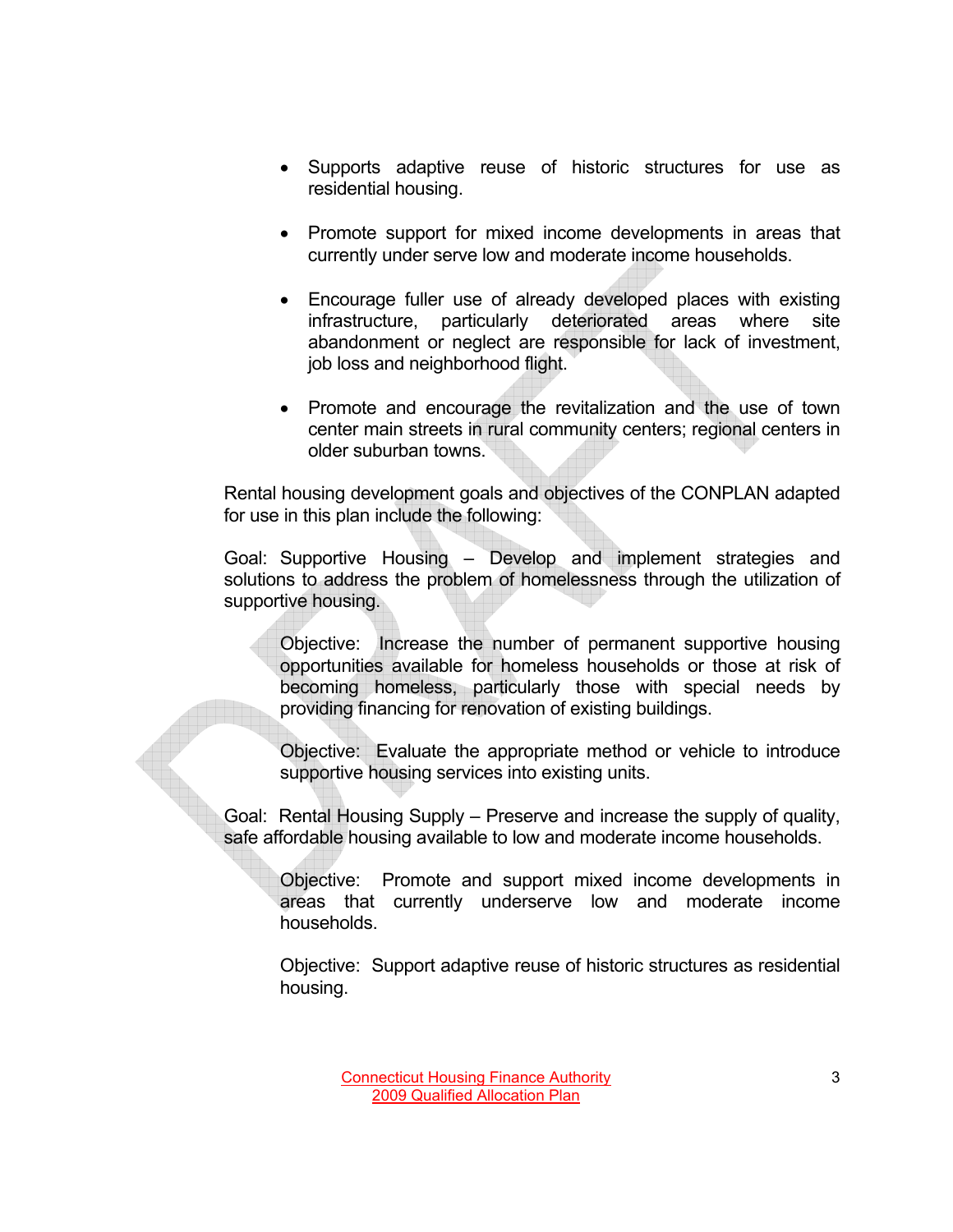Objective: Invest in the maintenance and preservation of existing publicly assisted rental housing stock to preserve it as a long-term resource.

 Objective: Preserve federally assisted housing, so very low income households do not become homeless.

- **III. Allocation Plan Housing Priorities** In light of the housing needs identified by the CONPLAN, the Plan provides priority for the development of housing which:
	- $\triangleright$  Rehabilitates rental housing in those municipalities where poor housing conditions limit quality affordable rental options for low income renters, i.e., those communities with relatively high rent compared to income, a greater number of boarded/vacant units, more households below the poverty level and more overcrowded housing.
	- $\triangleright$  Constructs new rental housing and/or rehabilitates existing structures in those municipalities where affordable options for low income renters are limited, i.e., those communities with relatively high rent compared to income, few households below the poverty level, little housing in rental tenancy and few members of minority groups.
	- Provides rental housing or service enhanced structures for homeless or imminently homeless persons or households, or housing developed through a state funded or sponsored initiative to provide housing for persons with disabilities.
		- Attracts private investment capital to develop housing to meet state affordable housing objectives, particularly alternative or transitional housing facilities for those with identified special needs.
			- Supports neighborhood revitalization and community development in Neighborhood Revitalization Zones, as described in Connecticut General Statutes Chapter 118 Section 7-600.
	- $\triangleright$  Addresses Federal and State housing policy to revitalize severely distressed or obsolete public housing developments.
	- $\triangleright$  Preserves the existing stock of Federally assisted low-income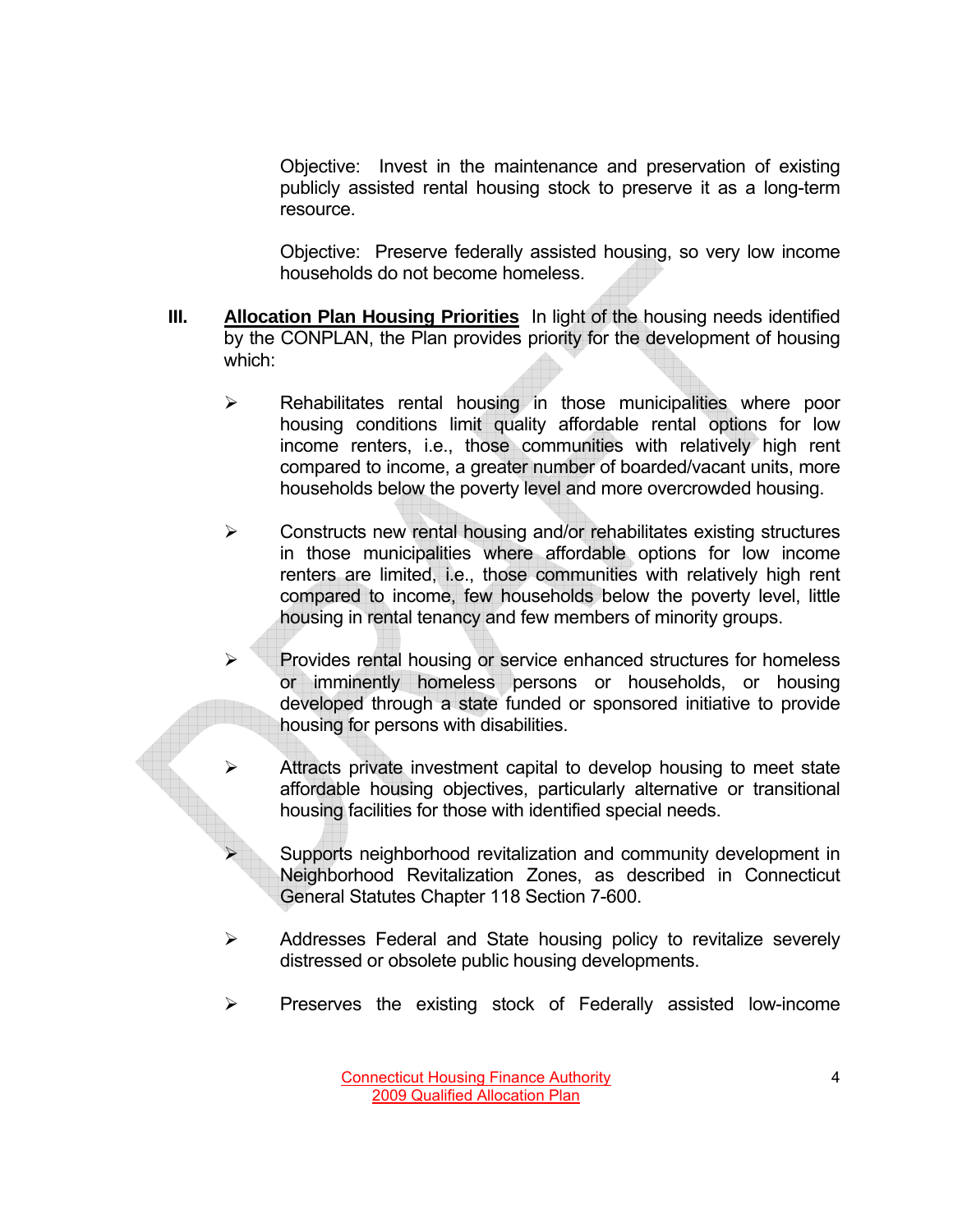housing, where loss of low-income service is possible upon prepayment of a mortgage or expiration of housing assistance contracts; and

- $\triangleright$  Adds a larger proportion of units with more than two bedrooms.
- $\triangleright$  Is the most productive and efficient use of other public funding provided to realize the same objectives.
- $\triangleright$  Involves non-profit community based development organizations.

### **2. ALLOCATION PROCESS AND CRITERIA**

**I. Allocation Process** The Authority will allocate LIHTCs based upon the selection criteria and application ranking procedures set forth below. For each Funding Round applications will undergo a four-step process.

> Step One is a threshold determination of eligibility. An application that does not satisfy the threshold eligibility criteria will not receive an LIHTC allocation.

> Step Two is the classification of all applications that satisfy the threshold eligibility criteria into one of three possible Allocation Priority Classes according to the characteristics of the proposed developments.

> Step Three is the rating and ranking of the applications within each of the three Allocation Priority Classes according to specific evaluation criteria.

> Step Four is the adjustment of the ranking within each of the Allocation Priority Classes according to certain Federally mandated priorities.

LIHTCs will be allocated first to nonprofit set-aside applicants, then to applications from General Class I, then to the extent available to applications from General Class II, and finally to the extent available to applications from General Class III.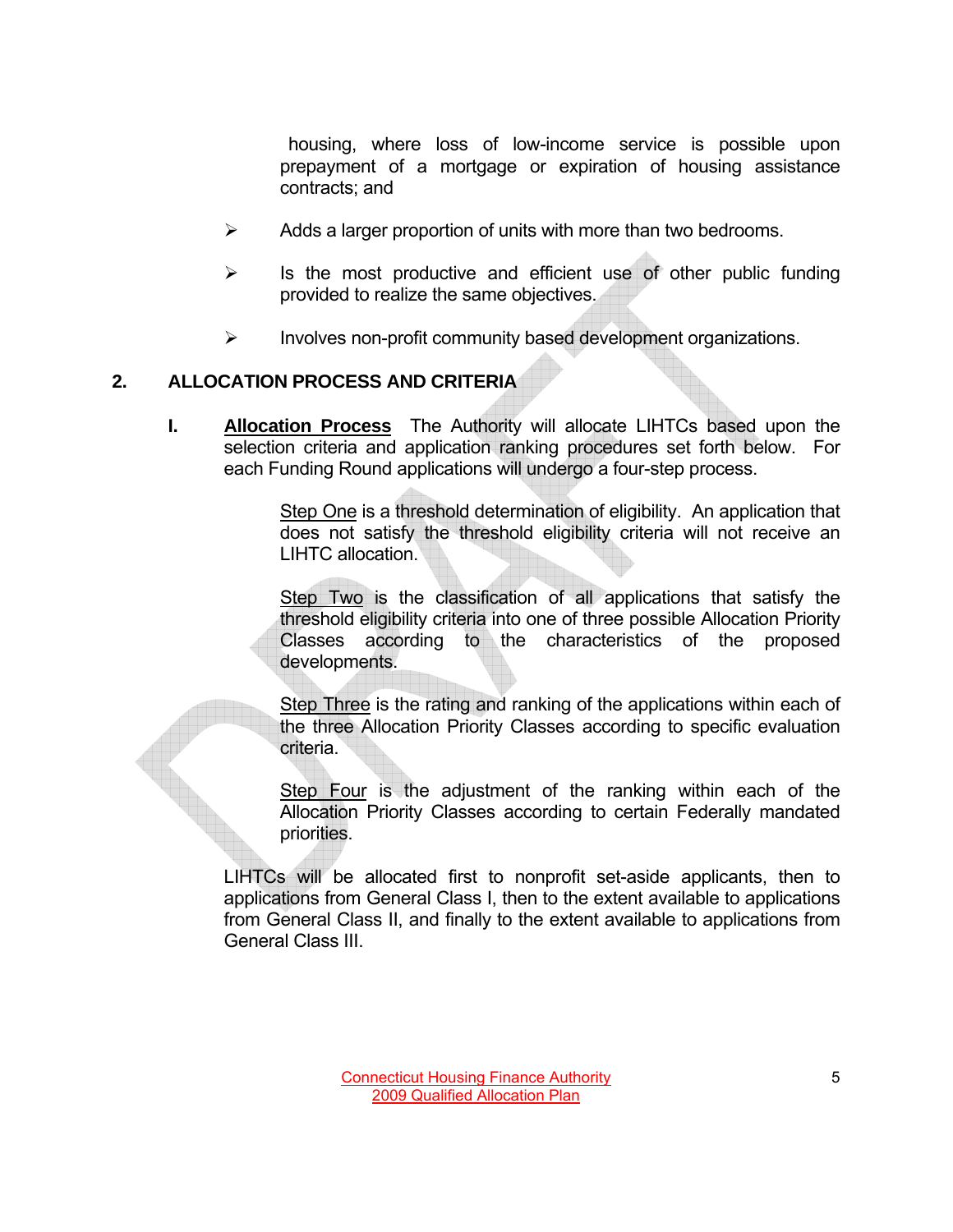If a particular Allocation Priority Class includes a Special Class, then the Special Class receives credits before the General Class in that allocation priority.

 In the event that two projects with identical cumulative scores are competing for the last amount of LIHTCs available, LIHTCs will be awarded to the project having the higher score total based upon the Federally mandated criteria. Should these scores also be equal, the project with the higher base score will be favored.

 The results of the evaluation and ranking will be determined at the sole discretion of the Authority.

#### **II. Threshold Criteria**

The Authority is required to evaluate applications received to determine which applicants should receive LIHTCs. To receive a reservation of LIHTCs a project must first

 demonstrate it meets the basic policy and administrative requirements for consideration of an application. During this award period the application must meet the following threshold requirements.

- A. The proposed project must meet the basic occupancy requirements and rent restrictions of Section 42(g) of the Code.
- B. The proposed project must meet the other basic statutory requirements of Section 42 of the Code and the regulations promulgated thereunder. The proposed project must meet design, marketing and continued occupancy standards appropriate to the size and type of household for which the housing is developed.
- C. The sponsor of the project has provided a housing market study, in form and content consistent with the Authority guidelines, indicating sufficient demand for the housing to be developed.
- D. The sponsor of the project has, in the case of the rehabilitated housing, provided a preliminary capital needs assessment of the structure to be rehabilitated, in form and content consistent with Authority guidelines.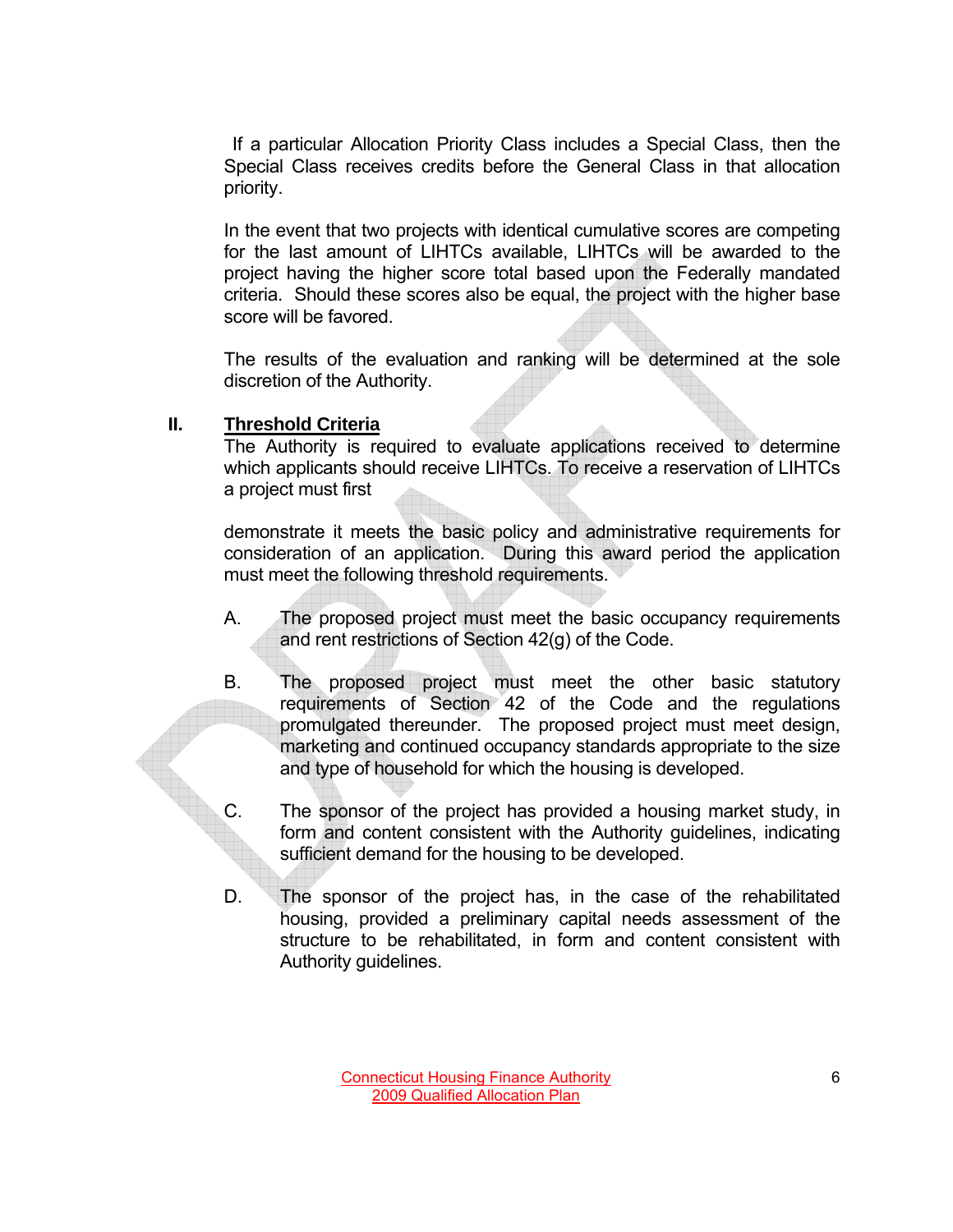- E. Housing substantially rehabilitated or newly constructed must meet established criteria to ensure energy efficient operation and maintenance.
- F. The sponsors of the project must be committed to undertake strong affirmative measures to ensure the activity funded promotes regional economic, social and racial integration and the integration of persons with disabilities.
- G. The sponsors must agree to comply with all affirmative fair marketing and all applicable minority business contracting requirements.
- H. Applications may not be filed by a person or entity, or an affiliate of a person or entity, that is or had at any previous time been delinquent on any Authority or other State obligations for twelve (12) or more months. Applications will not be considered from an applicant, or from an applicant affiliated with an entity that (i) has been in default for three (3) months within the most recent twelve-month period; and (ii) has been in default during any month within the most recent sixmonth period.
- I. Applications may not be filed by persons or entities, or by persons or entities affiliated with them, that have been in noncompliance with the Authority's LIHTC Compliance Monitoring, where such noncompliance is significant and has remained uncorrected for a period exceeding six (6) months, or by persons or entities that have a history of repeated noncompliance, unless specifically approved by the Authority's Board of Directors. Applications may not be filed by applicants who have failed to comply with the terms of any Extended Low Income Housing Commitment for a project they previously sponsored or developed.

The general partners and the management agent proposed as a member of the development team must disclose on a form provided by the Authority, any finding of a violation of any Federal or State laws or regulations pertaining to fair housing, housing accessibility, or nondiscrimination in the areas of rental housing. Such finding shall be by a Federal or State court, or a Federal or State agency, having authority and jurisdiction to make such finding. This disclosure is to be provided under penalty of false statement. Applicants disclosing such findings of violations or convictions must obtain a waiver from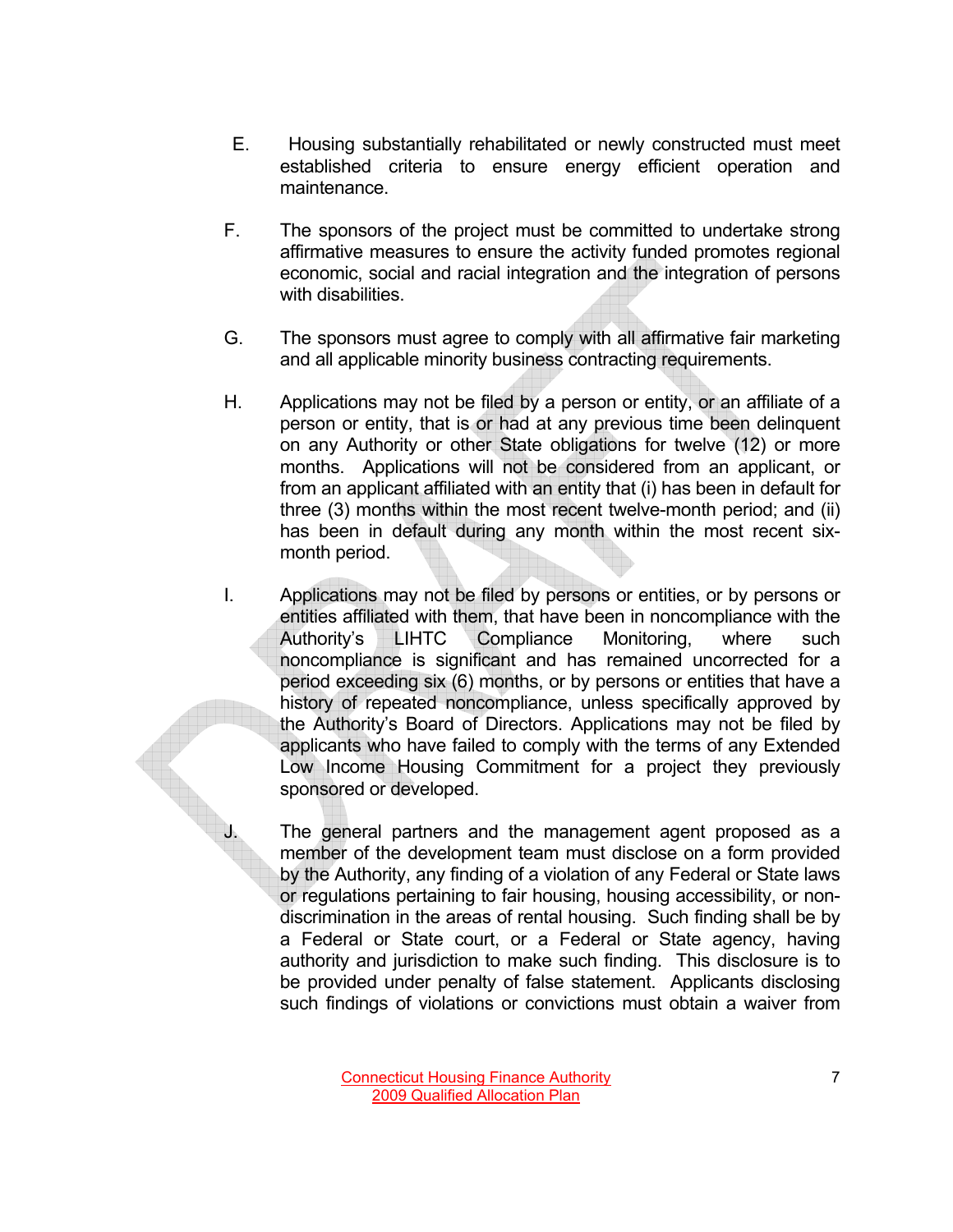the Authority's Board of Directors in order to apply.

- K. The Authority's Board of Directors reserves the right to independently review proposals and not award LIHTC's because of noncompliance with requirements of any adopted housing policy, standard, or objectives of the State in the following areas only:
	- 1. Project characteristics enumerated in C, D and E of the Threshold Criteria; and
	- 2. Project location (the suitability of the project's site and location for the intended purpose), Housing Needs and Prioritization, as defined in the Plan; and Development cost.
- L. The proposed development must be ready to proceed as documented by:
	- 1. Complete application, including a credible financing plan as evidenced by letter(s) of commitment or other proof of serious intent on behalf of other sources of funds essential to the viability of the proposed project;
	- 2. Evidence of site control of a site suitable for the intended purpose;
	- 3. Written evidence of zoning approval;
	- 4. Development team in place, including architect, general contractor and management agent;
	- 5. Written description in addition to completion of the Authority's Outline Specification Form attached to the LIHTC application indicating the level of rehabilitation based on a capital needs analysis performed by a licensed architect or engineer, schematic drawings,  $1/8$ " = 1' 0" minimum (floor plans and elevations) and site plan  $(1" = 20' - 0"$  minimum) drawn to scale: Written description indicating level of rehabilitation based on a capital needs analysis performed by a licensed architect or engineer;
	- 6. Completion of the Authority's Outline Specification Form;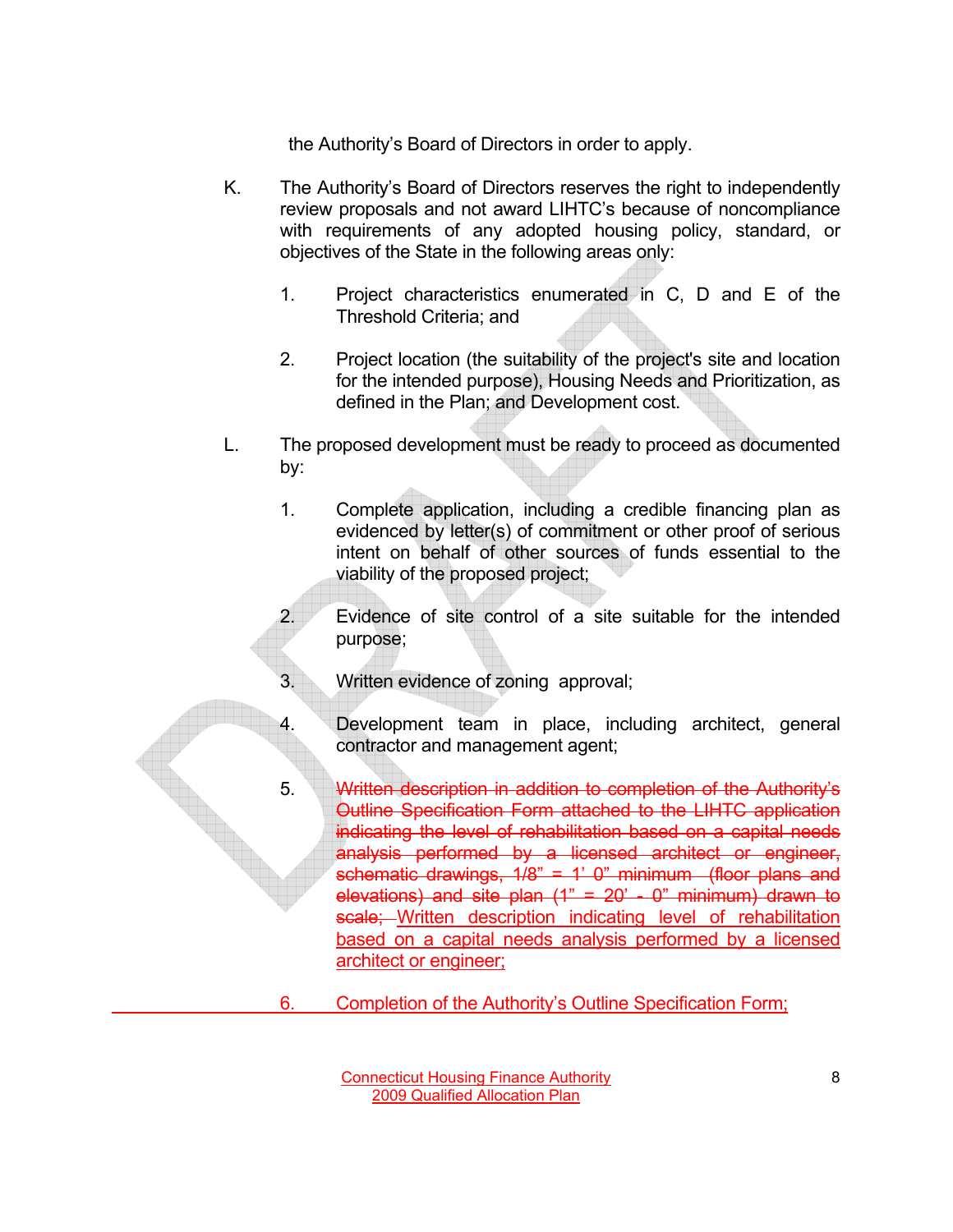- 7. Schematic drawings (1/8" = 1' 0" minimum) floor plans and elevations;
- 8. Site plan  $(1" = 20' 0"$  minimum, drawn to scale);
- 6.9. Based on 5.,6, 7 and 8 above, a trade payment breakdown signed by the general contractor (Applicants with projects subject to bidding requirements must submit a letter from the agency describing the bid schedule and a copy of the agency's bid policy);
- 7.10. Evidence of availability of utilities and access to the site;
- 8.11. Minimum threshold rehabilitation expenditure of \$9,000 per qualified unit.; and
- 9.12. Submission of a professionally prepared market study consistent with the Authority guidelines. Prior to receipt of application and upon written request, the market study may be waived for projects under 15 units.
- M. Non-profit organizations must also satisfy the following requirements in order to qualify for the special non-profit set-aside described below:
	- 1. The non-profit sponsor must be a qualified non-profit organization as defined in Section 42(h)(5)(C) of the Code; and
	- 2. The non-profit organization must commit to participating materially in the development and operation of the project throughout the compliance period.
- N. The applicant must be in compliance with and agree to remain in compliance with the Schedule of Fees annually established by the Authority.

# **III. Priority Locations and Terms Defined**

A. Development Priority Locations

The C & D Policies Plan define the following State Action Strategy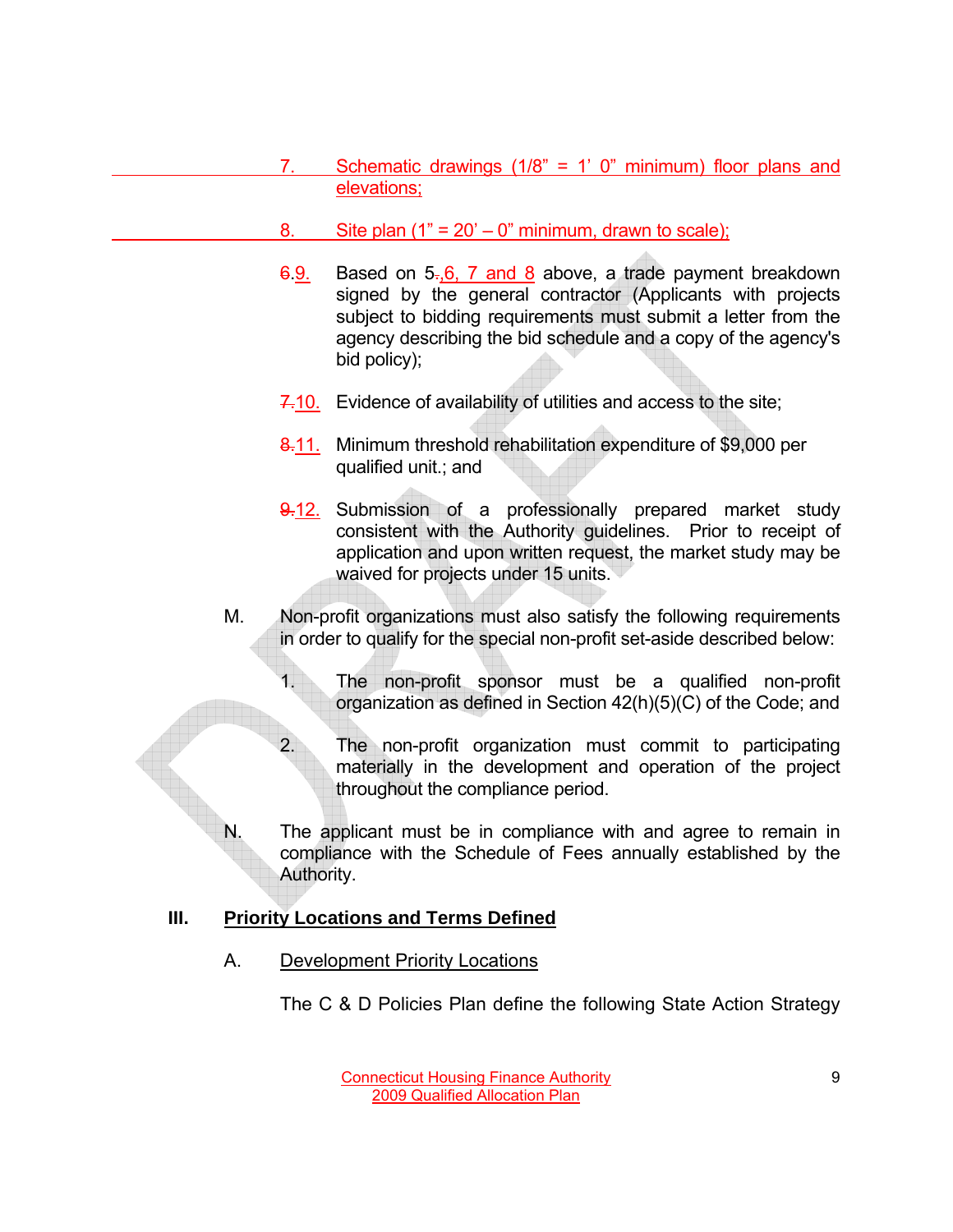and Definitional Criteria for Development Priority. These definitions are hereby adopted for purposes of the Low-Income Housing Tax Credit Procedures and this Plan. For purposes of the Plan, whether a project is located in a Development Priority Area will be solely determined by the Authority. Development Priority Areas are:

Urban Regional Centers: Areas with the highest priority for affirmatively supporting rehabilitation and further development toward revitalization of the economic, social and physical environment of urban centers.

Urban Neighborhood Conservation Areas: Areas that support maintenance of stable, developed neighborhoods and communities, as well as intensification of development when supportive of community stability and consistent with the capacity of available urban services.

Urban Growth Areas: Areas that provide high priority and affirmative support for new urban growth that occurs outside of Urban Regional Centers, in specified areas capable of supporting large-scale, mixed-use development and densities in close relationship to the Urban Regional Centers.

Rural Community Centers: Clusters in locally designated centers in rural communities with relatively higher intensity land uses for residential, shopping, employment and public facilities and services.

B. Definitions

Federally Designated Targeted Areas are defined as Qualified Census Tracts ("QCT") or an Area of Chronic Economic Distress as defined in Sections 143(j)(2) and 143(j)(3) of the Code.

A thirty (30) percent basis boost may also be applicable to development proposals located on former industrial, commercial buildings if the proposal is for a residential adaptive reuse with environmental remediation and is not located in a QCT. The proposal must be financially feasible.

Basis Boost: Is an increase in the building's eligible tax credit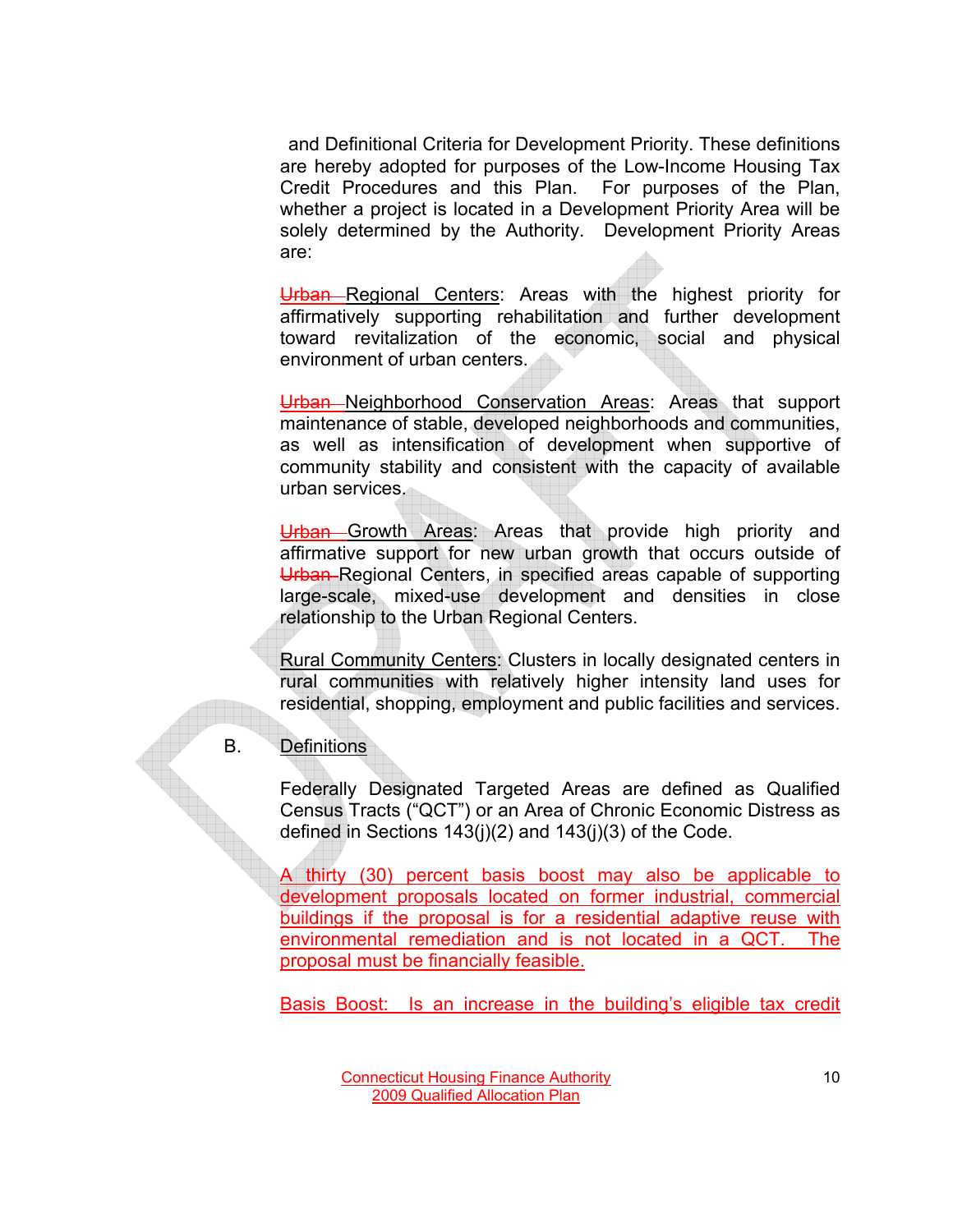basis.

Rehabilitation: Rehabilitation may include renovating and converting an existing non-residential or commercial structure for residential use. New construction will be deemed to be rehabilitation wWhen the newly constructed units are located on sites where multifamily housing units previously existed, and when the number of newly constructed units does not increase the overall housing density of the area of the proposed site, these units will be considered as rehabilitation.

Total Development Resources ("TDR"): All development funding sources exclusive of tax credit equity.

Non-Amortizing Assistance: Sources of funds, which are not subject to installment payment over a specific time period. (e.g., grants, deferred loans, etc.)

## **IV. Priority Classes**

All applications meeting the above threshold requirements will be placed in the appropriate Allocation Priority Class as described in subparagraph A below. Within each Allocation Priority Class, each application will be evaluated, rated and ranked against other applications in its Allocation Priority Class according to the criteria described in subparagraph B.

### A. Allocation Priority Classes

- 1. General Class I: Applications of any of the following types will be placed in General Class I, the highest general Allocation Priority Class.
	- a. Qualified new construction, rehabilitation or acquisition rehabilitation in municipalities with Urban Regional Centers, of rental housing or service enhanced structures for homeless or imminently homeless persons/households or housing developed through a state funded or sponsored initiatives to provide housing for persons with disabilities. Such housing must at least meet the minimum program standard requirements of 40 percent of the units for rent to households at or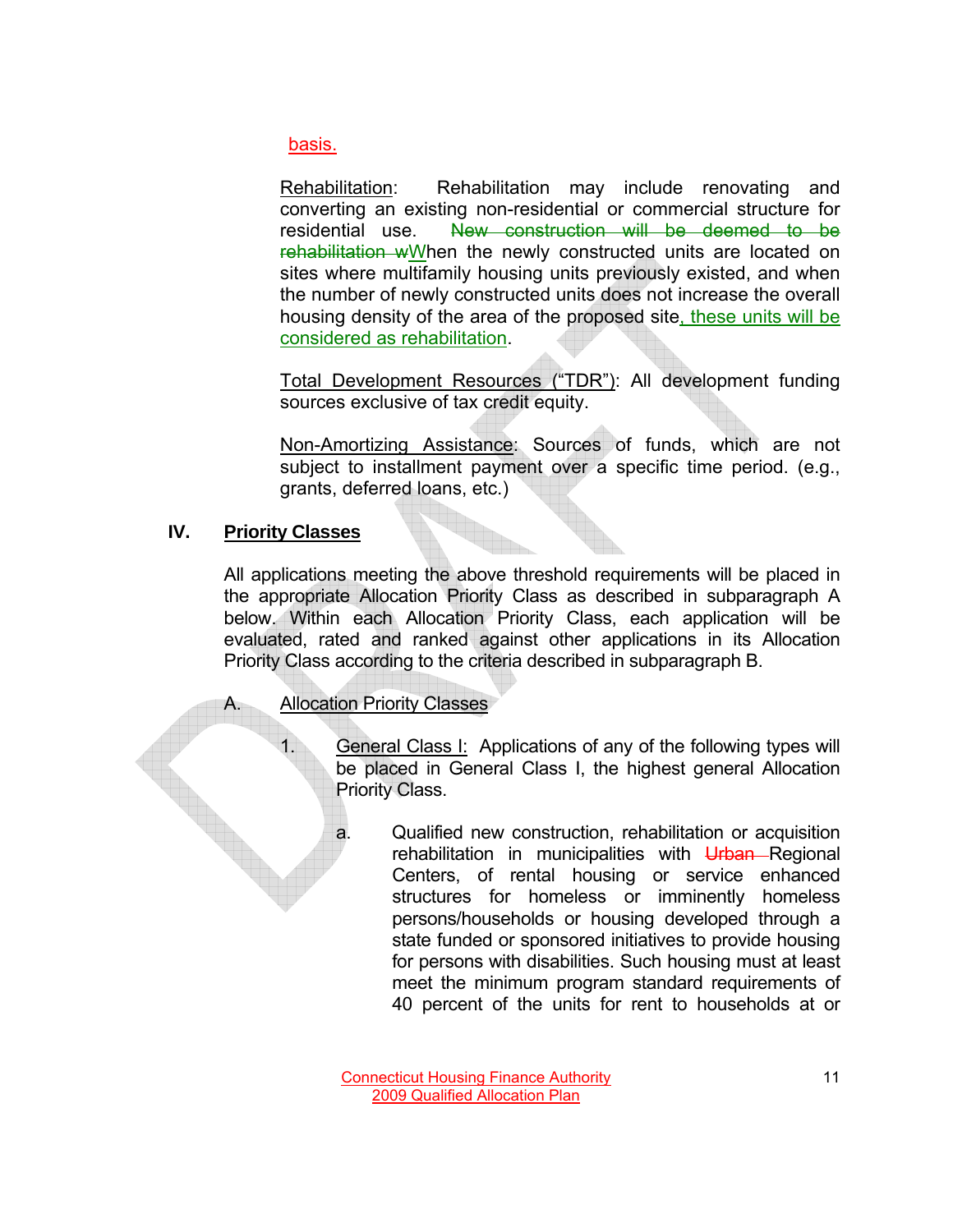below 60 percent of Area Median Income ("AMI"). New construction is eligible if it is consistent with and part of a municipally approved plan to revitalize the economic, social and/or physical environment of the municipality. Service enhanced structures are eligible if they in their totality are for the promotion of independent living of homeless or imminently homeless persons or families, or persons with disabilities.

- b. New Construction, rehabilitation or acquisition rehabilitation proposals which are part of and are consistent with a formal municipally approved plan for a Neighborhood Revitalization Zone ("NRZ") which designates a specific targeted geographic area.
- c. Qualified new construction, rehabilitation or acquisition rehabilitation in Urban Neighborhood Conservation Areas, Urban Growth Areas and Rural Community Centers in the following towns:

Andover Franklin Old Saybrook Avon Glastonbury Orange Barkhamsted Goshen Oxford Beacon Falls Granby Preston **Berlin** Guilford Prospect Bethany Haddam Redding Bethlehem Hampton Ridgefield **Bolton** Hartland Roxbury Bozrah **Harwinton** Salem Bridgewater Hebron Scotland **Brookfield Kent** Sharon Burlington Killingworth Sherman **Canaan** Lebanon Simsbury Chaplin Lisbon Southbury **Cheshire** Lyme Tolland **Chester Madison Trumbull**  Clinton Marlborough Union Colebrook Middlebury Warren Columbia Middlefield Waterford **Cornwall** Monroe Monton Matertown

Canton Ledyard So. Windsor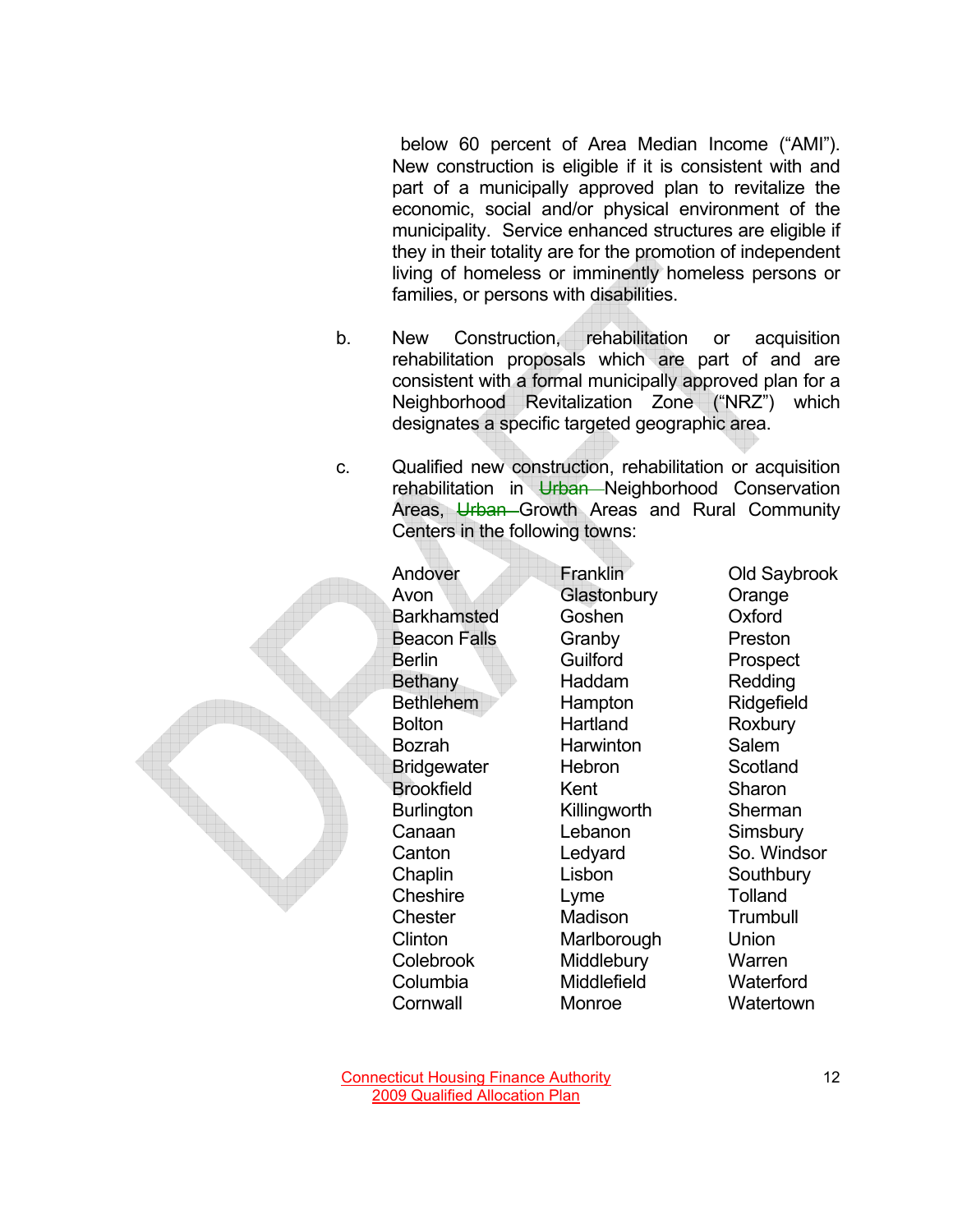Easton North Haven Fairfield Old Lyme

 Coventry Morris Weston Darien New Canaan Westport Durham New Fairfield Wilton East Granby New Hartford Wolcott East Haddam Newtown Woodbridge East Lyme Norfolk Woodbury Eastford North Branford Woodstock Essex North Stonington

Applications for development of such housing located in Branford, Canterbury, East Hampton, Ellington, Farmington, Pomfret, Southington, Washington, Westbrook shall be eligible for consideration herein through December 31, 2008, provided that the applicant can demonstrate to the satisfaction of the Authority's President – Executive Director that site control was established and funds expended prior to September 29, 2005, with the intent to develop the site as housing eligible for equity financing through the Low Income Housing Tax Credit Program.

d. Qualified new construction or rehabilitation in which 50 percent of the low-income units are designated for occupancy by households with incomes below 50 percent of AMI and 50 percent of these targeted units are committed to be occupied by households below 25 percent of AMI. Annual rents are limited to 30 percent of the respective AMI limitations, adjusted for family size. In municipalities with Urban-Regional Centers new construction is only eligible if it is consistent with and part of a municipally approved plan to revitalize the economic, social and/or environment of the municipality.

e. Qualified new construction or rehabilitation that is part of a comprehensive plan to replace and/or rehabilitate public housing units developed through the State Moderate Rental Housing Program that are not severely distressed or obsolete. Such projects must comprehensively and substantially include objectives of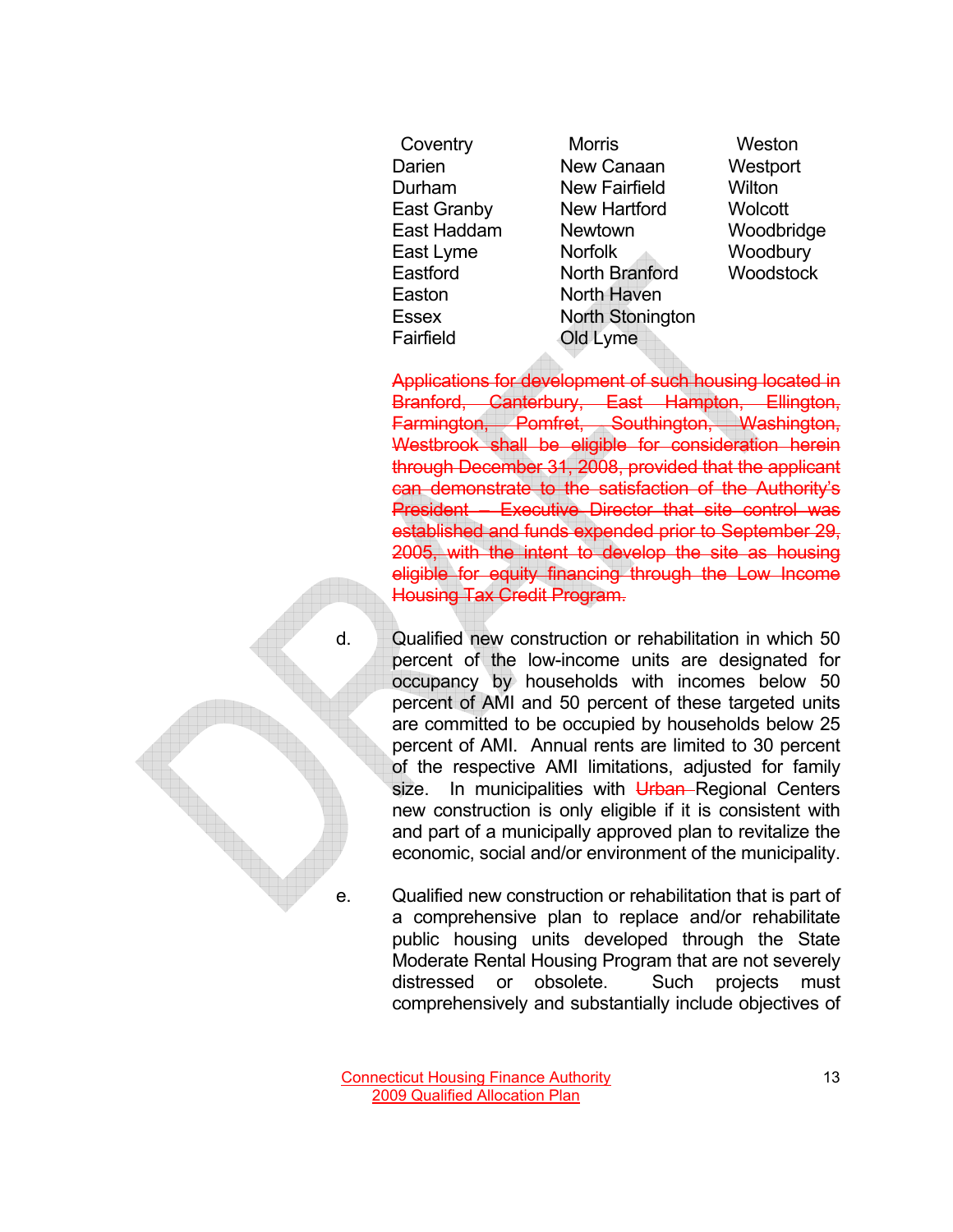integrating units into the community or region, encouraging economic integration, and providing social services in communities with Federally Designated Targeted Areas*.*

 Severely Distressed is defined as property requiring major redesign, reconstruction, redevelopment, or demolition and is occupied predominantly by very low income families.

 Obsolete is defined as property that is unable to be used to adequately perform the function for which it was intended due a substantial loss in value resulting from factors such as overcapacity, changes in technology, deficiencies, or inadequacies in design or marketability, her similar factors that affect the property itself or property's relationship with other surrounding property.

- 2. General Class II: Applications of any of the following types will be placed in General Class II, the second highest general Allocation Priority Class.
	- a. Qualified new construction, rehabilitation or acquisition rehabilitation in Urban-Neighborhood Conservation Areas, Urban Growth Areas and Rural Community Centers as defined in the C&D Policies Plan Conservation and Development Policies Plan for **Connecticut** in the following towns:

| Ashford             | <b>Milford</b>     | <b>Stafford</b>  |
|---------------------|--------------------|------------------|
| <b>Bethel</b>       | <b>Montville</b>   | Sterling         |
| <b>Branford</b>     | Newington          | Stonington       |
| <b>Brooklyn</b>     | <b>New Milford</b> | <b>Stratford</b> |
| Canterbury          | North Canaan       | Suffield         |
| Colchester          | Plainville         | Thomaston        |
| Cromwell            | Plymouth           | Thompson         |
| Deep River          | Pomfret            | Voluntown        |
| East Hampton        | Portland           | Wallingford      |
| <b>East Windsor</b> | Putnam             | Washington       |
| Ellington           | <b>Rocky Hill</b>  | <b>Westbrook</b> |
| Farmington          | Salisbury          |                  |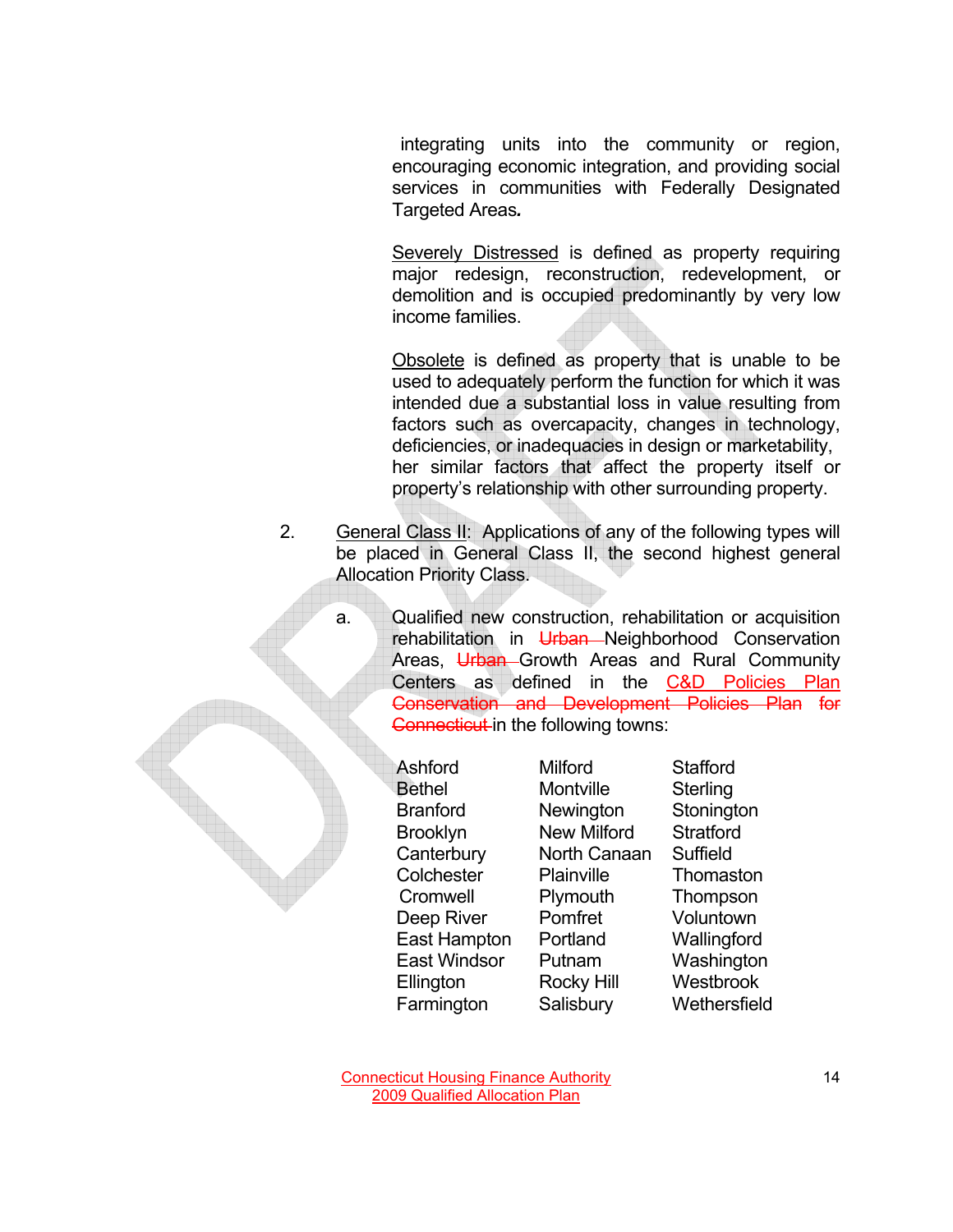| Greenwich     | Seymour     | Willington           |
|---------------|-------------|----------------------|
| <b>Hamden</b> | Somers      | Winchester           |
| Litchfield    | Southington | Windsor              |
| Mansfield     | Sprague     | <b>Windsor Locks</b> |

- b. Applications for assistance necessary to preserve in low income service Federally assisted units that will be lost due to mortgage prepayment, subsidy contract opt-out or subsidy contract termination that **do not** satisfy General Class I requirements but meet the following conditions; and where the applicant is pursuing the appropriate remedy under relevant provisions of the Federal law governing such conditions including, but not limited to, the filing of required disclosures of intent, plans, and applications for other available assistance.
- 3. General Class III: All remaining applications, including requests for supplemental allocations, will be given the general Allocation Priority Class "General Class III".

## B. Non-Profit Set-Aside

Ten (10) percent of all LIHTCs available in the State will be reserved exclusively for developments involving non-profit housing development organizations meeting certain participation criteria. Applicants applying under the non-profit set-aside will be evaluated, rated and ranked only against other non-profit applicants applying under the set-aside. If the number of applications for the non-profit set-aside exceeds the 10 percent, then such additional applicants will be evaluated, rated and ranked under the appropriate Allocation Priority Class. In addition, the Authority may set aside an allocation of LIHTCs for any project under consideration for funding that is subject to a prior start, foreclosure or workout, and taken over by a non-profit sponsor that will serve as the controlling member or partner of the ownership entity.

## C. Special Classes

The Authority may designate one or more Special Classes within an Allocation Priority Class. Applications in a Special Class in a particular Allocation Priority Class are placed ahead of those in the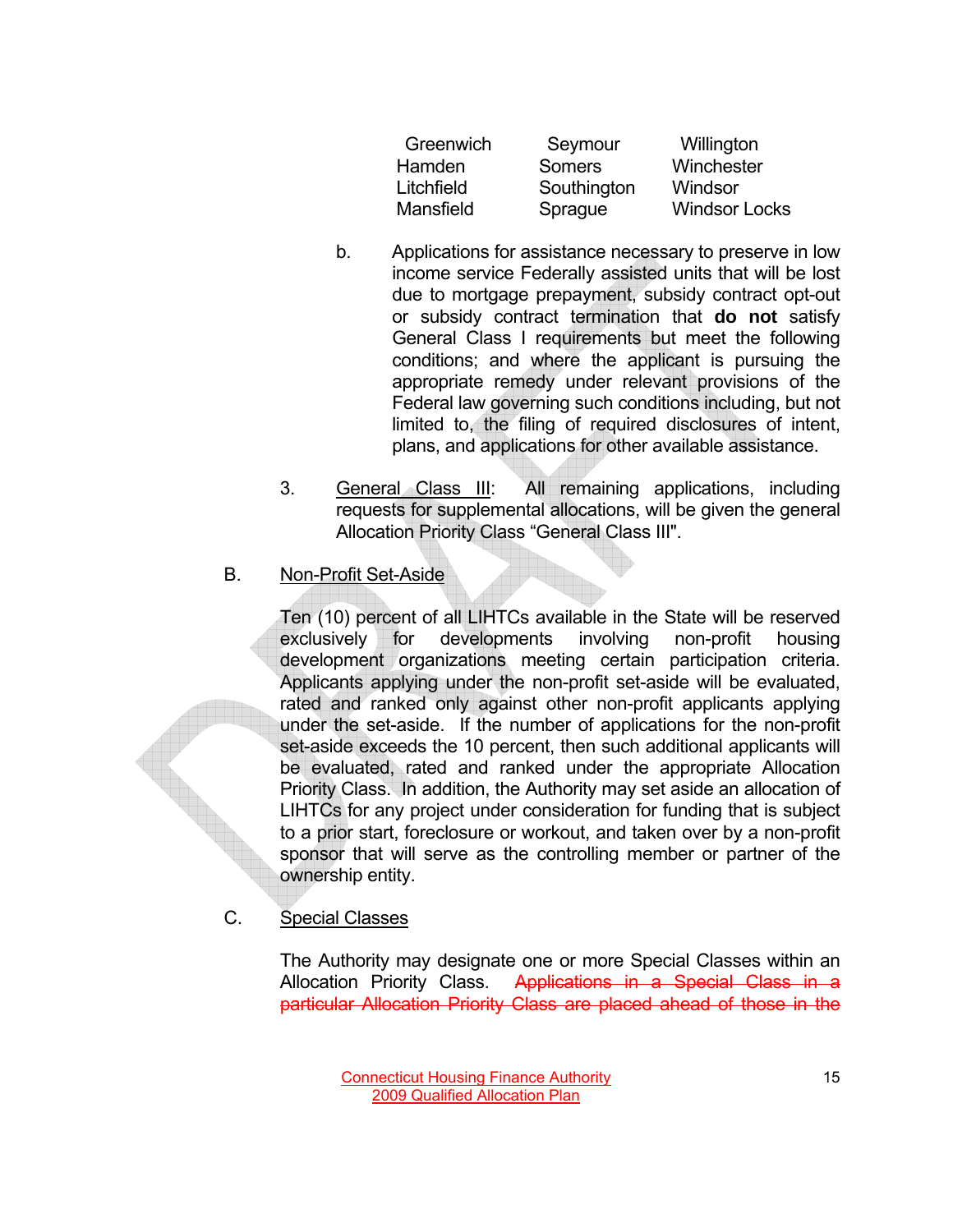### particular General Class.

# Special Class I.

- 1. Qualified new construction or rehabilitation that is part of a comprehensive plan to replace and/or rehabilitate public housing units. The Special Class I housing is limited to proposals that address housing policy to revitalize severely distressed or obsolete Federal and State public housing developments. Among its purposes, the revitalization proposal must include but not be limited to integrating units into the community or region, encouraging economic integration, and providing social services to the residents of the development.
- 2. Other special initiatives or programs as approved by the Authority's Board of Directors. These initiatives or programs will not be rated and ranked against any other classes.

Such projects may apply for LIHTCs and receive an allocation outside the regularly scheduled funding round.

Awards/Reservations for Special Class I are not to exceed 50% of the available total credits. Those Special Class I applicants that do not receive an award under the Special Class I category will compete in the General Class category.

The Authority's Board of Directors may, in its sole discretion, limit the amount of Low-Income Housing Tax Credits for Special Class I.

# **V. Rating and Ranking within Classes [229 230260Points]**

A.A. Low-Income Service Income Targeting [30 3537 Points]

Each application will be rated on the degree and commitment to which the proposed development serves low-income persons as measured by the following:

1. Service to Low-Income Households Below 25 Percent of Area Median Income (AMI)

Points will be awarded based on the percentage of units that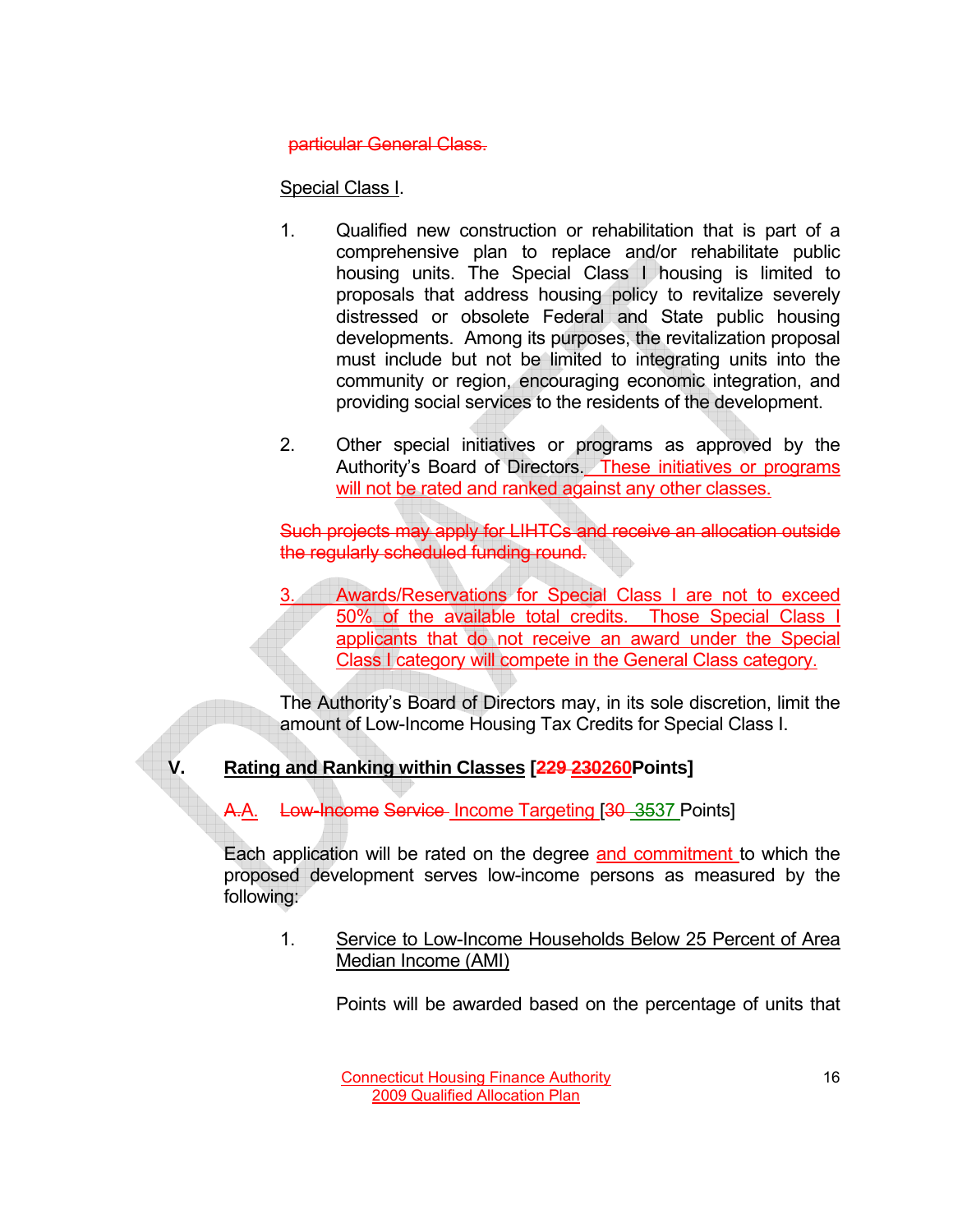serve households below 25 percent of AMI and provide rents pursuant to HUD guidelines adjusted for family size throughout the extended use period.

>25% 10 points  $>12.5\%$  and  $<25\%$  7.5 points >5% and <12.5% 5 points <5% 0 points

2. Service to Low-Income Households Between 25 and 50 Percent of Area Median Income (AMI)

> Points will be awarded based on the percentage of units that serve households between 25 and 50 percent of AMI and provides rents pursuant to HUD guidelines adjusted for family size throughout the extended use period.

| $>15\%$             | 10 points  |
|---------------------|------------|
| $>10\%$ and $<15\%$ | 7.5 points |
| $< 10\%$            | 0 points   |

 $\Delta \sim 1$ 

3. Public Housing Authority Waiting Lists/Supportive Housing Program Clients

The sponsor has committed in writing to the local housing authority to give priority to households that are on waiting lists for public or assisted housing, the recipients of HUD vouchers or State RAP Certificates, or are the recipients of housing assistance and support services funded through the State of Connecticut Supportive Housing PILOTS Initiative or a successor/associated State funded supportive housing program identified by the Authority.

| <b>YES</b> | 10 points |
|------------|-----------|
| NO.        | 0 points  |

Economic Integration

Proposal promotes economic integration by developing a minimum of 10 percent non-qualified units.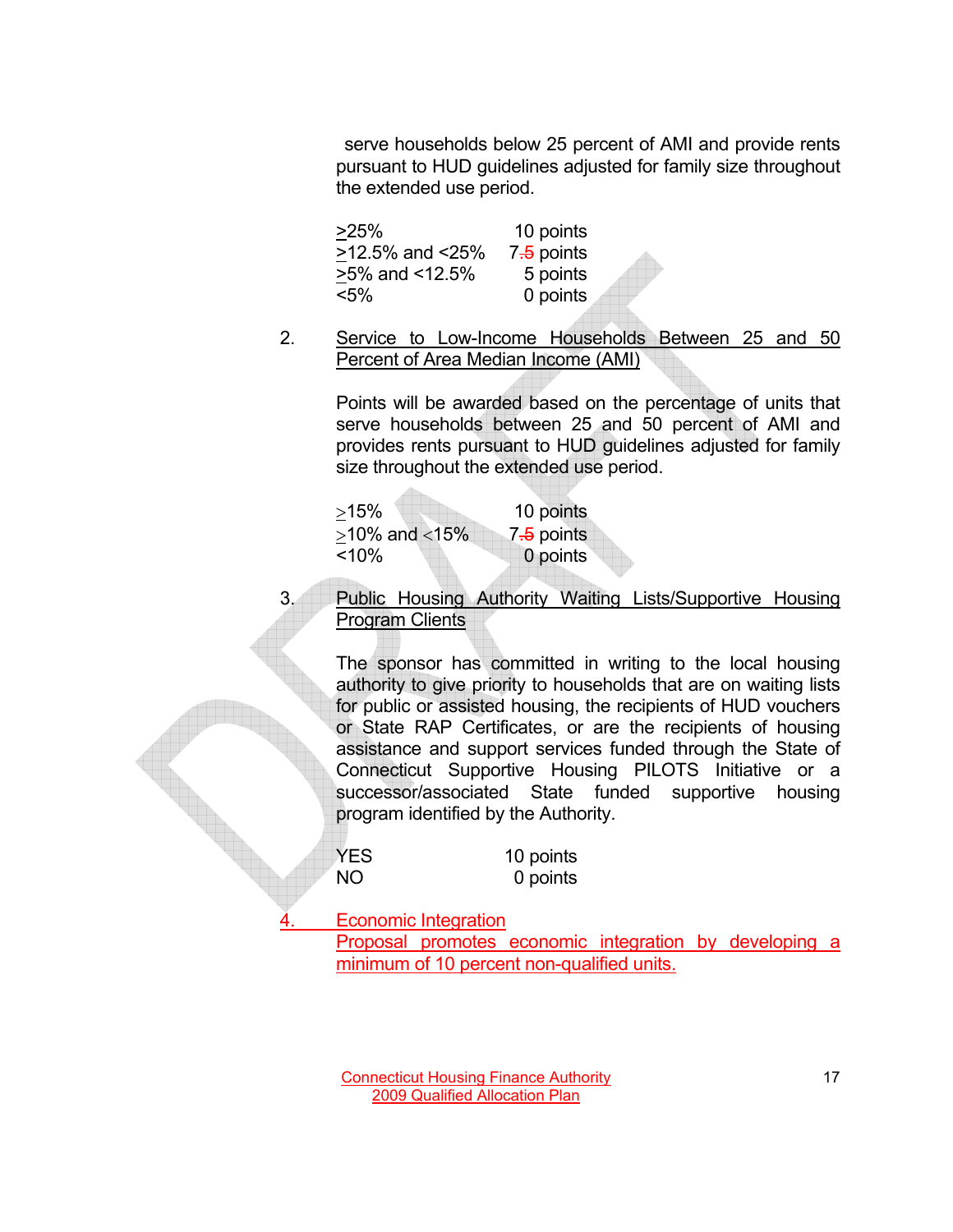| $>20\%$ | 57 points                           |
|---------|-------------------------------------|
|         | $>10\%$ and $<20\%$<br>2.5 5 points |
| $<$ 10% | 0 points                            |

### B.B. Financing Characteristics [62.5 Points 4254 Points]**]**

Each application will be rated and ranked on the degree to which the development constitutes a productive use of housing tax credits to leverage additional public and private resources as measured by the following:

1. Flexible Resources from Public or Private Sources

 Points will be awarded based on the percentage of Total Development Resources that includes non-amortizing (grants, deferred loans, donations, appraised value of land donation, etc.) assistance from sources other than Connecticut General Funds, Connecticut General Obligation Bond Funds or the Authority. See Definitions, Section 2.III.B above, for the definition of TDR.

|                     | % of TDR of Non-Amortizing Assistance |
|---------------------|---------------------------------------|
| $>20\%$             | 5 points                              |
| $>10\%$ and $<20\%$ | 2.5 points                            |
| $< 10\%$            | 0 points                              |
|                     |                                       |

## 2. Public Resources

Points will be awarded based on the percentage of the project's Total Development Resources that includes public resources (grants, public loans at or below AFR, deferred public loans, etc.). other than those of Connecticut General Funds, Connecticut General Obligation Bond Funds or the Authority.

 $\geq$ 25% 1045 points  $≥20\%$  and  $≤25\%$   $12.5$  8 points  $≥15%$  and <20%  $\frac{10}{10}$  6 points  $≥10\%$  and <15% 7.54 points  $≥5%$  and <10%  $\frac{53}{3}$  points <5% 0 points

### 3. Private Resources

Points will be awarded based on the percentage of the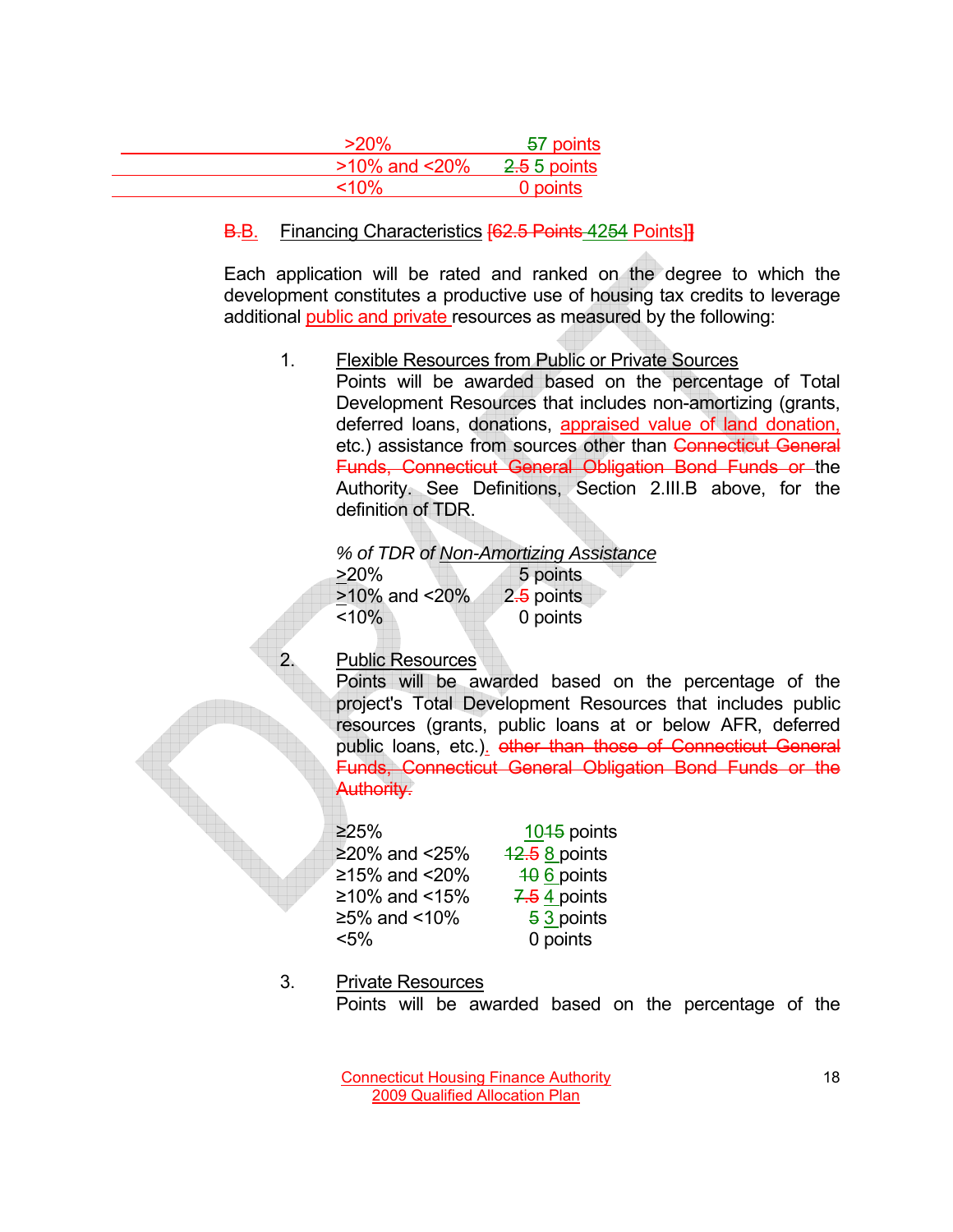project's Total Development Resources that include private resources or the Authority's funds.

| $>10\%$            | 5 points               |
|--------------------|------------------------|
| $>5\%$ and $<10\%$ | 2 <del>.5</del> points |
| $< 5\%$            | 0 points               |

#### 4. Cost of First Mortgage Funds

Add 1 point (to a maximum of  $105$  points) for every 25 basis points the interest rate on the mortgage funds from private sources is less than the Annual Long-Term Applicable Federal Rate in effect as of 30 days prior to the application submission deadline plus 150 basis points. Mortgage funding from the Connecticut Housing Finance Authority may be a private source because the Authority by law is not a state agency.

#### 5. Developer/Sponsor Financing

Points will be awarded based on the percentage of the project's Total Development Resources that includes developer/sponsor financing exclusive of deferred developer fee and syndication proceeds.

 $>10\%$   $\frac{7.55}{ }$  points  $≥5\%$  and < 10%  $\frac{53}{ }$  points <5% 0 points

#### Per Unit Cost Effectiveness

Cost efficient designs are strongly encouraged. Design solutions are anticipated to be creative and innovative, without compromising the quality of construction, energy efficiency and the durability requirements required by the 2008 Connecticut Housing Finance Authority's Standards of Design and Construction (the "Standards"). Up to **10** points will be awarded to an applicant's score based on the proximity of per unit costs to the Authority's standard for relative cost effectiveness for hard costs and points will be subtracted from the applicants score based on the degree to which per units costs is less than 90 percent or greater than 110 percent of the Authority's standard of relative cost effectiveness for hard cost.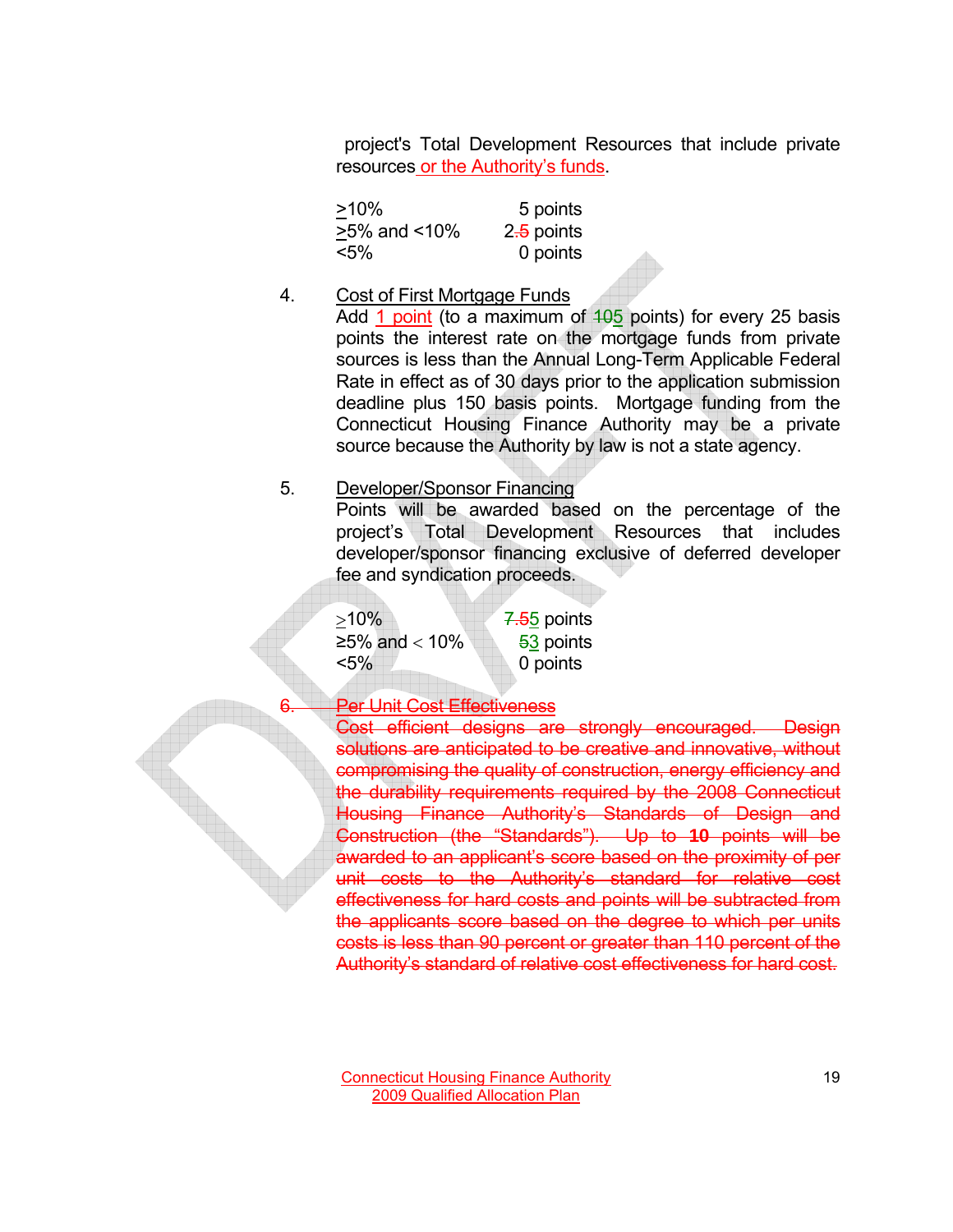- 7.6. Cost Effectiveness of Low Income Housing Tax Credits 7.5 points will be awarded to the top three projects per funding round with the lowest percentage of LIHTC intermediary costs. See the Definition section of the LIHTC application for the definition of intermediary costs.
- 8. Completion of Plans and Specifications (Readiness to Proceed)

Points will be awarded for those applicants that have submitted plans and specifications that are in compliance with the Standards and exceed threshold requirements.

 40% Completion of Plans and Specifications 2.5 points 10% Completion of Plans and Specifications 1 point

- <10% Completion of Plans and Specifications 0 points
- 6. 7. Adaptive Reuse

Developer/Sponsor has been awarded or intends to apply for consideration from the Federal or State Historic Tax Credit Programs(s) for the Adaptive Reuse of historic structures as residential housing.

| YES. | 5 points |
|------|----------|
| NIC  | 0 points |
|      |          |

C.C. Location and Housing Needs Development Characteristics [82 6846 Points]

Each application will be rated on the degree to which the development is consistent with the location and housing priorities of the Plan, -housing targeted and suitable for families, the needs of the disabled, cooperation with local government entities and adding to the housing stock available to lowincome persons as measured by the following:

1. High Rent and Low-Income Communities

The proposed development is located in areas of higher rent/income disparity comparing average municipal rent with AMI as defined in the 2000 Census.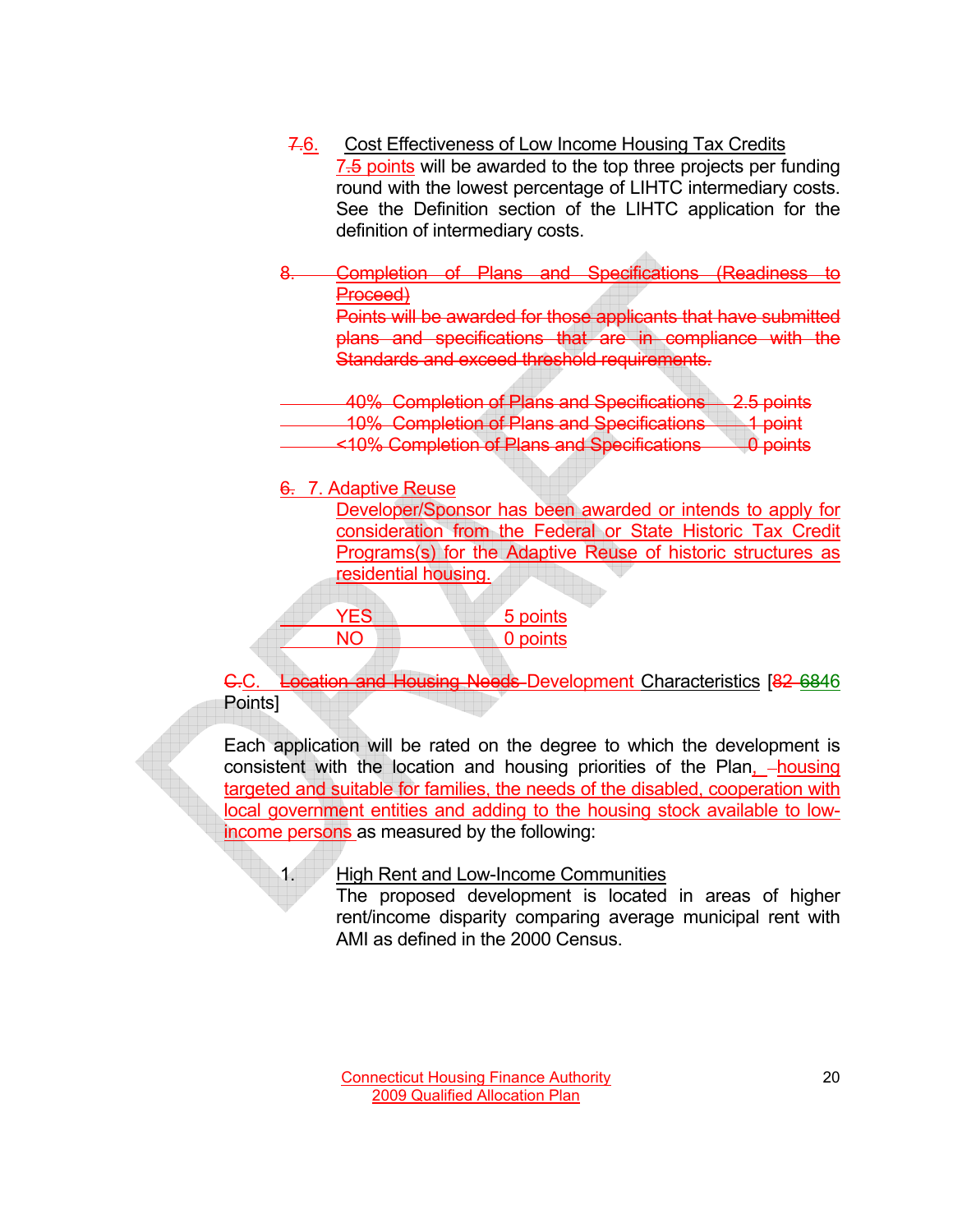| ≤85%                                  | 5 | points   |
|---------------------------------------|---|----------|
| >85% and ≤100% 2 <del>.5</del> points |   |          |
| $>100\%$                              |   | 0 points |

### 2. Communities with Comparatively Less Rental Housing The proposed development is located in a community with a high percentage of owner occupied single family detached homes as defined in the 2000 Census.



#### 3. Part of a Formal Plan for Redevelopment The proposed development is part of and consistent with a municipally approved plan or NRZ. which designates a specific targeted geographic area.

NRZ or Other Municipally Approved Plan 7.54 points In a QCT location 2.5 points additional

**Housing Targeted for Large Families** Points will be awarded based on the percentage of total units with three or more bedrooms.

| >45%                | 42.510 points |
|---------------------|---------------|
| >30% and <45%       | 407 points    |
| >20% and <30%       | 5 points      |
| $>10\%$ and $<20\%$ | 2.5 points    |
| < 10%               | 0 points      |

5. Housing Targeted to and Suitable for Families with Children Points will be awarded based on the percentage of total units with two or more bedrooms.

| ≥60%             | 10 points |
|------------------|-----------|
| ≥30% and $<60\%$ | 5 points  |
| $30%$            | 0 points  |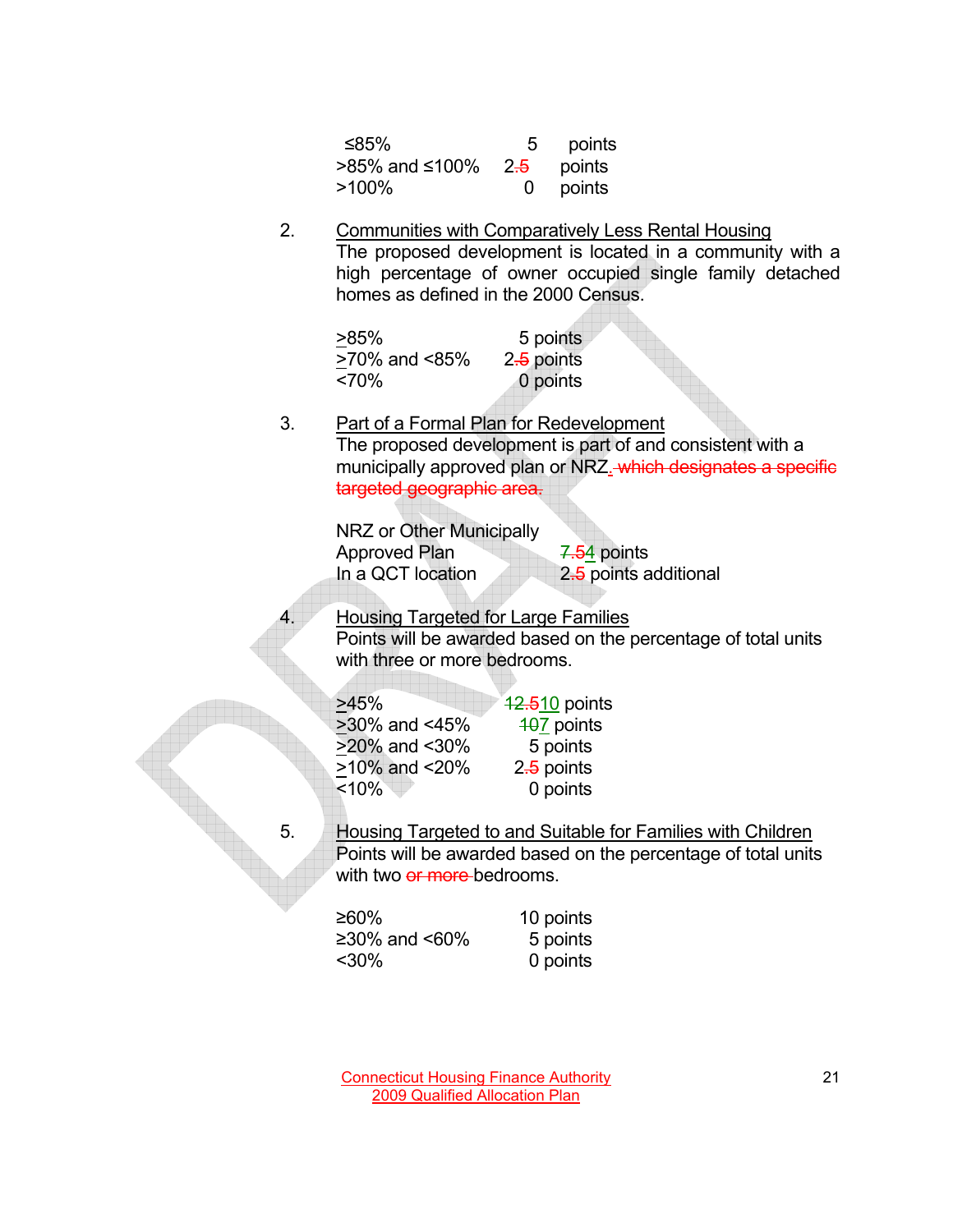| 6.               | Effort to Address Needs of the Disabled<br>Points will be awarded based on the percentage of total units<br>certified by the architect to be designed as handicapped<br>accessible. - specifically targeted to the number of units set-<br>aside for persons with disabilities and developers pledge<br>Developers must certify to specifically target and set-aside<br>these units for persons with disabilities and to actively market<br>units to disabled individuals on waiting list at local facilities. |                                                    |                                                                                                                            |
|------------------|----------------------------------------------------------------------------------------------------------------------------------------------------------------------------------------------------------------------------------------------------------------------------------------------------------------------------------------------------------------------------------------------------------------------------------------------------------------------------------------------------------------|----------------------------------------------------|----------------------------------------------------------------------------------------------------------------------------|
|                  | >15%                                                                                                                                                                                                                                                                                                                                                                                                                                                                                                           | 5 points                                           |                                                                                                                            |
|                  | < 15%                                                                                                                                                                                                                                                                                                                                                                                                                                                                                                          | 0 points                                           |                                                                                                                            |
|                  |                                                                                                                                                                                                                                                                                                                                                                                                                                                                                                                |                                                    |                                                                                                                            |
| <del>8.</del> 7. | authority.                                                                                                                                                                                                                                                                                                                                                                                                                                                                                                     | <b>Cooperation with Local Government Authority</b> | Site is being obtained through cooperation (i.e. land donation,<br>\$1.00 ground lease) with a State or local governmental |
|                  | <b>YES</b>                                                                                                                                                                                                                                                                                                                                                                                                                                                                                                     | 340 points                                         |                                                                                                                            |
|                  | <b>NO</b>                                                                                                                                                                                                                                                                                                                                                                                                                                                                                                      | 0 points                                           |                                                                                                                            |
| <del>9.</del> 8. | <b>Priority Locations</b>                                                                                                                                                                                                                                                                                                                                                                                                                                                                                      |                                                    | The proposal is rehabilitation in municipalities with Urban                                                                |
|                  |                                                                                                                                                                                                                                                                                                                                                                                                                                                                                                                |                                                    | Regional Centers as defined in the C & D Policies Plan or is                                                               |
|                  | new construction in the following municipalities:                                                                                                                                                                                                                                                                                                                                                                                                                                                              |                                                    |                                                                                                                            |
|                  |                                                                                                                                                                                                                                                                                                                                                                                                                                                                                                                |                                                    |                                                                                                                            |
|                  | <b>Andover</b>                                                                                                                                                                                                                                                                                                                                                                                                                                                                                                 | <b>Franklin</b>                                    | <b>Old Saybrook</b>                                                                                                        |
|                  | Avon                                                                                                                                                                                                                                                                                                                                                                                                                                                                                                           | <b>Glastonbury</b>                                 | <b>Orange</b>                                                                                                              |
|                  | <b>Barkhamsted</b>                                                                                                                                                                                                                                                                                                                                                                                                                                                                                             | Goshen                                             | <b>Oxford</b>                                                                                                              |
|                  | <b>Beacon Falls</b>                                                                                                                                                                                                                                                                                                                                                                                                                                                                                            | Granby                                             | <b>Preston</b>                                                                                                             |
|                  | <b>Berlin</b>                                                                                                                                                                                                                                                                                                                                                                                                                                                                                                  | <b>Guilford</b>                                    | <b>Prospect</b>                                                                                                            |
|                  | <b>Bethany</b>                                                                                                                                                                                                                                                                                                                                                                                                                                                                                                 | Haddam                                             | <b>Redding</b>                                                                                                             |
|                  | <b>Bethlehem</b>                                                                                                                                                                                                                                                                                                                                                                                                                                                                                               | Hampton                                            | <b>Ridgefield</b>                                                                                                          |
|                  | <b>Bolton</b>                                                                                                                                                                                                                                                                                                                                                                                                                                                                                                  | <b>Hartland</b>                                    | <b>Roxbury</b>                                                                                                             |
|                  | <b>Bozrah</b>                                                                                                                                                                                                                                                                                                                                                                                                                                                                                                  | <b>Harwinton</b>                                   | <b>Salem</b>                                                                                                               |
|                  | <b>Bridgewater</b>                                                                                                                                                                                                                                                                                                                                                                                                                                                                                             | <b>Hebron</b>                                      | <b>Scotland</b>                                                                                                            |
|                  | <b>Brookfield</b>                                                                                                                                                                                                                                                                                                                                                                                                                                                                                              | Kent                                               | <b>Sharon</b>                                                                                                              |
|                  | <b>Burlington</b>                                                                                                                                                                                                                                                                                                                                                                                                                                                                                              | Killingworth                                       | Sherman                                                                                                                    |
|                  | Canaan                                                                                                                                                                                                                                                                                                                                                                                                                                                                                                         | Lebanon                                            | Simsbury                                                                                                                   |
|                  | Canton                                                                                                                                                                                                                                                                                                                                                                                                                                                                                                         | Ledyard                                            | <b>South Windsor</b>                                                                                                       |
|                  | <b>Chaplin</b>                                                                                                                                                                                                                                                                                                                                                                                                                                                                                                 | <b>Lisbon</b>                                      | <b>Southbury</b>                                                                                                           |
|                  | <b>Cheshire</b>                                                                                                                                                                                                                                                                                                                                                                                                                                                                                                | Lyme                                               | <b>Tolland</b>                                                                                                             |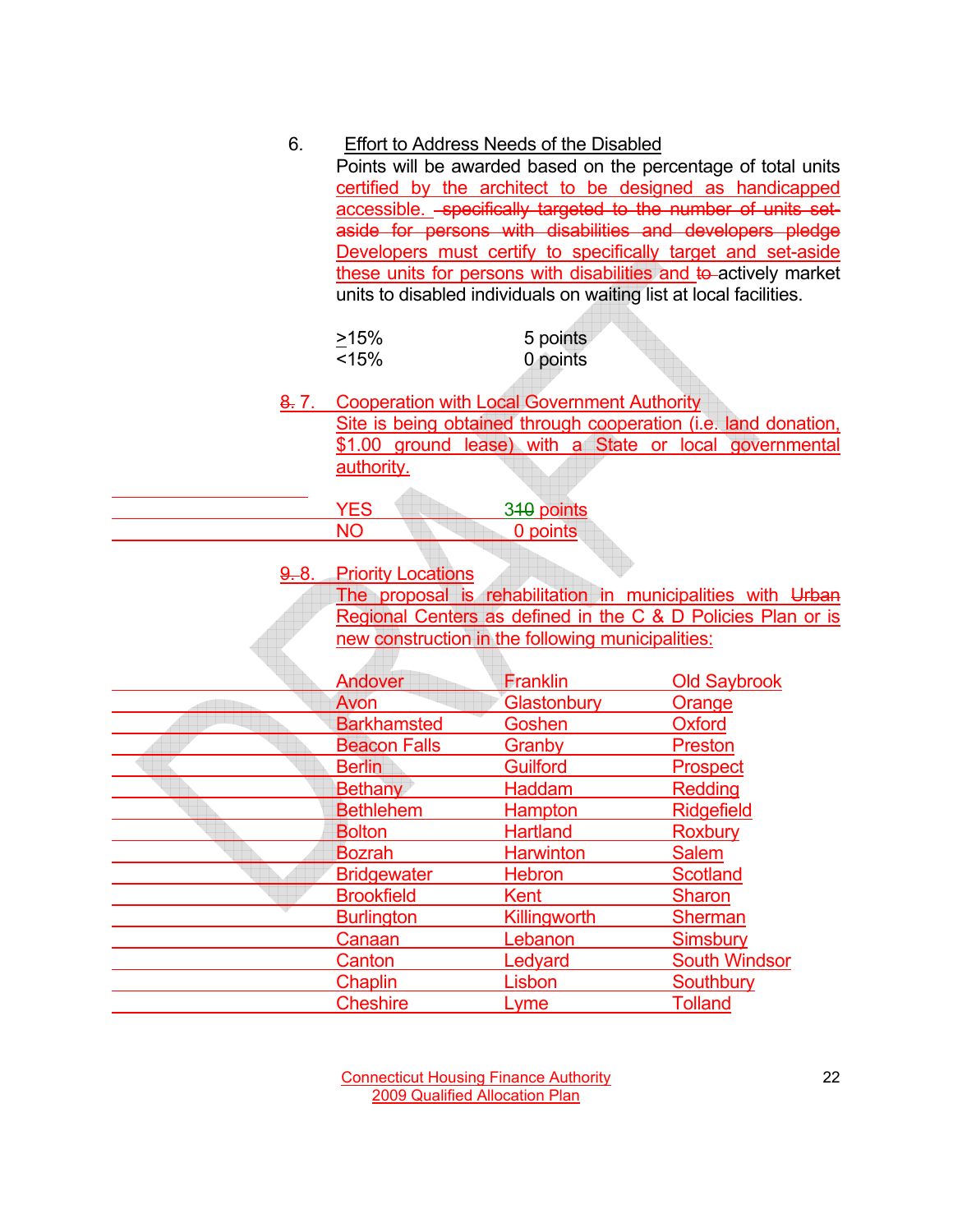|                 | <b>Chester</b>                                                  | <b>Madison</b>                              | <b>Trumbull</b>                                              |  |
|-----------------|-----------------------------------------------------------------|---------------------------------------------|--------------------------------------------------------------|--|
|                 | <b>Clinton</b>                                                  | Marlborough                                 | <b>Union</b>                                                 |  |
|                 | <b>Colebrook</b>                                                | <b>Middlebury</b>                           | <b>Warren</b>                                                |  |
|                 | Columbia                                                        | <b>Middlefield</b>                          | Waterford                                                    |  |
|                 | <b>Cornwall</b>                                                 | <b>Monroe</b>                               | Watertown                                                    |  |
|                 | Coventry                                                        | <b>Morris</b>                               | <b>Weston</b>                                                |  |
|                 | <b>Darien</b>                                                   | <b>New Canaan</b>                           | Westport                                                     |  |
|                 | Durham                                                          | <b>New Fairfield</b>                        | <b>Wilton</b>                                                |  |
|                 | <b>East Granby</b>                                              | <b>New Hartford</b>                         | <b>Wolcott</b>                                               |  |
|                 | <b>East Haddam</b>                                              | <b>Newtown</b>                              | Woodbridge                                                   |  |
|                 | East Lyme                                                       | <b>Norfolk</b>                              | Woodbury                                                     |  |
|                 | <b>Eastford</b>                                                 | <b>North Branford</b>                       | <b>Woodstock</b>                                             |  |
|                 | <b>Easton</b>                                                   | <b>North Haven</b>                          |                                                              |  |
|                 | <b>Essex</b>                                                    | <b>North Stonington</b>                     |                                                              |  |
|                 | <b>Fairfield</b>                                                | Old Lyme                                    |                                                              |  |
|                 |                                                                 |                                             |                                                              |  |
|                 | <b>YES</b>                                                      | 2.5 points                                  |                                                              |  |
|                 | <b>NO</b>                                                       | 0 points                                    |                                                              |  |
|                 |                                                                 |                                             |                                                              |  |
| <u> 10. 9. </u> | <b>Adds New Housing Units</b>                                   |                                             |                                                              |  |
|                 |                                                                 |                                             | Adds to the stock of housing available to low-income persons |  |
|                 |                                                                 |                                             | through qualified new construction or the rehabilitation of  |  |
|                 | previously unoccupied units in existing structures. Points will |                                             |                                                              |  |
|                 | be prorated based on the number of new units provided for       |                                             |                                                              |  |
|                 | occupancy if less than all units.                               |                                             |                                                              |  |
|                 |                                                                 |                                             |                                                              |  |
|                 | <b>MAXIMUM</b>                                                  | 10 points                                   |                                                              |  |
|                 | <b>NO</b>                                                       | 0 points                                    |                                                              |  |
|                 |                                                                 |                                             |                                                              |  |
| 910.            |                                                                 |                                             | Affordable housing and economic growth as defined by the     |  |
|                 |                                                                 | Home Connecticut Statute - Public Act 07-4. |                                                              |  |
|                 |                                                                 |                                             |                                                              |  |
|                 | <b>YES</b>                                                      | 2 points                                    |                                                              |  |
|                 | <b>NO</b>                                                       | 0 points                                    |                                                              |  |
|                 |                                                                 |                                             |                                                              |  |
| 7.D.            | <b>Responsible Growth (28 Points)</b>                           |                                             |                                                              |  |
|                 | <b>Contract Contract Contract Contract</b>                      |                                             |                                                              |  |

Each application will be rated and ranked on the degree to which the development is consistent with the C&D Plan definition of Smart Growth as measured by the following: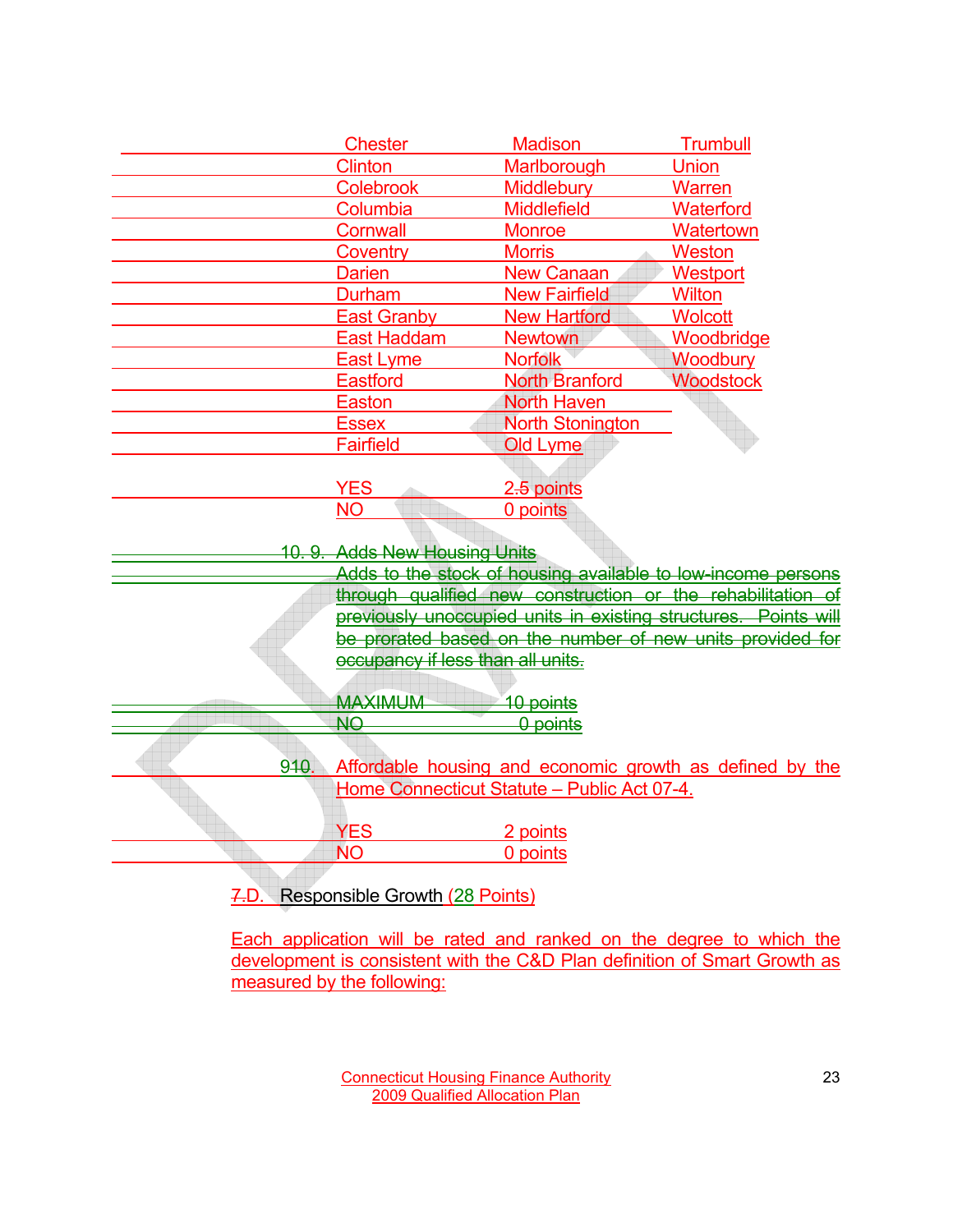|              | a. 1. Transit oriented developments as defined in             | $105$ points |
|--------------|---------------------------------------------------------------|--------------|
|              | the June Special Session, Public Act No.                      |              |
|              | 07-7of the Connecticut General Assembly                       |              |
|              | "Transit Oriented Development" means the                      |              |
|              | development of residential, commercial                        |              |
|              | and employment centers within one-half                        |              |
|              | mile or walking distance<br>of public                         |              |
|              | transportation facilities, including rail and                 |              |
|              | bus rapid transit services, that meet transit                 |              |
|              | supportive standards for land uses, built                     |              |
|              | environment densities and walk<br>able                        |              |
|              | environments, in order to facilitate and                      |              |
|              | encourage the use of those services. (For                     |              |
|              | for purposes of awarding points, this                         |              |
|              | category may include any form of public                       |              |
|              | transportation).                                              |              |
|              |                                                               |              |
|              | $\frac{1}{2}$ Site is located within one-half (0.5) mile from | 1 point      |
|              | a full-service grocery store.                                 |              |
|              | Sidewalks adjacent to multi-family buildings                  | 1 point      |
| <u>c. 3.</u> | or throughout scattered site projects that                    |              |
|              | connect to sidewalks in surrounding                           |              |
|              | area.                                                         |              |
|              |                                                               |              |
| <u>d. 4.</u> | Pedestrian street crossing within five hundred                | 1 point      |
|              | (500) feet of any residential structure                       |              |
|              | that is part of the project.                                  |              |
|              |                                                               |              |
| <u>э.</u> Ь. | Public park or community recreation center                    | 1 point      |
|              | within one-quarter (0.25) mile.                               |              |
|              |                                                               |              |
| f.6.         | Within one-tenth (0.1) of a mile of government-               | 1 point      |
|              | recognized historic building/district.a                       |              |
|              | building appearing on the National                            |              |
|              | <b>Historic Register of Historic Places, State</b>            |              |
|              | Register, or a designated Local Historic                      |              |
| property.    |                                                               |              |
|              |                                                               |              |
|              |                                                               |              |

g.7. Property adjacent to a public street with **1 point** maximum speed limit of 25 mph.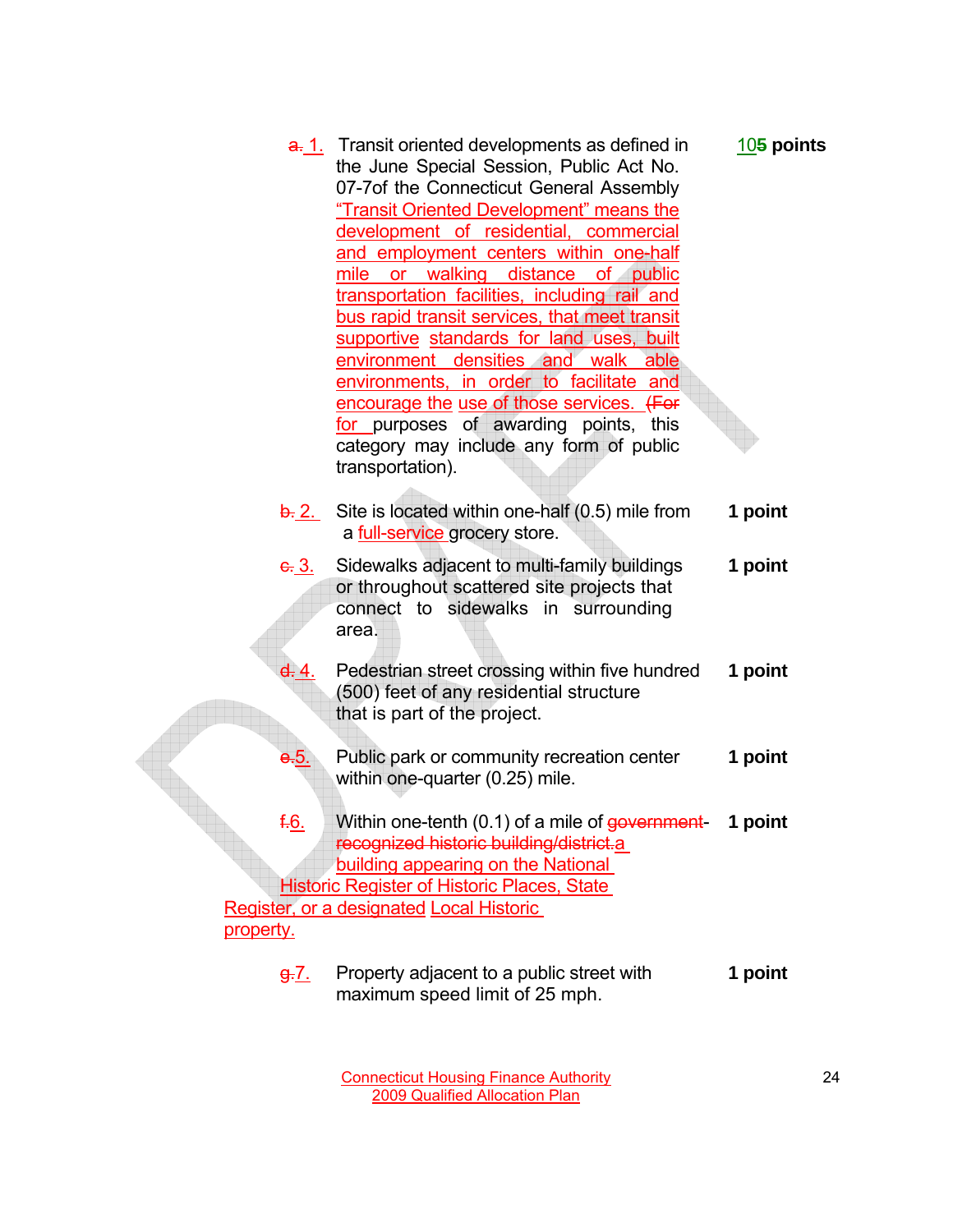- h.8. Site is located within one mile of a **1 point** Rural Community Center.
- 9. Evidence an employer is creating new jobs. **2 510 points** Partnership with an employer creating new Jobs. (Please note job training identified in the Enriched Housing and Community Environment category is not included in this Category).
	- 10. Protection/creation of natural resources **1 point** (community gardens, pocket-parks, retainage of existing foliage).

If local maps highlighting project location and features of the surrounding area are not included with an application claiming any of the above points, NO POINTS WILL BE AWARDED. Maps must be legible and to scale, and specific distances to local features must be indicated.

E. EG. Sponsorship Characteristics [10 Points]

Each application will be rated and ranked on the degree to which the development is consistent with the sponsorship characteristics as measured by the following:

|            | <b>Women and Minority Participation</b>                          |  |  |  |
|------------|------------------------------------------------------------------|--|--|--|
|            | Women and/or minorities participate in the ownership,            |  |  |  |
|            | development, or management of the project by holding directly    |  |  |  |
|            | a 51 percent or more ownership and voting interest in project    |  |  |  |
|            | ownership, development entity or management firm. For            |  |  |  |
|            | gualified non-profits, women and/or minorities should hold       |  |  |  |
|            | directly a 51 percent voting interest on the board of directors. |  |  |  |
|            |                                                                  |  |  |  |
| <b>YES</b> | 5 points                                                         |  |  |  |
| NΟ         | 0 points                                                         |  |  |  |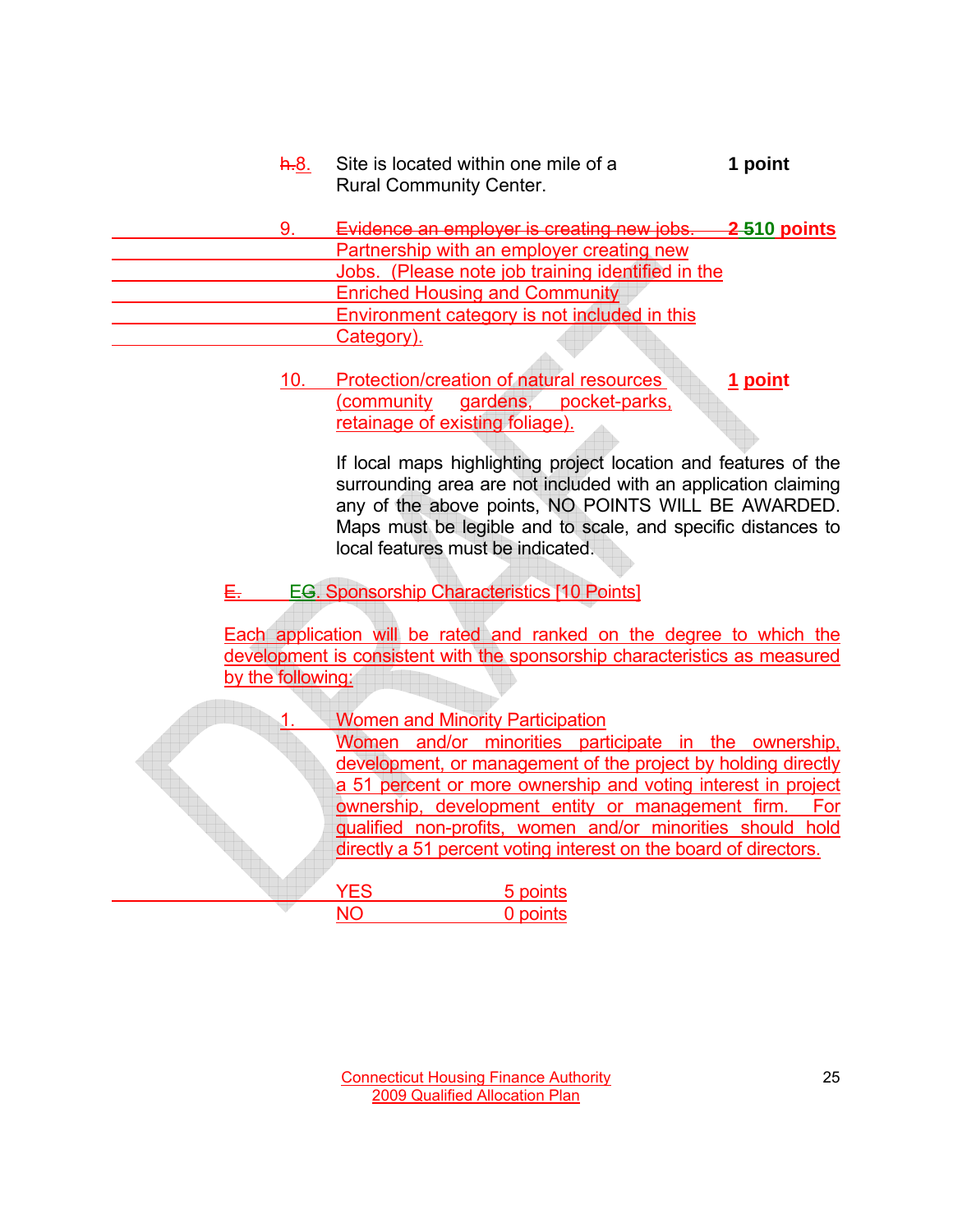| 2.        | <b>Connecticut-Based Businesses</b>                                                                                         |                    |                                                                                                                         |
|-----------|-----------------------------------------------------------------------------------------------------------------------------|--------------------|-------------------------------------------------------------------------------------------------------------------------|
|           | Developer/sponsor is a Connecticut based organization whose<br>principal place of business has been located in the State of |                    |                                                                                                                         |
|           | Connecticut for a minimum of 3 years.                                                                                       |                    |                                                                                                                         |
|           |                                                                                                                             |                    |                                                                                                                         |
|           | <b>YES</b>                                                                                                                  | 5 points           |                                                                                                                         |
|           | <b>NO</b>                                                                                                                   | 0 points           |                                                                                                                         |
|           |                                                                                                                             |                    |                                                                                                                         |
| 8.        | <b>Cooperation with Local Government Authority</b>                                                                          |                    |                                                                                                                         |
|           |                                                                                                                             |                    | Site is being donated through cooperation with a State or local                                                         |
|           |                                                                                                                             |                    | governmental authority, i.e. a housing authority, State agency                                                          |
|           | or surplus land redevelopment agency.                                                                                       |                    |                                                                                                                         |
|           |                                                                                                                             |                    |                                                                                                                         |
|           | <b>YES</b>                                                                                                                  | 10 points          |                                                                                                                         |
|           | <b>NO</b>                                                                                                                   | 0 points           |                                                                                                                         |
|           |                                                                                                                             |                    |                                                                                                                         |
| <u>9.</u> | <b>Priority Locations</b>                                                                                                   |                    |                                                                                                                         |
|           |                                                                                                                             |                    | The proposal is rehabilitation in municipalities with Urban<br>Regional Centers or is new construction in the following |
|           | municipalities:                                                                                                             |                    |                                                                                                                         |
|           |                                                                                                                             |                    |                                                                                                                         |
|           | Andover                                                                                                                     | Franklin           | <b>Old Saybrook</b>                                                                                                     |
|           | Avon                                                                                                                        | Glastonbury        | Orange                                                                                                                  |
|           | <b>Barkhamsted</b>                                                                                                          | Goshen–            | <b>Oxford</b>                                                                                                           |
|           | <b>Beacon Falls</b>                                                                                                         | Granby             | Preston                                                                                                                 |
|           | <b>Berlin</b>                                                                                                               | Guilford           | Prospect                                                                                                                |
|           | Bethany                                                                                                                     | Haddam             | Redding                                                                                                                 |
|           | <b>Bethlehem</b>                                                                                                            | Hampton            | Ridgefield                                                                                                              |
|           | <b>Bolton</b>                                                                                                               | Hartland           | Roxbury                                                                                                                 |
|           | Bozrah                                                                                                                      | Harwinton          | Salem                                                                                                                   |
|           | <b>Bridgewater</b>                                                                                                          | Hebron-            | Scotland                                                                                                                |
|           | <b>Brookfield</b>                                                                                                           | <del>Kent</del>    | Sharon                                                                                                                  |
|           | <del>Burlington</del>                                                                                                       | Killingworth       | <del>Sherman</del>                                                                                                      |
|           | Canaan                                                                                                                      | Lebanon            | <b>Simsbury</b>                                                                                                         |
|           | Canton                                                                                                                      | Ledyard            | <b>South Windsor</b>                                                                                                    |
|           | Chaplin                                                                                                                     | Lisbon             | <b>Southbury</b>                                                                                                        |
|           | Cheshire                                                                                                                    | Lyme               | Tolland                                                                                                                 |
|           | Chester                                                                                                                     | <b>Madison</b>     | <b>Trumbull</b>                                                                                                         |
|           | Clinton                                                                                                                     | <b>Marlborough</b> | Union                                                                                                                   |
|           | <b>Colebrook</b>                                                                                                            | Middlebury         | Warren                                                                                                                  |
|           | <b>Columbia</b>                                                                                                             | Middlefield        | Waterford                                                                                                               |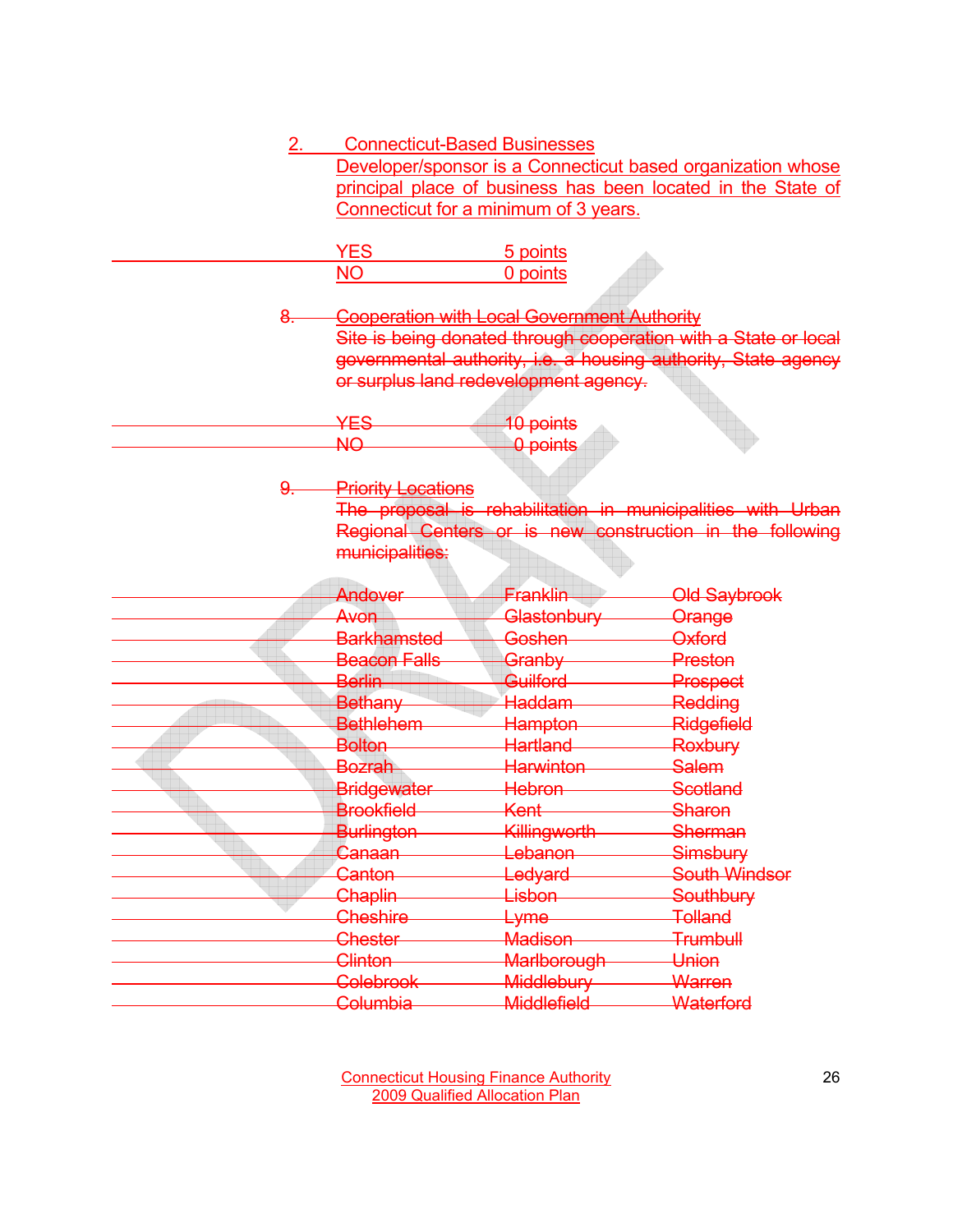| Cornwall            | <del>Monroe</del>       | Watertown  |
|---------------------|-------------------------|------------|
| <del>Coventry</del> | <b>Morris</b>           | Weston     |
| <b>Darien</b>       | New Canaan              | Westport   |
| <b>Durham</b>       | <b>New Fairfield</b>    | Wilton     |
| East Granby         | <b>New Hartford</b>     | Wolcott    |
| East Haddam         | <b>Newtown</b>          | Woodbridge |
| East Lyme           | <b>Norfolk</b>          | Woodbury   |
| Eastford            | <b>North Branford</b>   | Woodstock  |
| <del>Easton</del>   | North Haven             |            |
| <u>Essex</u>        | <b>North Stonington</b> |            |
| <b>Fairfield</b>    | Old Lyme                |            |
|                     |                         |            |

YES 2.5 points NO 0 points

10. Supportive Housing

Points will be awarded based on documentation of supportive services being received from a specified funding source(s). Documentation for the type of supportive services will include but is not limited to the type of services outlined in the Supportive Housing Quality Assurance Monitoring Program Guidelines attached to the LIHTC application. Points will be awarded based on the percentage of total units designated as supportive housing units.

| > 200                 | <b>40 points</b>      |
|-----------------------|-----------------------|
| $= 20.0$              |                       |
| >100/                 | 5 points              |
| <del>71070 - 10</del> |                       |
| 50/                   | 2.5 nointe            |
|                       | <del>ב.ס טטוונס</del> |

D. Project Characteristics [42 Points]

Each application will be rated on the degree to which the development supports various programmatic and implementation priorities as measured by the following:

**Adds New Housing Units** 

Adds to the stock of housing available to low-income persons through qualified new construction or the rehabilitation of previously unoccupied units in existing structures. Points will be prorated based on the number of new units provided for occupancy if less than all units.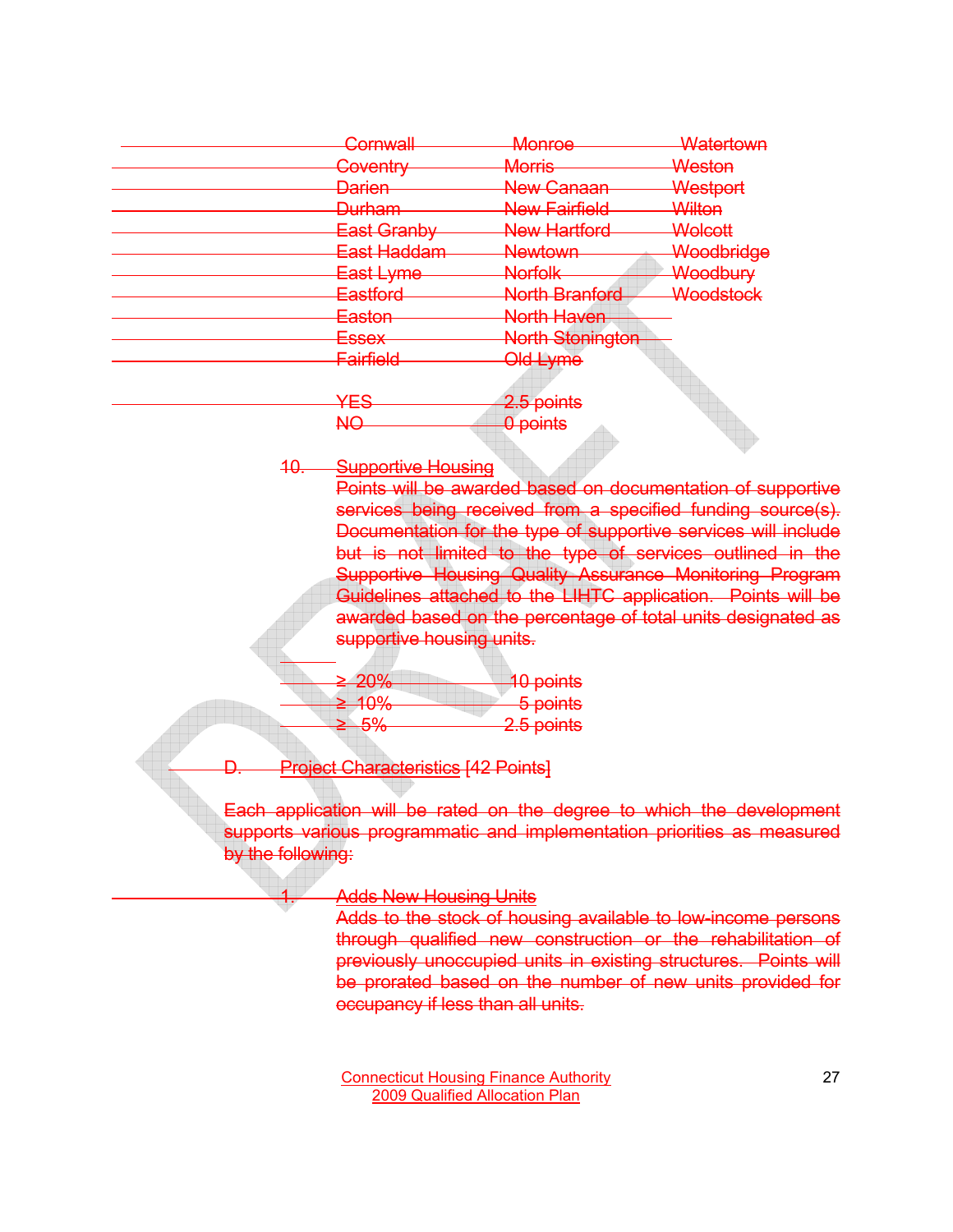| Eo         | $10$ nointe<br><del>TU DUIHO</del> |
|------------|------------------------------------|
| $\sqrt{ }$ | n nointe<br><del>u punto</del>     |

 E.F. 2. Energy Conservation Features Soft Costs, Construction Cost, Design, New Units and Energy Efficiency (382.5 Points)

> Each application will be rated and ranked on the degree to which the development is consistent with the 2009 Connecticut Housing Finance Authority's Standards of Design and Construction (the "Standards") as measured by the following:

### 6. 1. Per Unit Cost Effectiveness

Cost efficient designs and reasonable soft costs, such as developer's fee, acquisition costs and other professional fees, are strongly encouraged. Design solutions are anticipated to be creative and innovative, without compromising the quality of construction, energy efficiency and the durability requirements required by the 2009 Connecticut Housing Finance Authority's Standards of Design and Construction (the "Standards. Up to **10** points will be awarded to an applicant's score. For applicants failing to score within the accepted range of reasonable construction costs and soft costs, up to 30 points will be deducted from an applicant's score. (Please refer to the **sSStandards for further clarification.)** 

Completion of Plans and Specifications (Readiness to Proceed)

Points will be awarded for those applicants that have submitted plans and specifications that are in compliance with the Standards and exceed threshold requirements.

| 40% > 40% Completion of Plans and Specifications          | 3 |
|-----------------------------------------------------------|---|
| points<br>40% >10% Completion of Plans and Specifications |   |
| point<br><10% Completion of Plans and Specifications      |   |

**points**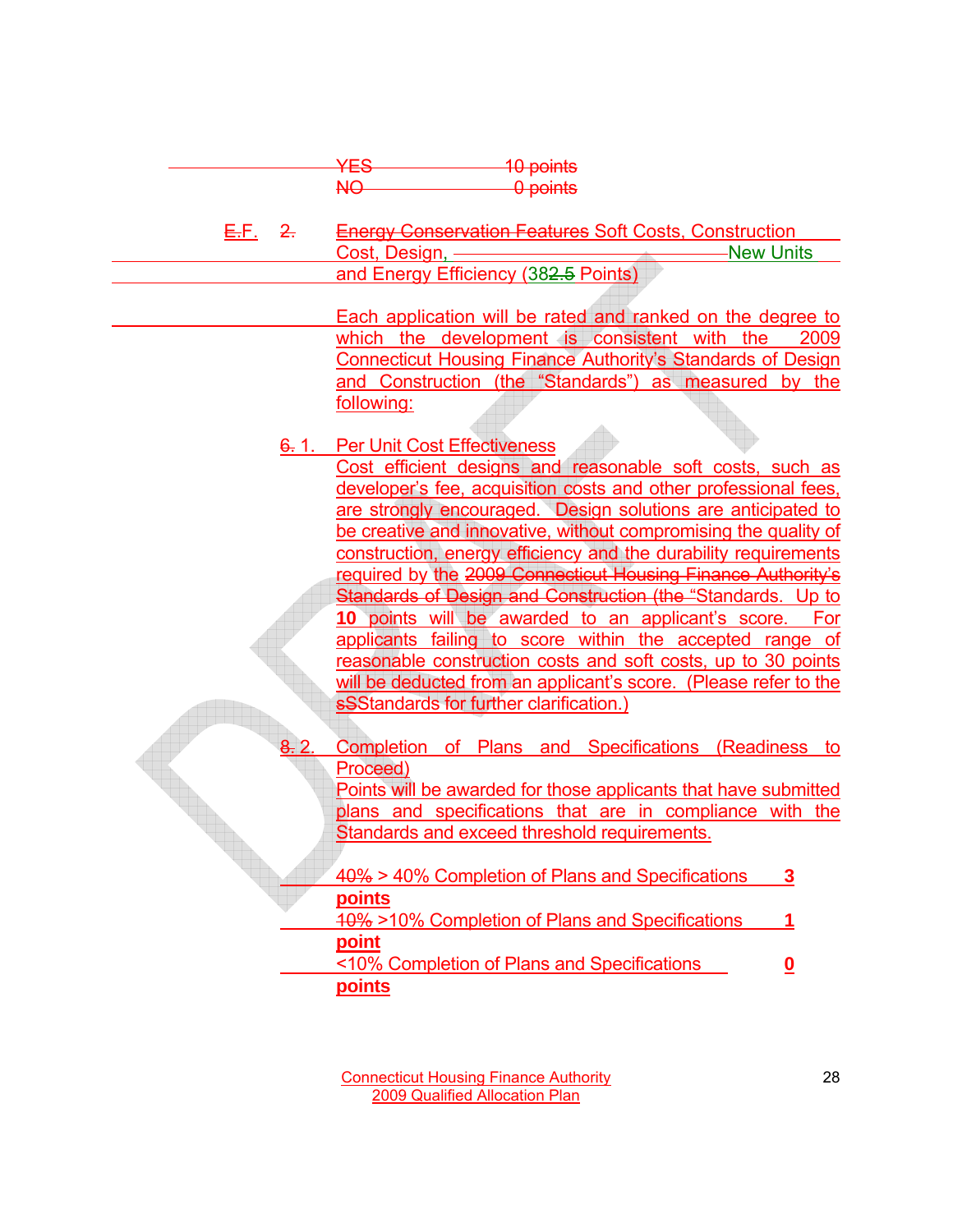3. Developed housing shall meet the energy conservation feature requirements stated in the Standards. Points will be awarded for each of the following additional energy efficiency features. In order to be awarded points, the Energy Conservation Feature Requirements Form attached to the LIHTC application must be completed.

a. CRI Green label, low-VOC carpeting, pad and adhesives.

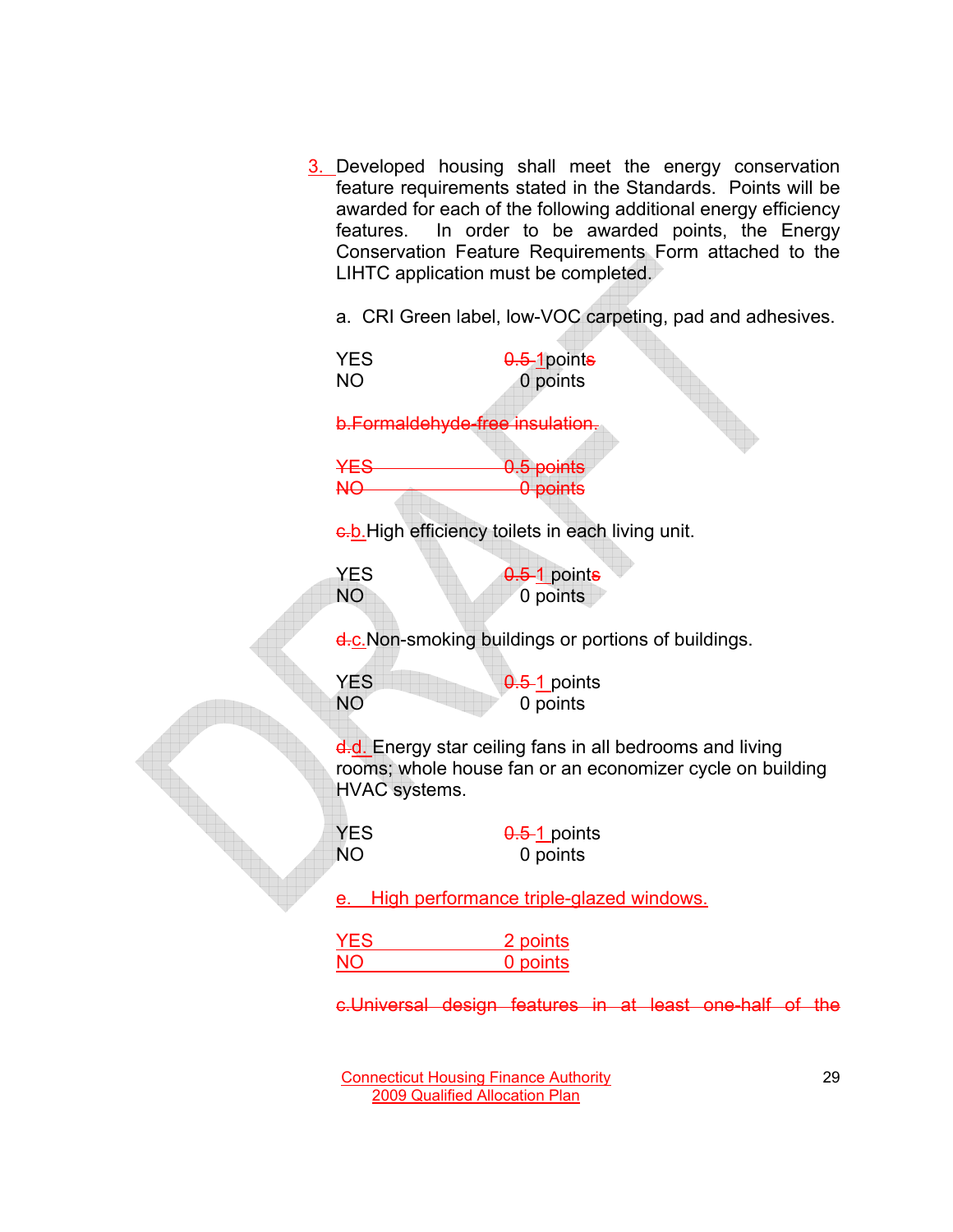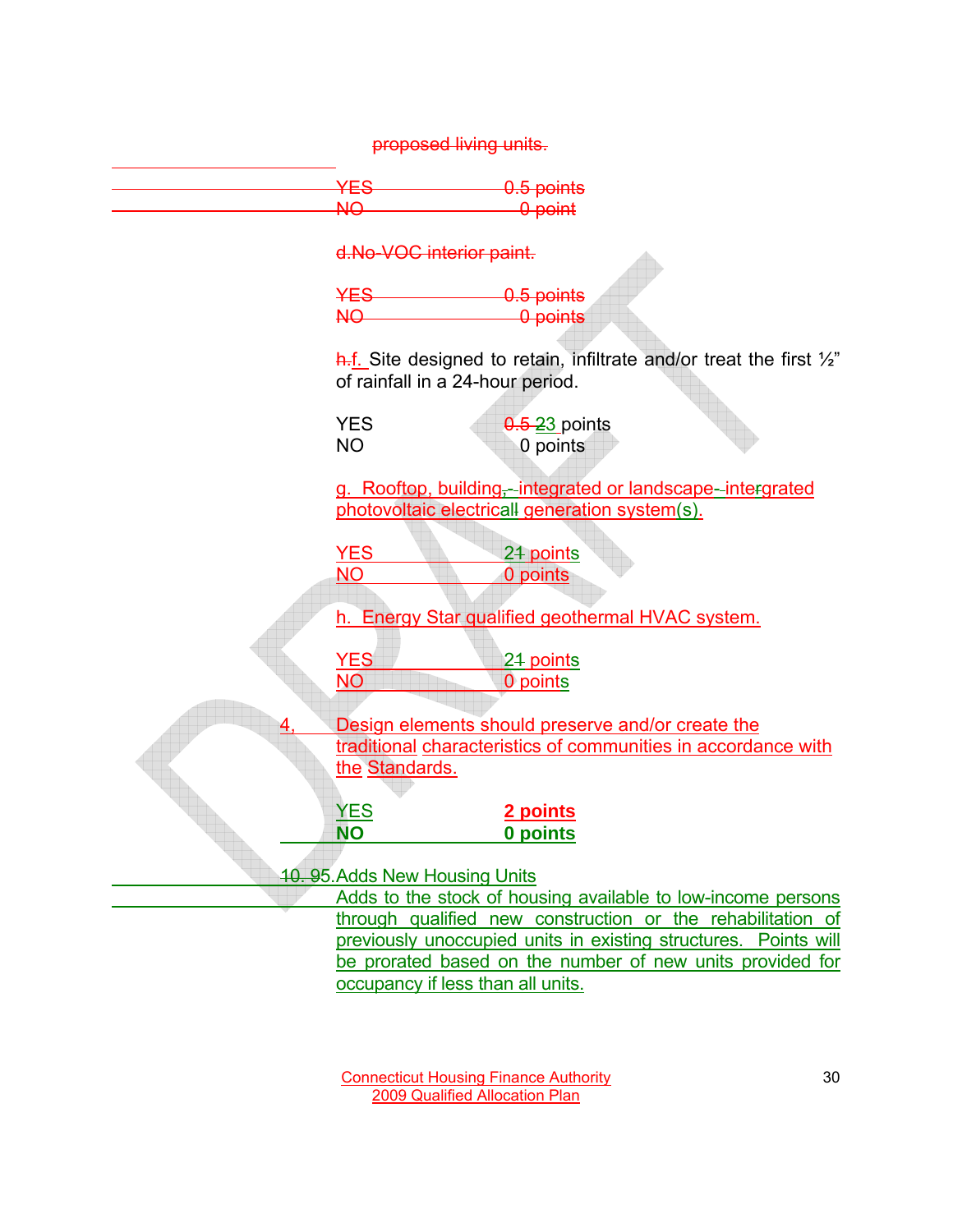| <b>MAXIMUM</b> | 10 points |
|----------------|-----------|
| $\overline{M}$ | 0 points  |

GF.3. Enriched Housing and Community Environment (29 Points)

 Each application will be rated and ranked on the degree to which the development is consistent with enriched housing and community environment as measured by the following:

- 1. The following must be evidenced by a specific line item in the operating budget or by a Memorandum of Understanding contract for services and a document such as a letter of intent, memorandum of understanding or contract for services with a third party highlighting the funding source. and number of years of service.
	- a. On-site education opportunities and employment opportunities for residents. (i.e. GED Program, parenting classes, etc.)
	- YES 2 points NO 0 points

b. Daycare facility on-site with State-certified, full-time staff.

YES 2 points NO 0 points

c. On-site resident services coordinator, working a minimum of 20 hours per week.

YES 5 points NO 0 points

- The following must be evidenced by a certification by the architect stating any of the following:
- d. On-site computer room with free internet access and a minimum of two brand new computers at time of construction.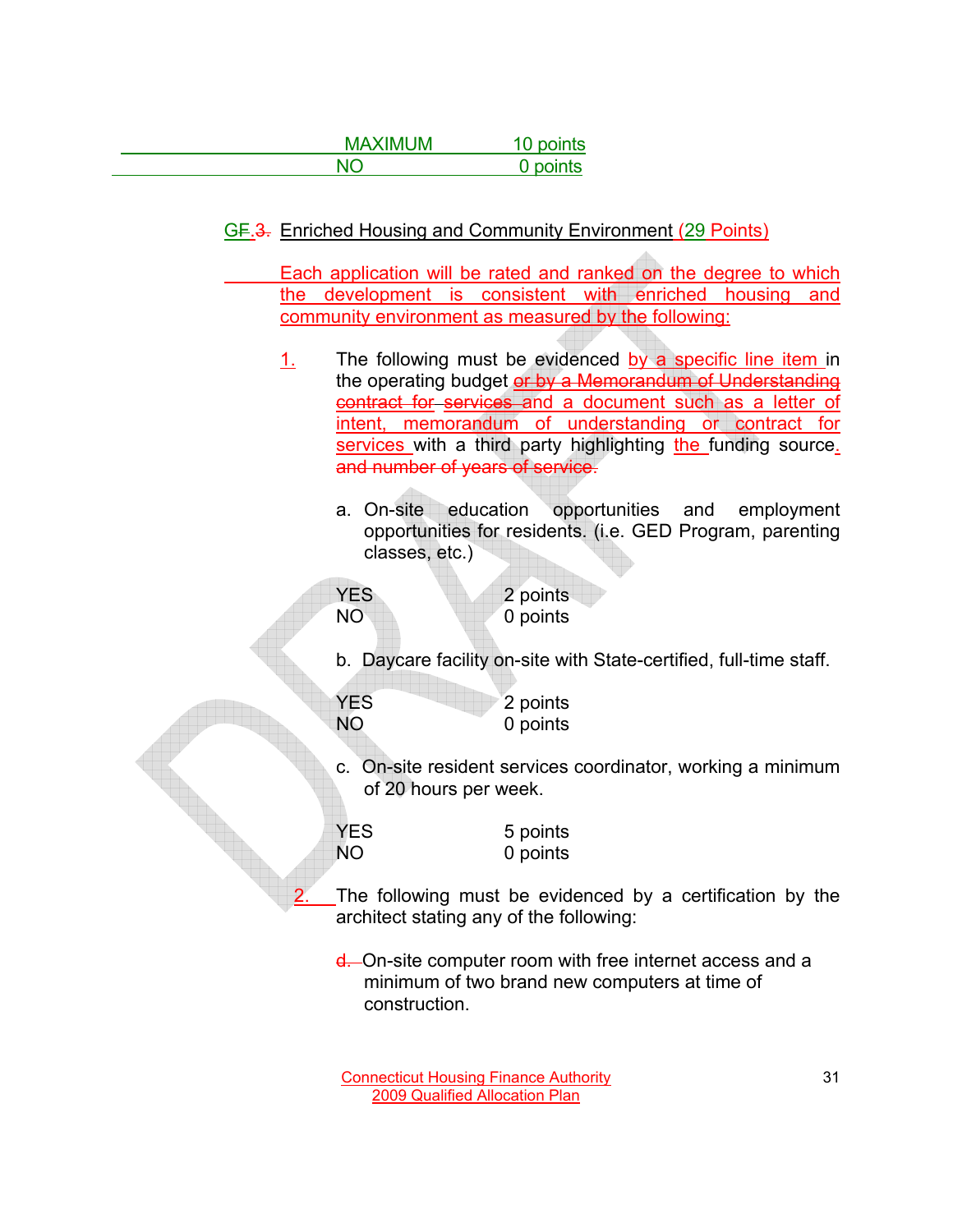|      | <b>YES</b><br><b>NO</b>                                        | 1 point<br>0 points                                                                                                                                                                                                                                                                   |
|------|----------------------------------------------------------------|---------------------------------------------------------------------------------------------------------------------------------------------------------------------------------------------------------------------------------------------------------------------------------------|
|      | owner stating any of the following:                            | 3. The following must be evidenced by a certification from the                                                                                                                                                                                                                        |
|      |                                                                | e. a. Community meeting space on-site and planned<br>resident activities. (i.e. Resident social event, exercise<br>classes, health and wellness services, etc.)                                                                                                                       |
|      | <b>YES</b><br><b>NO</b>                                        | 2 points<br>0 points                                                                                                                                                                                                                                                                  |
|      | included in this category.                                     | f. b. Complex provides door-to-door transportation<br>to<br>nearby shopping centers/areas of employment. May<br>include community transportation services that stop at<br>the complex. Please note that public transportation<br>referenced in the Responsible Growth category is NOT |
|      | <b>YES</b><br><b>NO</b>                                        | 1 point<br>0 points                                                                                                                                                                                                                                                                   |
|      | <b>Economic Integration</b>                                    | Proposal promotes economic integration by developing a<br>minimum of 10 percent non-qualified units.                                                                                                                                                                                  |
|      | 20%<br>>10% and<br><del>&lt;20%</del> —<br>40%>                | <del>5 points</del><br>2.5 points<br>0 points                                                                                                                                                                                                                                         |
| 5.4. | <b>Job Training Program</b><br>training program or initiative. | Developer provides job training opportunities in the building<br>trades during development via an established State or local job                                                                                                                                                      |
|      | <b>YES</b><br><b>NO</b>                                        | 5 points<br>0 points                                                                                                                                                                                                                                                                  |
|      |                                                                | (Please note that creating jobs in the Rresponsible Ggrowth category                                                                                                                                                                                                                  |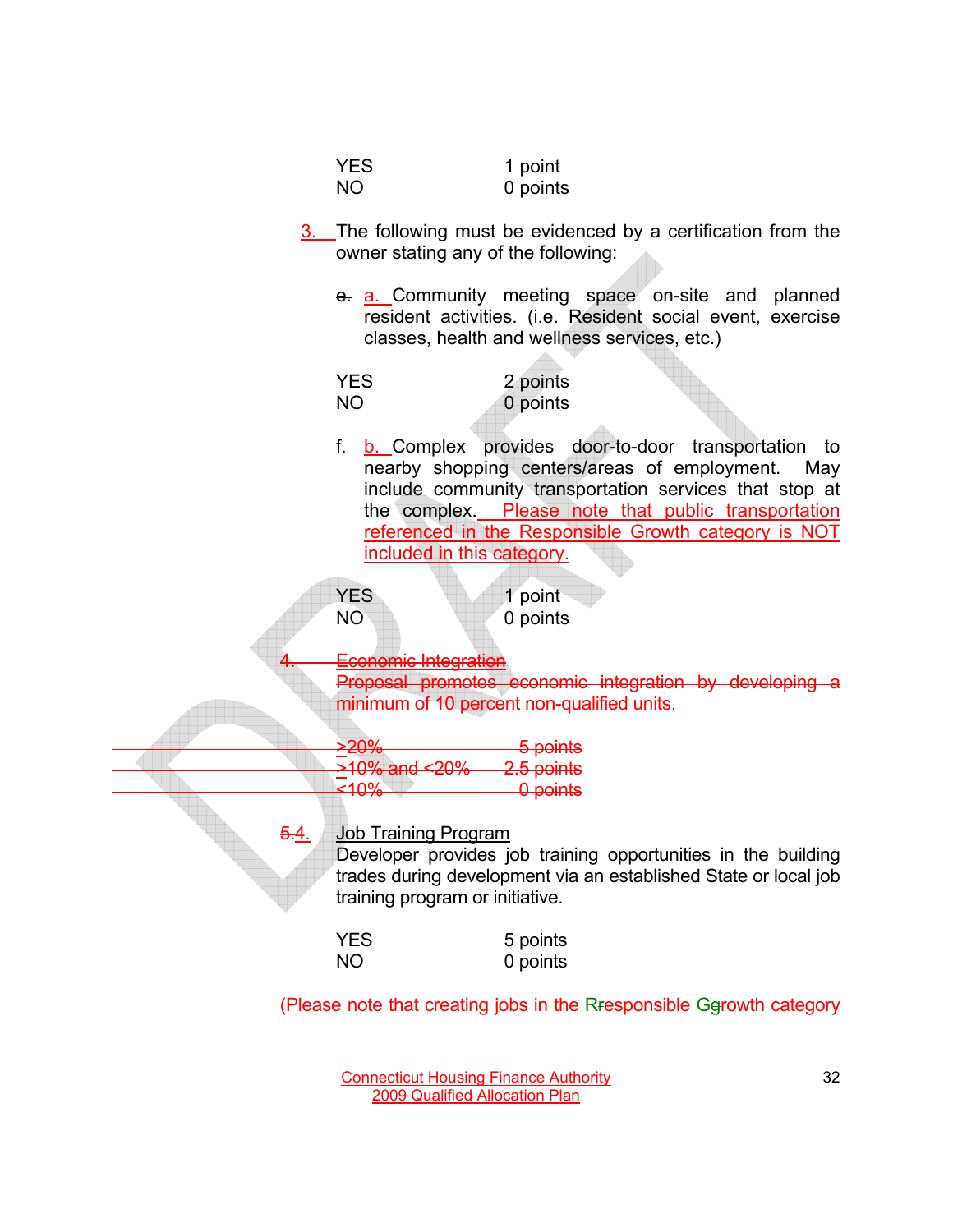### is not part of this category.)

### 10.5. Supportive Housing

Points will be awarded based on documentation of supportive services being received from a specified funding source(s). Documentation for the type of supportive services will include but is not limited to the type of services outlined in the Supportive Housing Quality Assurance Monitoring Program Guidelines attached to the LIHTC application. Points will be awarded based on the percentage of total units designated as supportive housing units.

| $\geq 20\%$ | 10 points |
|-------------|-----------|
| $\geq 10\%$ | 5 points  |
|             | 2 points  |

d. 6. Universal design features in at least one-half of the proposed living units. Please refer to the Standards for further clarification.

| <b>points</b><br>- <del>U.S</del> 1 - |
|---------------------------------------|
|                                       |
|                                       |

## **Adaptive Reuse**

Developer/Sponsor has been awarded or intends to apply for consideration from the Federal or State Historic Tax Credit Programs(s) for the Adaptive Reuse of historic structures as residential housing.

YES 5 points NO 0 points

E.Sponsorship Characteristics [10 Points]

Women and Minority Participation

Women and/or minorities participate in the ownership, development, or management of the project by holding directly a 51 percent or more ownership and voting interest in project ownership, development entity or management firm. For qualified non-profits, women and/or minorities should hold directly a 51 percent voting interest on the board of directors.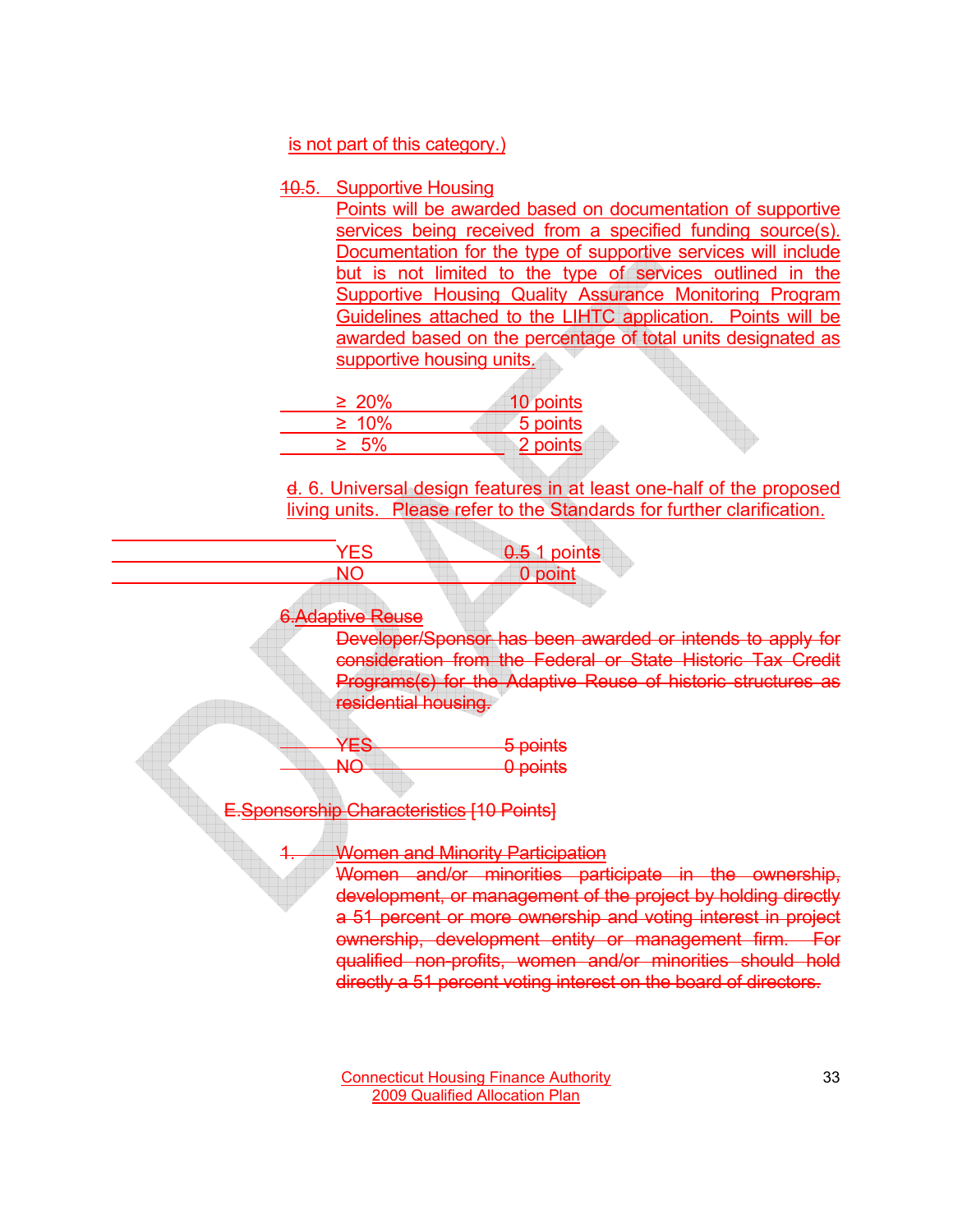| 5 nointe                      |
|-------------------------------|
| $\sigma$ bonne                |
| n nointe<br><del>oom no</del> |

2. Connecticut-Based Businesses

Developer/sponsor is a Connecticut based organization whose principal place of business has been located in the State of Connecticut for a minimum of 3 years.

YES 5 points NO 0 points

F.Application Quality [2.5 points]

Two and one-half (2.5) points will be awarded to each applicant whose application forms and exhibits are all submitted by the application deadline, and are materially and substantively complete in their content.

H. Special Class I Points [30 Points]

Each application within Special Class I will be rated and awarded points. These points will be added to the application's score only for the purpose of ranking within Special Class I. If an applicant does not receive an award under Special Class I and is considered under a General Class, the additional points awarded in this section shall be included for the purpose of ranking within the General Class.

**Preservation of Units** 

 The proposed application does not result in a net loss of units after revitalization. Please refer to the application for further instructions.

**YES** 10 points NO 0 points

B. Displacement of Current Residents

 Points will be awarded if the units after revitalization are affordable to the same profile of household incomes as current residents, so that no permanent displacement of current residents is required for reasons of affordability. Please refer to the application for further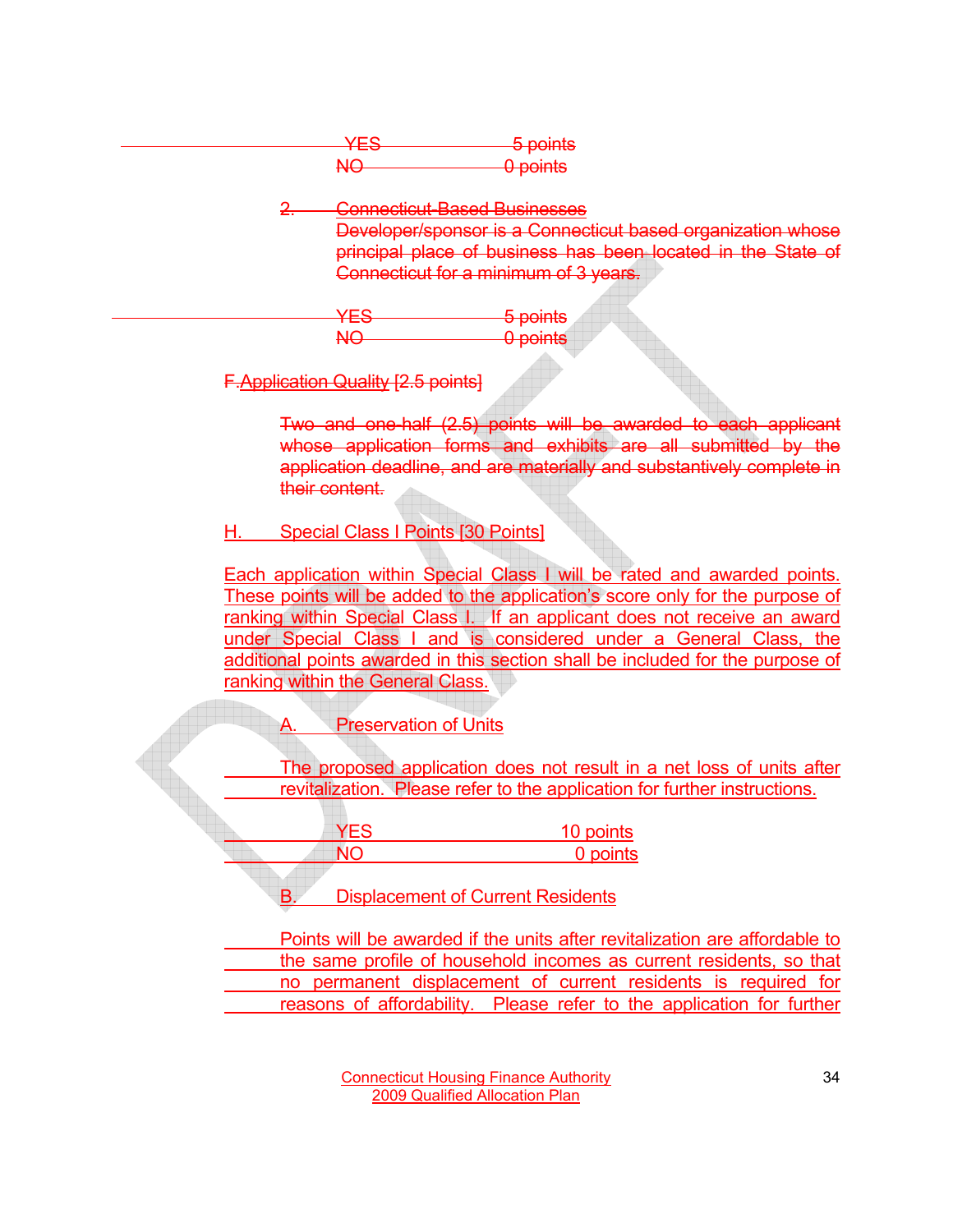|                                                    | instructions.                          |                                                                  |
|----------------------------------------------------|----------------------------------------|------------------------------------------------------------------|
|                                                    | No displacement<br><b>Displacement</b> | 10 points<br>0 points                                            |
|                                                    | <b>Resident Participation</b>          |                                                                  |
|                                                    |                                        | The sponsor has and will continue to assure meaningful resident  |
|                                                    |                                        | participation in the planning and implementation process. Please |
| refer to the application for further instructions. |                                        |                                                                  |
|                                                    | <b>YES</b>                             | 10 points                                                        |
|                                                    |                                        | 0 points                                                         |

#### **VI. Ranking on Required Federal Priorities**

The point total for each application within its Allocation Priority Class will constitute the application's "Base Score." Additional points will then be added to each application's Base Score according to the Federally mandated priorities described below.

#### A. Degree of Low-Income Service

All applications in each Allocation Priority Class will be ranked from lowest to highest according to the percent by which weighted average rents for qualified households falls below the maximum allowable for such households. Up to 10 points will be assigned to each application within each Allocation Priority Class according to the application's rank with respect to the other applications in its Allocation Priority Class,

and these points will be added to the application's Base Score, as described above.

#### B. Length of Low Income Service Period

All applications in each Allocation Priority Class will be ranked from lowest to highest according to the number of years, if any, that the low-income units in the proposed development will be committed by an Extended Low-Income Housing Commitment to low income occupancy for a period longer than the 30-year extended use period required by the Code. Up to 10 points will be assigned to each application within each Allocation Priority Class according to the application's rank with respect to the other applications in its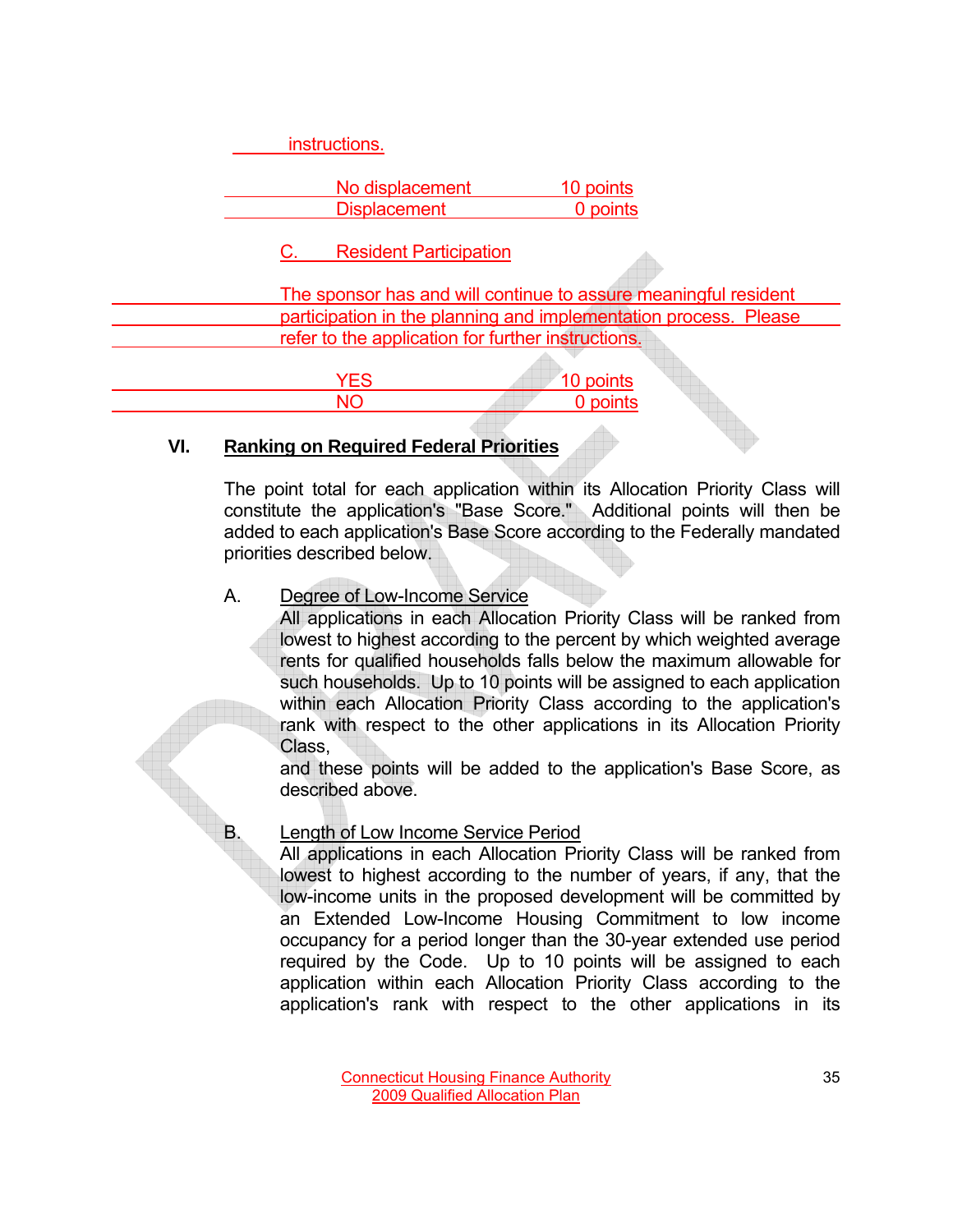Allocation Priority Class, and these points will be added to the application's Base Score, as described above.

An application's cumulative point total following addition of the points attributable to these Federally mandated criteria will determine its final ranking within its Allocation Priority Class.

## **3. PROJECTS FINANCED WITH TAX-EXEMPT BONDS**

### **I. Federal Statutory Requirements**

 To the extent projects are financed with the proceeds of tax-exempt bonds subject to the annual volume cap limitation under Section 146 of the Code, such projects may receive LIHTCs without receiving an allocation from the Authority. If fifty percent (50%) or more of the aggregate basis of a project (including land) is financed with the proceeds of such tax-exempt bonds, the entire project is eligible for tax credits based on its qualified basis without receiving an allocation of credits from the Authority. However, tax-exempt bond financed projects must, nevertheless, satisfy all the requirements for allocations under the Plan.

## **II. Threshold Criteria**

Tax-exempt bond financed projects must meet the threshold criteria set forth in Section 2.II above.

## **III. Underwriting Criteria**

 Tax-exempt bond financed projects must also meet the underwriting criteria adopted from time to time by the State Bond Commission for multifamily rental housing financed with bonds issued pursuant to an allocation of volume cap authority approved by the State Bond Commission.

## **IV. Credit Limitation**

Tax-exempt bond financed projects are also subject to the limitation on the amount of credits available to a project contained in Section 42(m)(2)(A) of the Code.

## **4. TAX CREDIT COMPLIANCE MONITORING PLA**N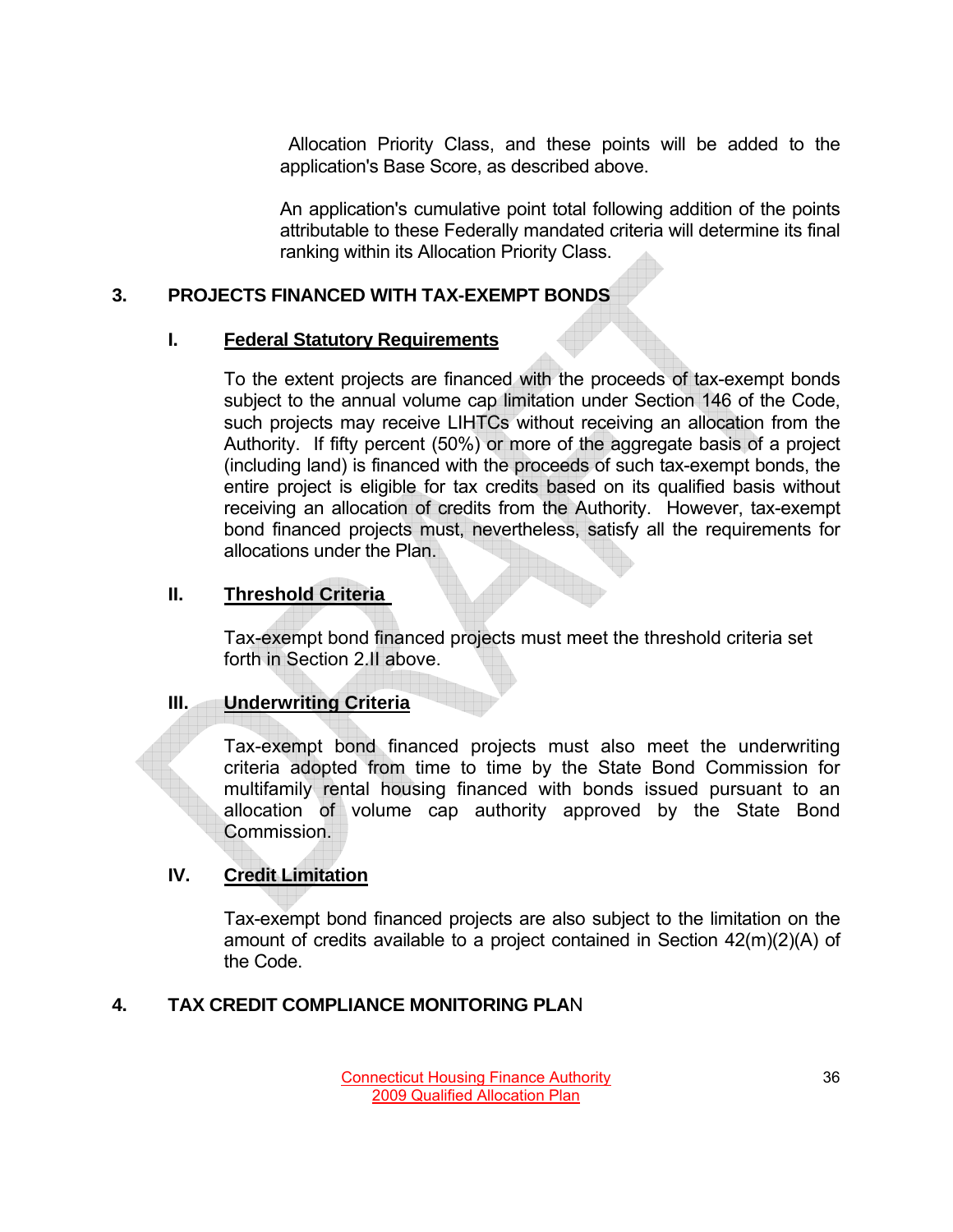### **I. Introduction**

Section 42(m)(1)(B)(iii) of the Code requires that a qualified allocation plan provide a procedure that the agency (or an agent or other private contractor of such agency, "Authorized Delegate") will follow in monitoring for noncompliance with the provisions of Section 42 and in notifying the IRS of such noncompliance which the agency may become aware of.

The compliance monitoring process will determine if a project is in compliance with the requirements of the LIHTC Program pursuant to Section1.42-5 of the Treasury Regulations. The Authority's monitoring process is outlined in the Low-Income Housing Tax Credit Compliance Manual, which can be downloaded from the "Authorized Delegate's" website. Please refer to the Compliance Manual for detailed monitoring information. The Authority's compliance monitoring requirements apply to all tax credit projects including those financed with tax-exempt bonds.

In January, 2007, the Internal Revenue Service (IRS) published the LIHTC 8823 Guide for State Housing Credit Agencies. The Guide includes instructions for completing Form 8823 and guidelines for determining noncompliance and reporting dispositions. The purpose of the Guide is to standardize the treatment of non-compliance issues.

If an owner fails to comply with the requirements of the Code and the Regulations promulgated thereunder, the Authority will notify the IRS of such noncompliance by filing Form 8823. See Section VI, below.

The owner and management agent must attend Tax Credit Compliance Monitoring Conference with the Authority a minimum of six months prior to the date the first building of a project is expected to place in service. The owner/agent is required to contact the Authority in writing prior to such placed in service date to arrange a pre-occupancy meeting with the Authority. Forms 8609 may not be issued unless both the owner and agent attend this conference.

### **II. Management Experience**

The Authority must approve a prospective management agent prior to execution of IRS Form 8609 the reservation of LIHTC's as required by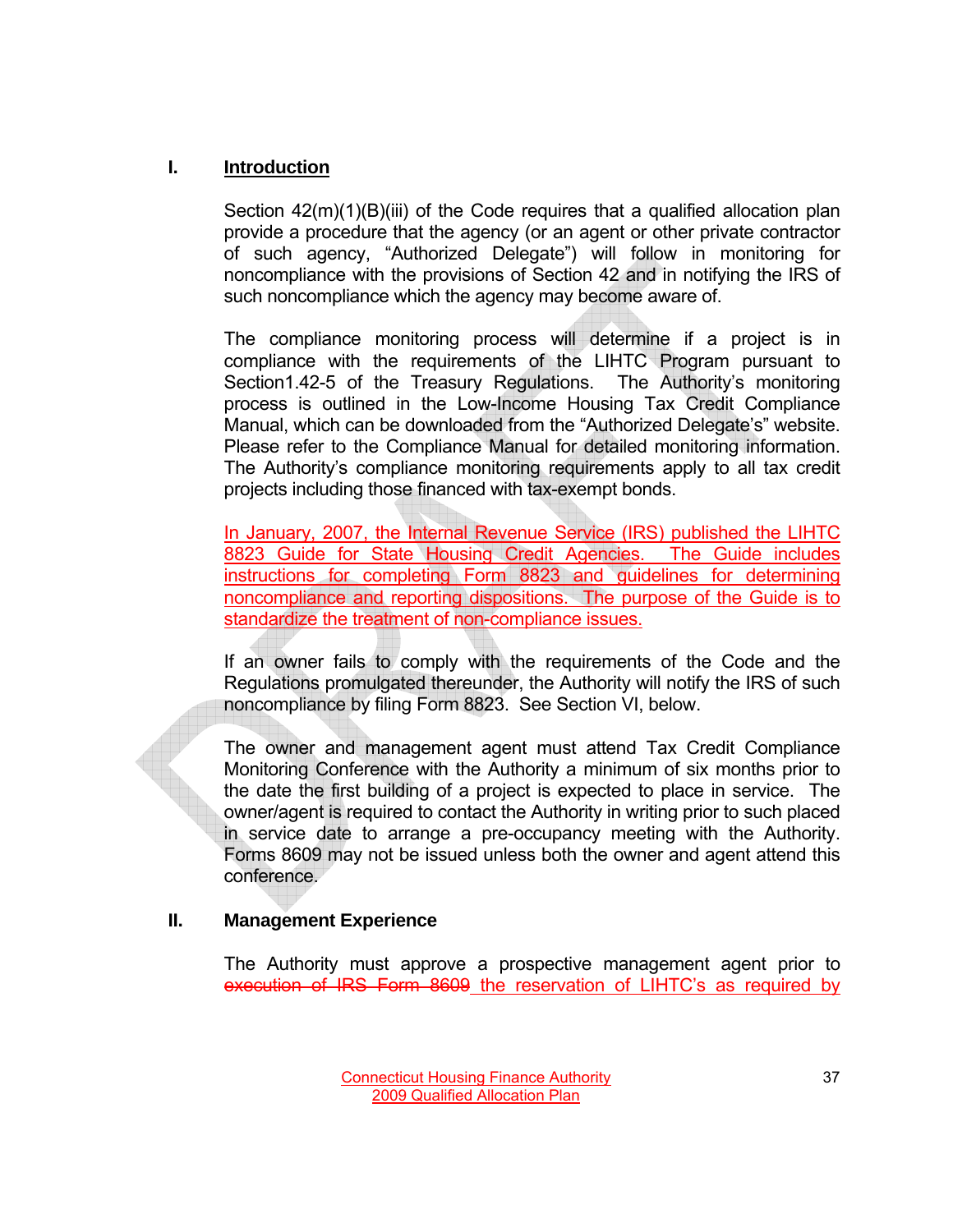## Section 2.II.L.4.

The management agent listed on the application must be retained by the ownership entity for at least two (2) years after the project completion, unless the agent is guilty of specific non-performance of duties. Owners must notify the Authority in writing regarding any subsequent change in management. The management agent must have five years of relevant experience and a minimum of one staff person assigned to the property that has tax credit compliance monitoring experience and is certified in tax credit compliance monitoring. Such certification must be from an organization acceptable to the Authority. In lieu thereof, the owner must retain a tax credit compliance monitoring consultant prior to the start of rent-up and extending through completion of the first year of the Credit Period. Such consultant must be acceptable to the Authority. Thereafter, the owner may assign a staff person that satisfies the above criteria.

## **III. Record Keeping and Retention**

A. Record Keeping.

 The owner of a low-income housing project must keep records for each qualified low-income building in the project for each year of the 15-year compliance period and the extended use period. These records must include:

 1. the total number of residential rental units in the building (including the number of bedrooms and square footage of each residential rental unit);

- 2. the percentage of low-income units in the building;
- 3. the rent charged for each residential rental unit in the building (including any utility allowances);
- 4. the number of occupants in each low-income unit, but only if rent is determined by the number of occupants in each unit under Section 42(g)(2) of the Code (as in effect before the amendments made by the Revenue Reconciliation Act of 1989);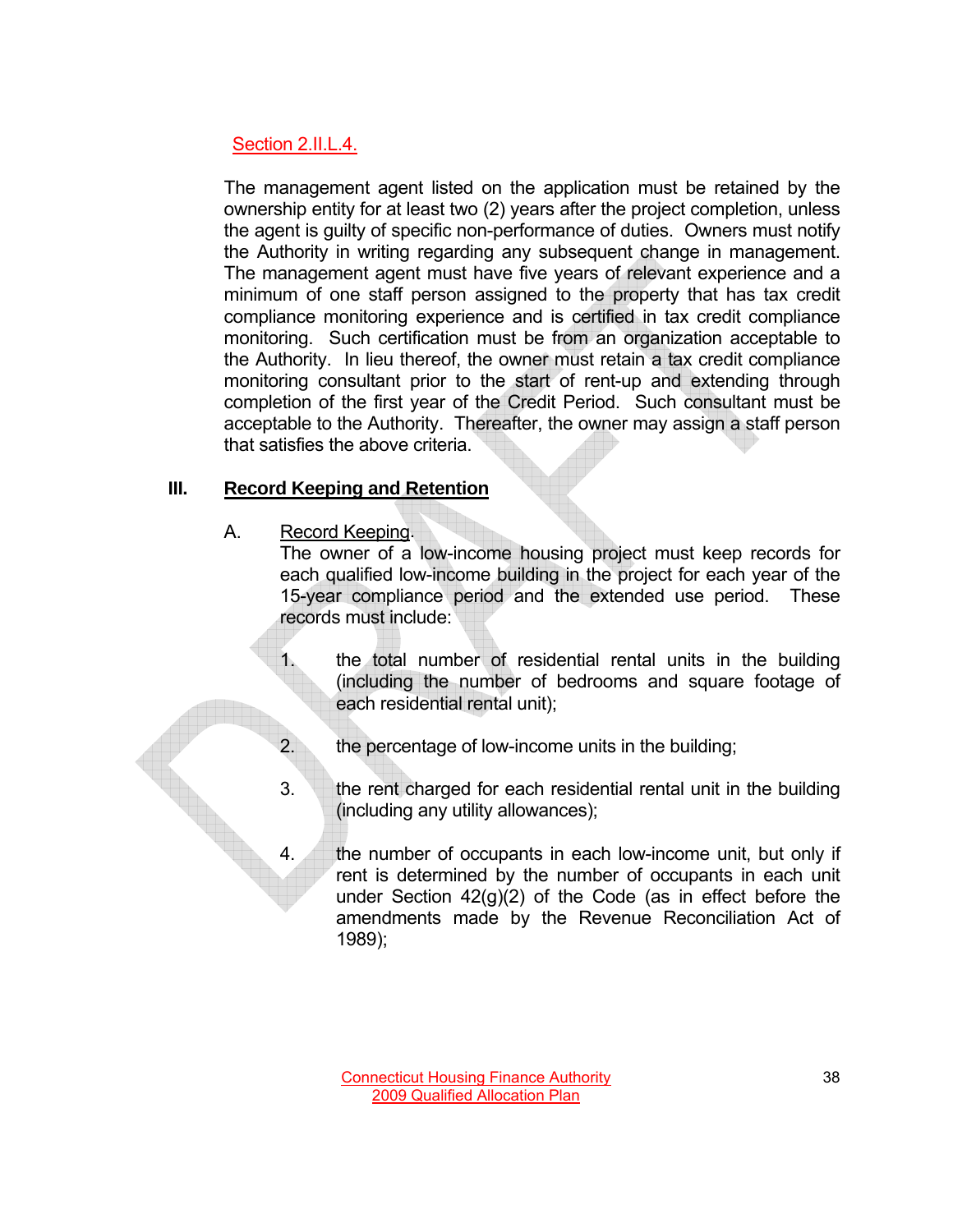- 5. the low-income unit vacancies in the building and information that shows when, and to whom, the next available units are rented;
- 6. the annual income certification of each low-income tenant per unit;
- 7. documentation to support each low-income tenant's income certification [Please Note: Tenant income is calculated in a manner consistent with the determination of annual income under Section 8 of the United States Housing Act of 1937 ("Section 8"), not in accordance with the determination of gross income for federal income tax liability. Accordingly, in the case of a tenant receiving housing assistance payments under Section 8, the documentation requirement is satisfied if the public housing authority provides a statement to the building owner declaring that the tenant's income does not exceed the applicable income limit under Section 42(g) of the Code.];
- 8. the eligible basis and qualified basis of the building at the end of the first year of the credit period; and
- 9. the character and use of the non-residential portion of the building included in the building's eligible basis under Section 42(d) of the Code (for example, tenant facilities that are available on a comparable basis to all tenants and for which no separate fee is charged, or facilities reasonably required by the project).

### B. Record Retention.

The owner of a low-income housing project shall retain the records required in subparagraph A of this paragraph for each building in a qualified low-income housing project for at least six years after the due date (with extensions) for filing the Federal income tax return for that year. The original records for the first year of the credit period must be retained for at least six years beyond the due date (with extensions) (21 years) for filing the Federal income tax return for the last year of the compliance period of the building. Duplicate copies of first year files should be kept at an accessible and secure off-site location. Copies may be scanned, retained in a pdf file or burned to a CD.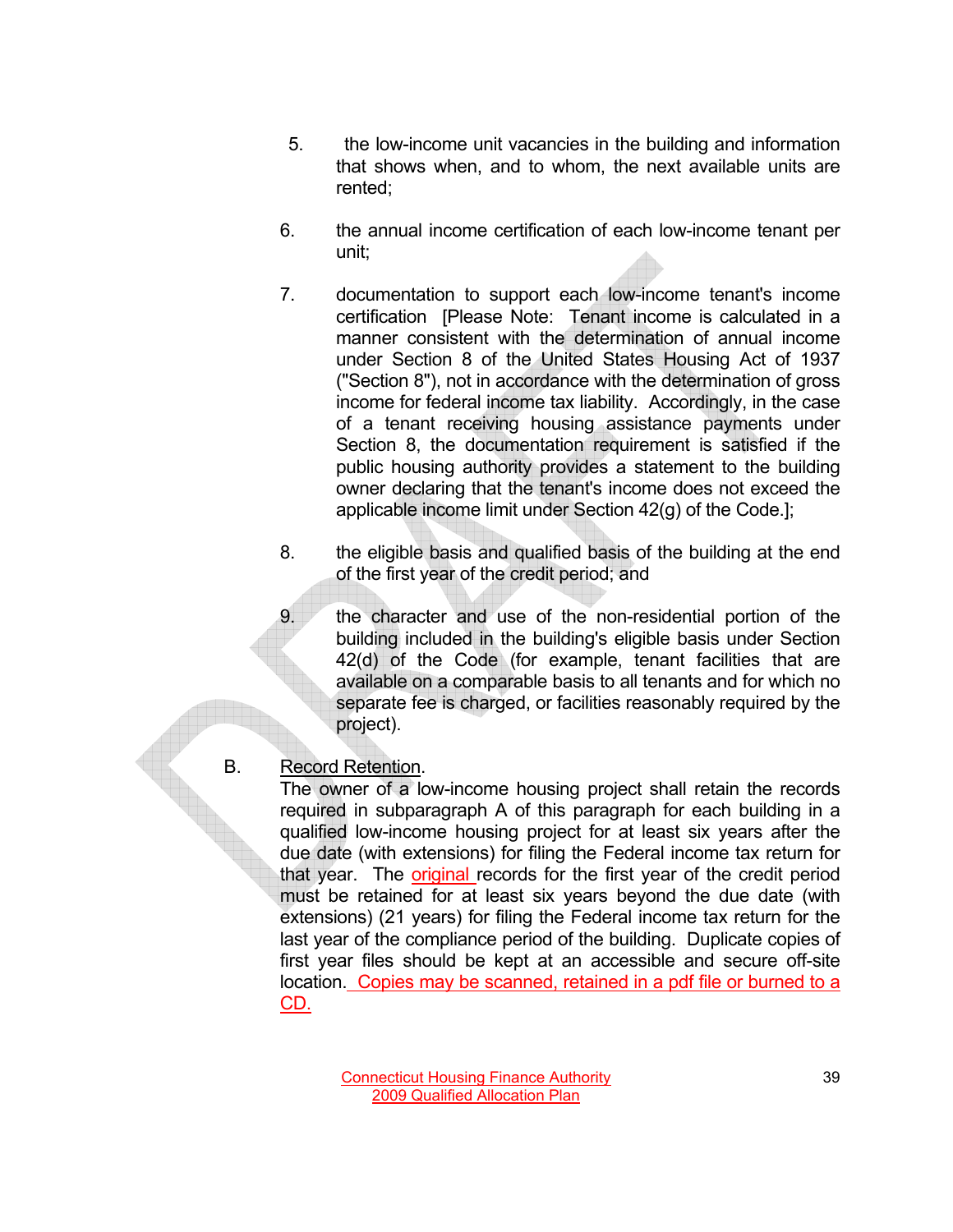# C. Inspection Record Retention Provision

 The owner of a low-income housing project must retain the original local health, safety, or building code violation reports or notices that were issued by a state or local government unit for the Authority's inspection and submit copies with the annual certification. Retention of the original violation reports or notices is not required once the Authority reviews the violation reports or notices and completes its inspection, unless the violation remains uncorrected.

# **IV. Certification and Review**

- A. Certification
	- 1. At least annually, for the entire 15-year compliance period and the extended use period, the owner of a low-income housing project shall certify under penalty of perjury that, for the preceding twelve (12) month period, the project met the requirements of either:
		- a. the 20-50 test under Section 42(g)(1)(A) of the Code; or
		- b. the 40-60 test under Section  $42(g)(1)(B)$  of the Code; and
		- c. if applicable, the 15-40 test under Sections  $42(g)(4)$  and 142(d)(4)(B) of the Code for "deep rent-skewed" projects.
		- 2. In addition, at least annually, for the entire 15-year compliance period and the extended use period, the owner of a lowincome housing project shall certify under penalty of perjury that:
			- a. there was no change in the applicable fraction, as defined in Section  $42(c)(1)(B)$  of the Code, of any building in the project or that there was a change, a description of that change;
			- b. the owner has received an annual low-income certification from each low-income tenant and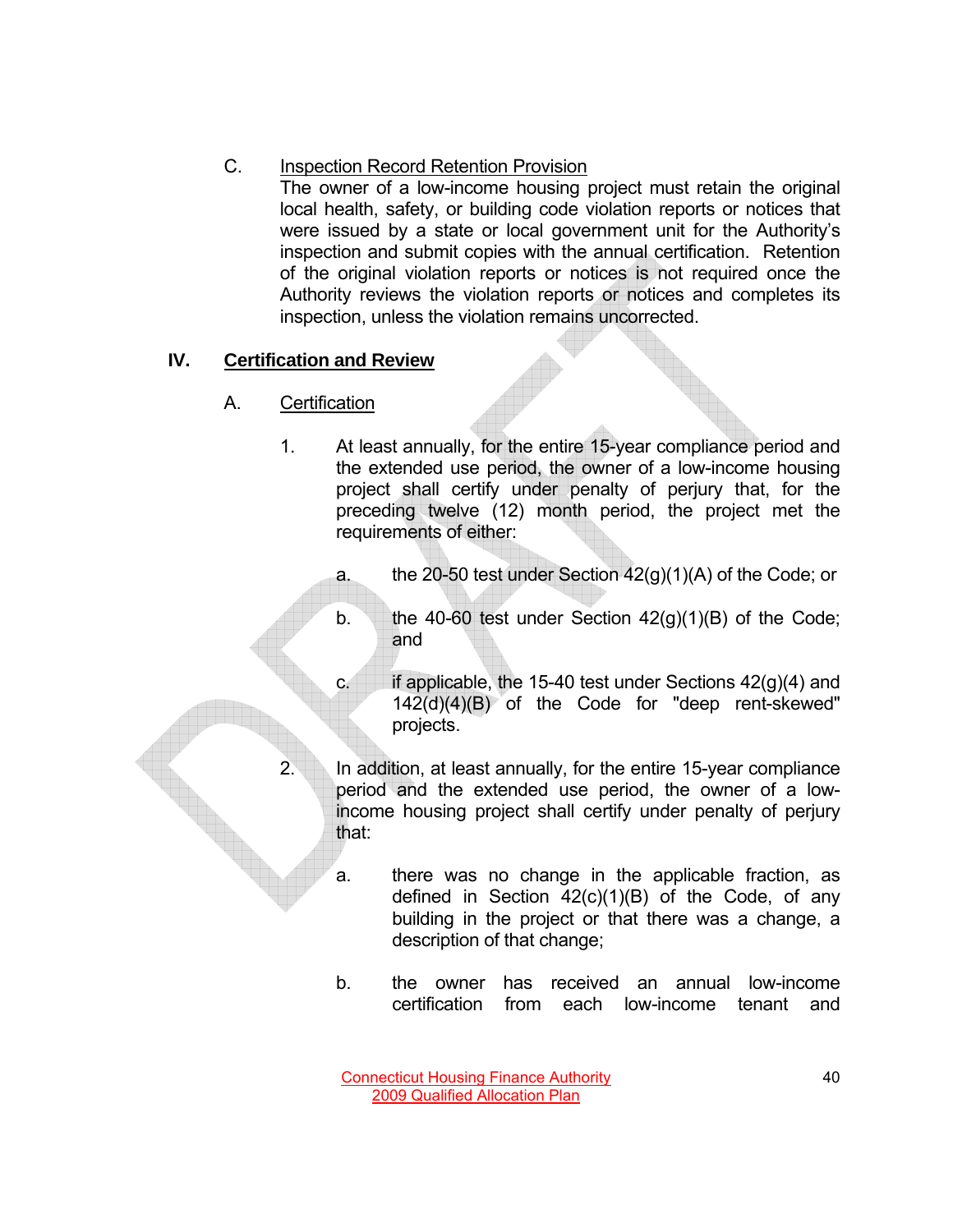documentation to support that certification; or in the case of a tenant receiving Section 8 housing assistance payments, the appropriate statement from a public housing authority as defined hereinafter;

- c. each low-income unit in the project is rent restricted under Section 42(g)(2) of the Code;
- d. all units in the project were for use by the general public, including the requirement that no finding of discrimination under the Fair Housing Act occurred for the project. A finding of discrimination includes an adverse final decision by the Secretary of the Department of Housing and Urban Development (HUD), an adverse final decision by a substantially equivalent state or local fair housing agency, or an adverse judgment from a federal court;
- e. the buildings and low-income units in the project were suitable for occupancy, taking into account Uniform Physical Conditions Standards (UPCS), local health, safety and building codes (or other habitability standards), and the State or local government unit responsible for making local health, safety, or building code inspections did not issue a violation report for any building or low-income unit in the project. If a violation report or notice was issued by the governmental unit, the owner must attach a statement summarizing the violation report or notice or a copy of the violation report or notice to the annual certification submitted to the Authority. In addition, the owner must state whether the violation has been corrected;

there has been no change in the eligible basis (as defined in Section 42(d) of the Code) of any building in the project, or that there has been a change, and the nature of the change;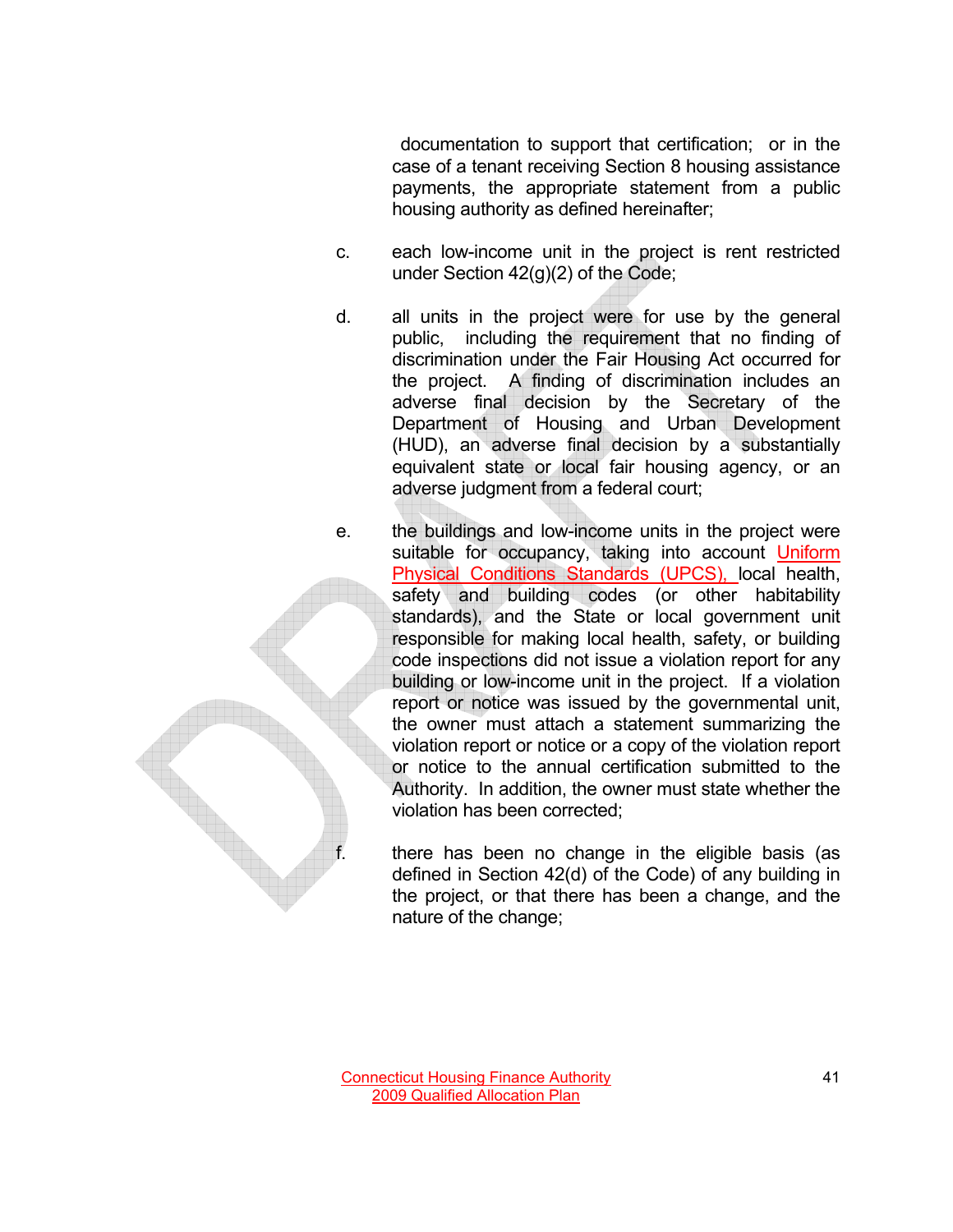- g. all tenant facilities included in the eligible basis under Section 42(d) of the Code of any building in the project, such as swimming pools, other recreational facilities, and parking areas, are provided on a comparable basis without charge to all tenants in the building;
- h. if a low-income unit in the project becomes vacant during the year, reasonable attempts are made to rent that unit to tenants having a qualifying income and, while the unit is vacant, no units of comparable or smaller size are rented to tenants not having a qualifying income;
- i. if the income of tenants of a low-income unit in the project increases above the limit allowed in Section  $42(g)(2)(D)(ii)$  of the Code, the next available unit of comparable or smaller size in the project will be rented to tenants having a qualifying income;
- j. an Extended Low-Income Housing Commitment as described in Section 42(h)(6) of the Code was in effect, including the requirement that an owner cannot refuse to lease a unit in the project to an applicant because the applicant holds a voucher or certificate of eligibility under Section 8 of the United States Housing Act of 1937. Note: This requirement applies to buildings that have received allocations of LIHTCs in 1990 and later years;
- k. all low-income units in the project were used on a nontransient basis (except for transitional housing for the homeless provided under Section 42(i)(3)(B)(iii) or single-room-occupancy units rented on a month-bymonth basis under Section 42(i)(3)(B)(iv);
- l. the owner received its credit allocation from the portion of the state ceiling set-aside for a project involving "qualified non-profit organizations" under Section 42(h)(5) of the Code, and its non-profit entity materially participated in the operation of the development within the meaning of Section 469(h) of the Code (if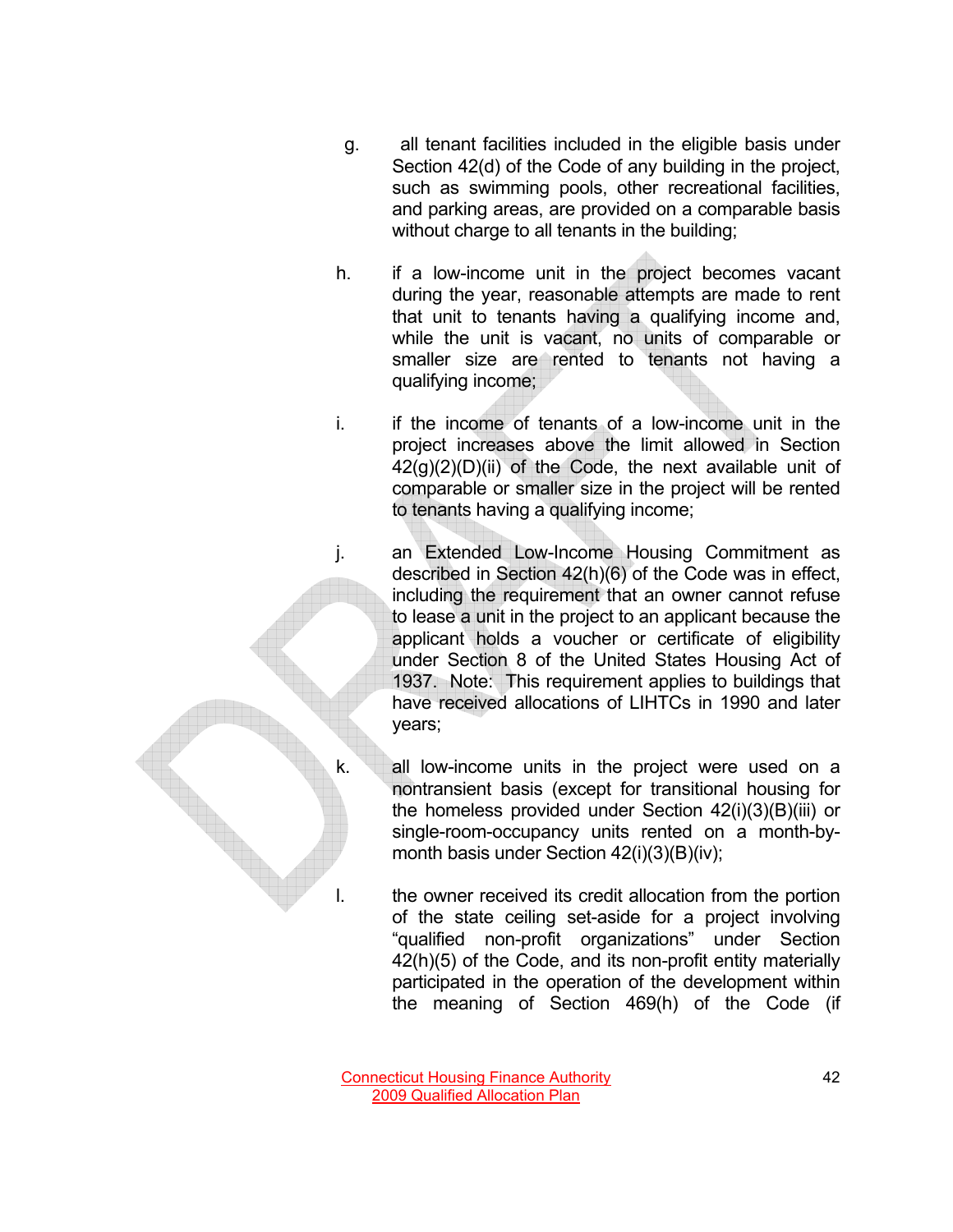applicable);

- m. there has been no change in the ownership or management of the project;
- n. the owner complies with Internal Revenue Service ("IRS") Revenue Ruling 2004-82, which at Question and Answer 5, states that Internal Revenue Code ("IRC") Section  $42(h)(6)(B)(i)$  requires that an extended lowincome housing commitment include a prohibition during the extended use period against 1) the eviction or termination of tenancy (other than for good cause) of an existing tenant of any low-income unit (no-cause eviction protection) and 2) any increase in the gross rent with respect to the unit not otherwise permitted under Section 42;
- o. the person responsible for the tax credit management of the property has attended LIHTC training within the past two years. Please provide a copy of the certificate of continuing education. the person responsible for tax credit compliance of the property has completed a continuing education course during the last two years. Such course must be acceptable to the Authority. A copy of the certificate of continuing education must be included with the Owner's Certificate of Annual LIHTC Program Compliance.
- Note: The certifications made in and required by this paragraph A Section IV. A shall be provided on Authority forms.
- B. Review
	- 1. The owner of a low-income housing project shall submit the certification forms required by Section IV. A above to the Authority; and
		- a. the owners of all LIHTC projects must submit to the Authority information on tenant income and rent for each unit in the form and manner designated by the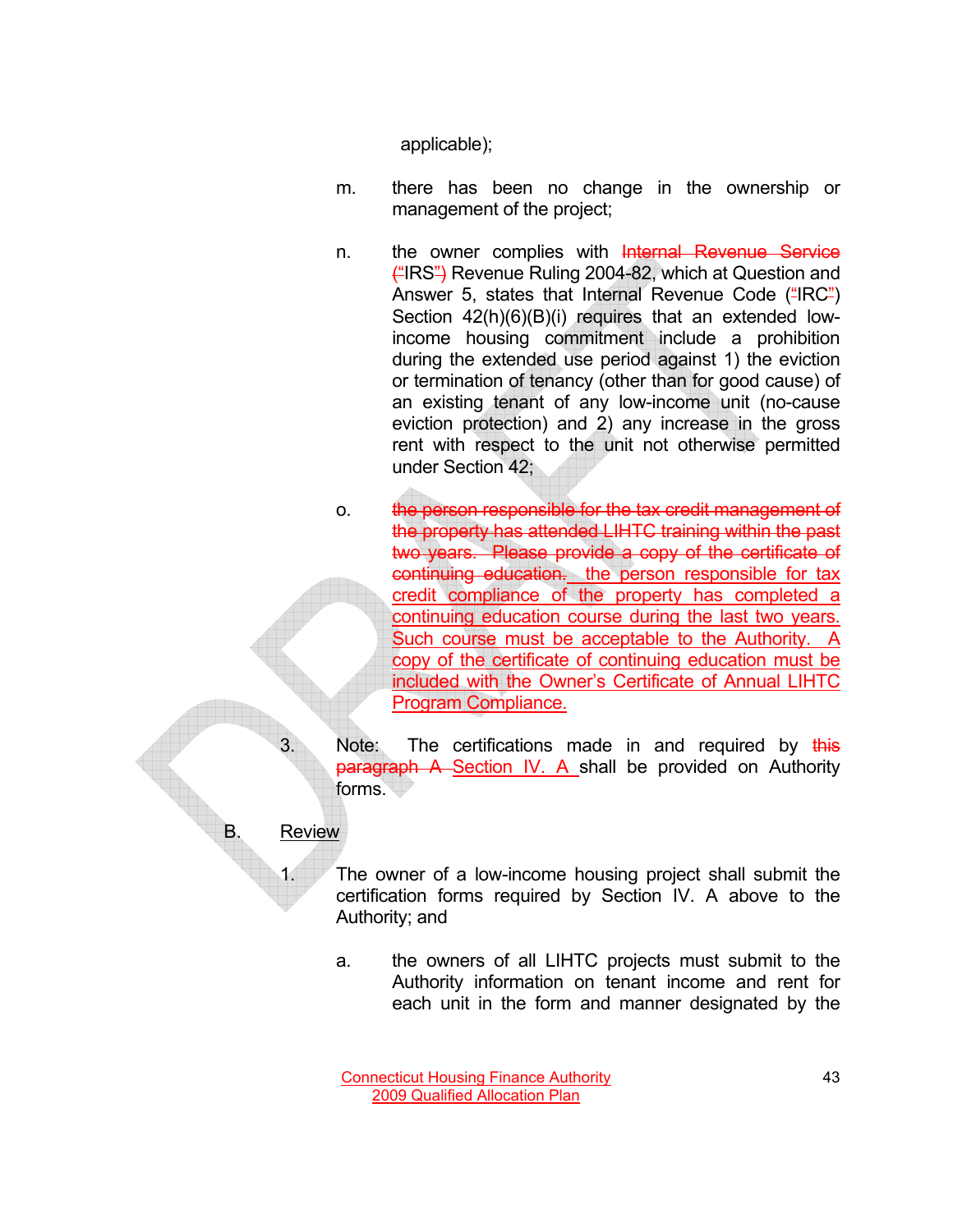Authority;

- b. the owner of a LIHTC project must submit completed IRS Form 8609 (with Parts I and II completed) to the Authority for every building in the project for the first year of the compliance period. For every year of the compliance period thereafter, the owner must submit to the Authority IRS Forms 8609-A for every building and Form 8586 for the property.
- c. the owner must submit annually documentation evidencing that the person responsible for the tax credit management of the property has completed a continuing education course during the last two (2) years. Such certification must be from an organization accepted by the Authority.
- 2. The Authority will review annually all certifications submitted by the owner and may review such other certifications and supporting documentation and rent records of low-income tenants or perform an inspection thereof as may be necessary or appropriate in the sole discretion of the Authority to determine compliance with the requirements of Section 42 of the Code.
	- The Authority will update housing credit income and rent limits and make them available to development sponsors and managers annually.
		- With respect to each low-income housing project:
			- a. the Authority's Asset Management representatives may conduct inspections and file reviews any time from the beginning of construction through the Placed in Service date ("PIS") or execution of IRS Form 8609 in order to confirm compliance with the terms of the Carry-Over Allocation Agreement and Section 42 of the Code, 1.42 of the Regulations and Connecticut LIHTC Compliance Manual.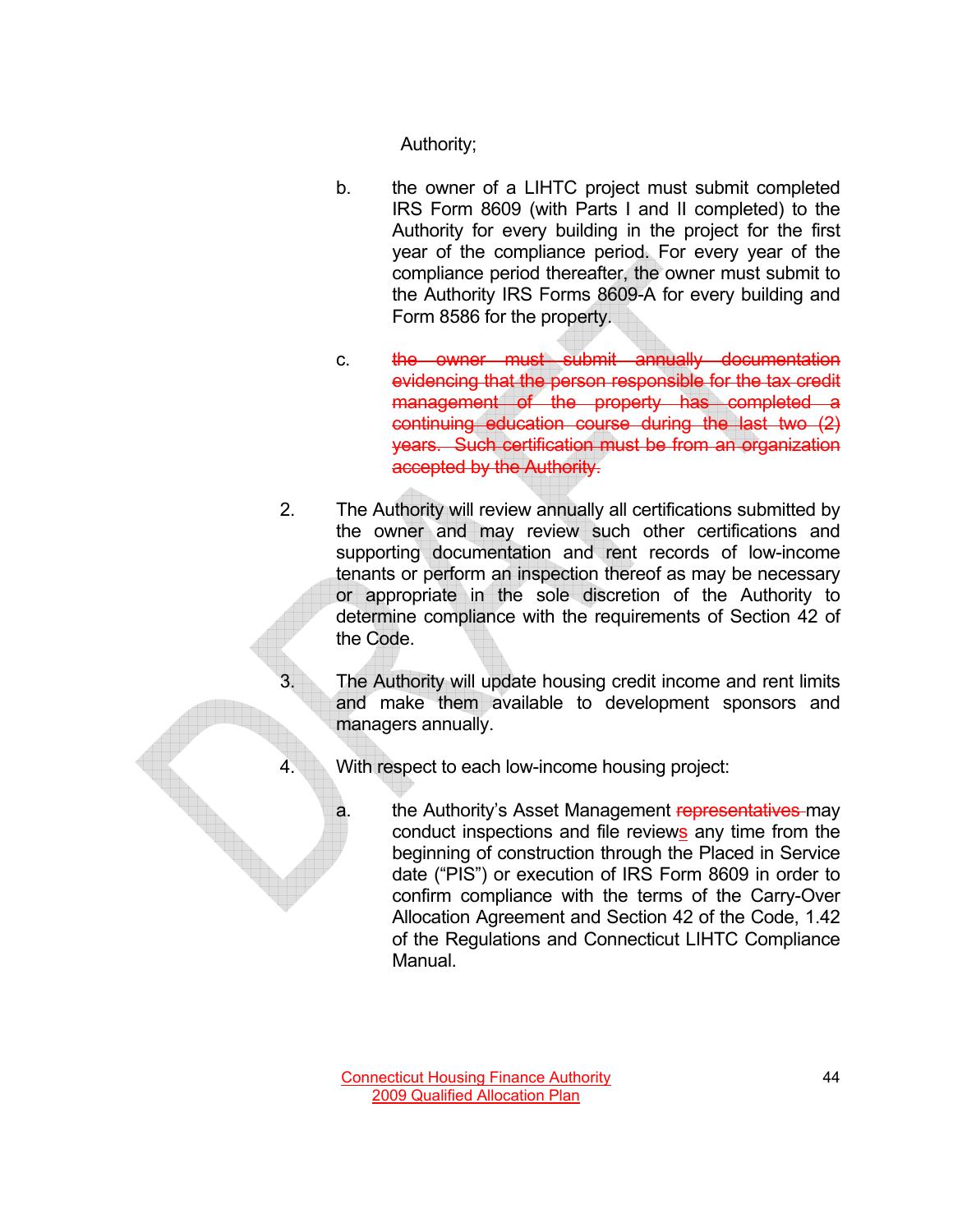- b. the Authority will conduct on-site inspections of all buildings in the project by the end of the second calendar year following the year the last building in the project is placed in service and, for at least 20 percent (or a minimum of three (3)) of the project's low-income units, inspect the units and review the low-income certifications, the documentation supporting the certifications, and the rent records for the tenants in those units;
- c. at least once every three years, the Authority will conduct on-site inspections of all buildings in the project and, for at least 20 percent (or a minimum of three (3)) of the project's low-income units, inspect the units and review the low-income certifications, the documentation supporting the certifications, and the rent records for the tenants in those units;
- d. the Authority will randomly select which low-income units and tenant records are to be inspected and reviewed by the Authority. The review of tenant records may be undertaken wherever the owner maintains or stores the records (either on-site or off-site). The units and tenant records to be inspected and reviewed will be chosen in a manner that will not give owners of lowincome housing projects advance notice that a unit and tenant records for a particular year will or will not be inspected and reviewed. However, the Authority may give an owner reasonable notice that an inspection of the building and low-income units or tenant record review will occur so that the owner may notify all tenants of the inspection or assemble tenant records for review; and
	- e. On-site inspections of buildings and low-income units will include a review of any local health, safety, or building code violations reports or notices required to be retained by the owner and will determine:
		- (i) whether the buildings and units are suitable for occupancy, taking into account local health,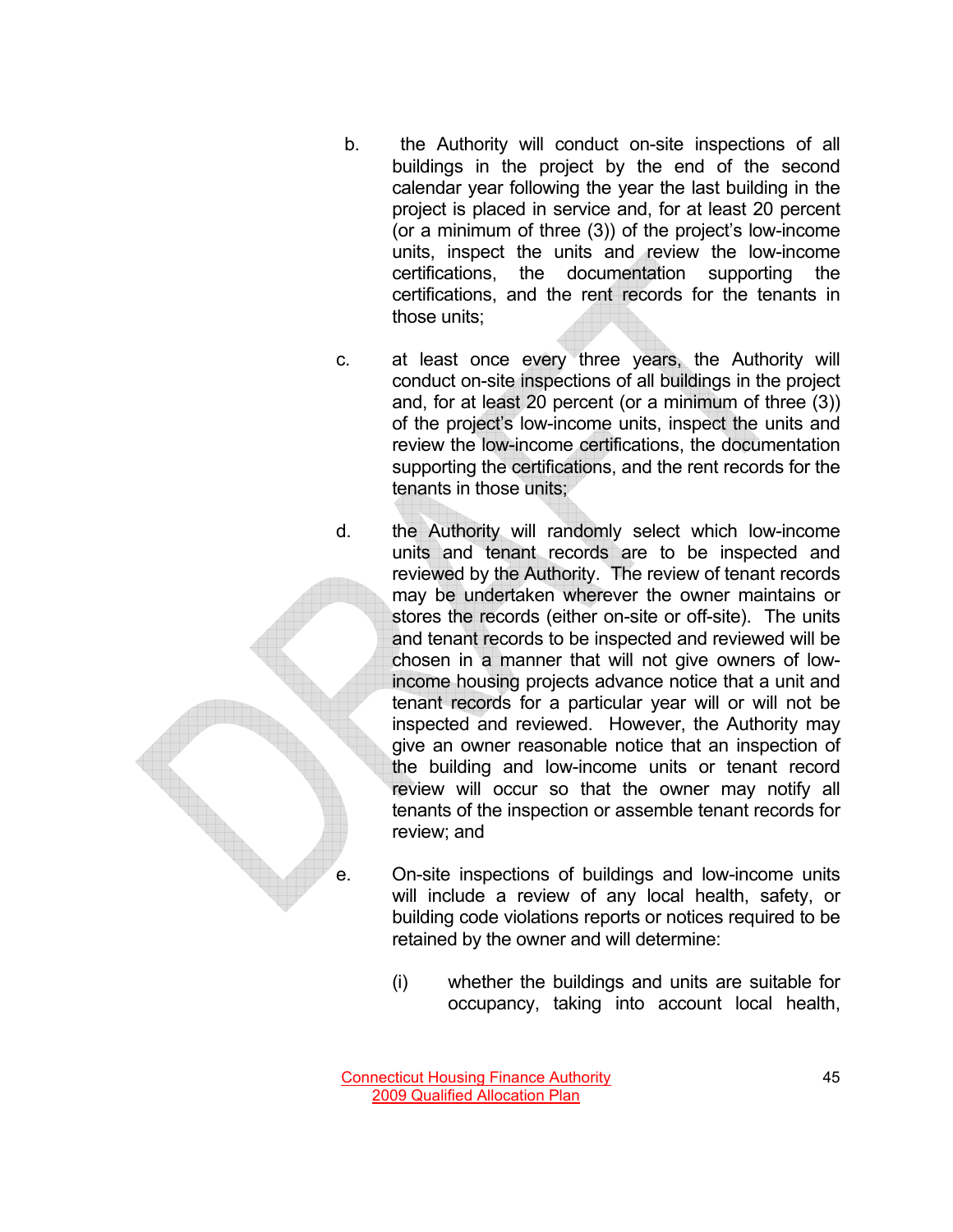safety, and building codes (or other habitability standards); or

- (ii) whether the buildings and units satisfy, as determined by the Authority, the  $\mu$ Uniform pPhysical cCondition sStandards for public housing established by HUD (24 CFR 5.703) or other standards made applicable by the Treasury Regulations.
- 5. Special Rules:
	- a. The Review provisions required in Section IV.B. 4 above do not apply to the following exempted buildings:
		- (i) buildings financed by the Rural Housing Service  $H<sup>2</sup>$  ender its Section 515 program; and
		- (ii) buildings of which 50 percent or more of the aggregate basis (taking into account the building and the land) is financed with the proceeds of tax-exempt obligations issued under Section 103 of the Code.
	- b. In order for these buildings to be exempt, the Authority must have entered into an agreement with RHS or the tax-exempt bond issuer. Under this agreement the RHS or tax-exempt bond issuer must agree to provide information on income, assets and rent of the tenants in the building to the Authority. The Authority will review the information and determine that the income limitation and rent restriction of Section  $42(g)(1)$  and  $(2)$  of the Code are met. The Authority reserves the right, at its sole discretion, to make inspections and require additional reports of exempted projects that it deems necessary to ensure compliance with the LIHTC Program throughout the compliance period. [Please Note: You must contact the Authority and inquire as to whether the agreement contemplated herein is in effect for you.]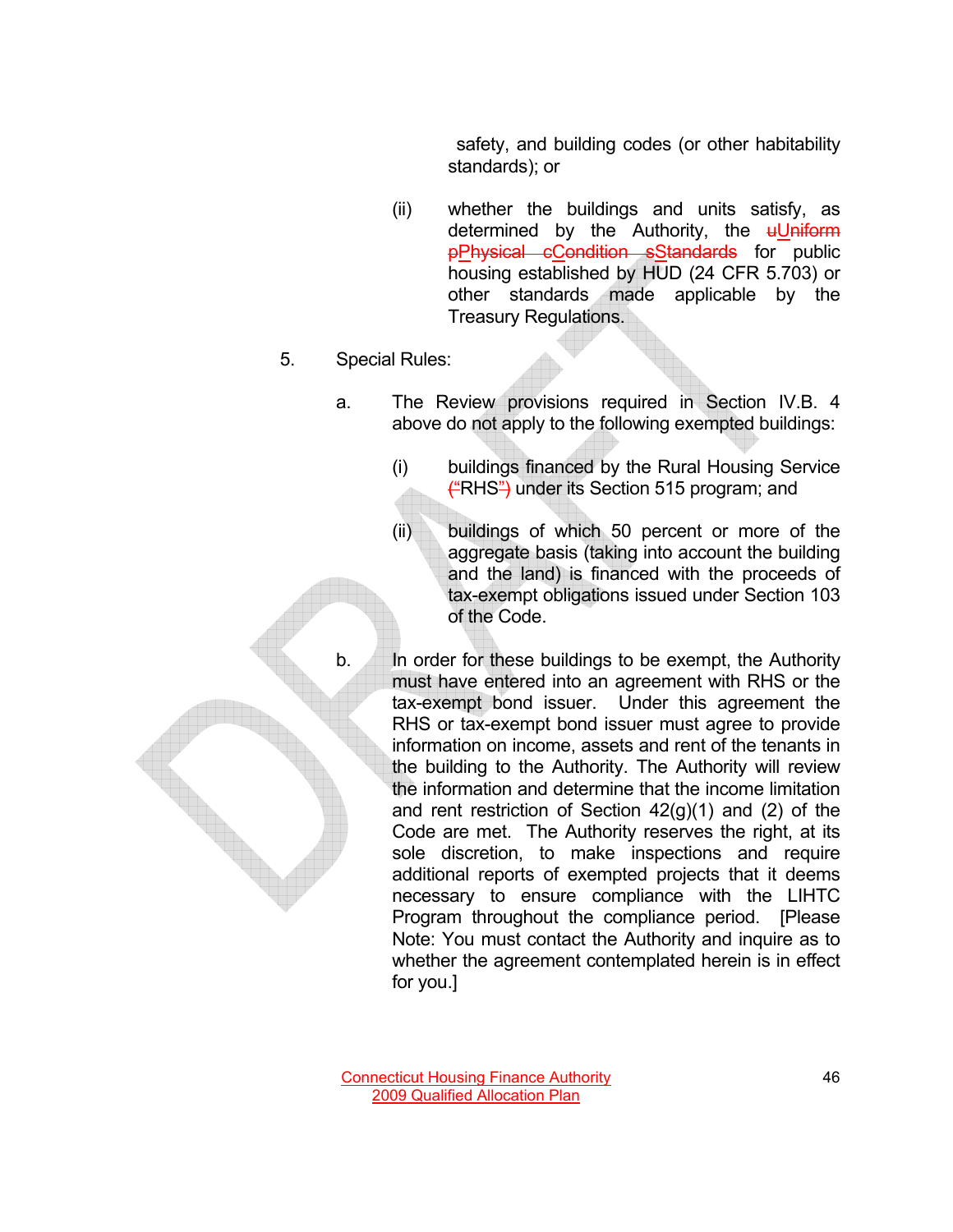- c. Notwithstanding anything to the contrary, the owner of any exempted buildings must:
	- (i) certify to the Authority that the building complies with the requirements for RHS assistance or taxexempt bond financing, as applicable;
	- (ii) make the certifications required by subparagraph A above; and
	- (iii) provide the Authority with additional information where, in the sole discretion of the Authority, the information submitted by RHS or the issuer is not sufficient.
- 6. The Authority will report its compliance monitoring activities annually on Form 8610: "Annual Low-Income Housing Credit Agencies Report."

# **V. Inspection Provisions**

 The Authority has the right, to perform an on-site inspection of any low income housing project during any year of the compliance period or extended use period, as defined under Section 42(h)(6)(D) of the Code, for each building in the project.

# **VI. Notification of Non-Compliance**

# In General

The Authority shall give both the owner of the low-income housing project and the IRS the notices described in Section VI. B hereof.

# B. Notice Provisions

1. Notice to Owner. The Authority shall provide the owner of a low-income housing project with prompt written notice if the Authority fails to receive the certifications described in Section IV.A above or does not receive or is not permitted to inspect the tenant certifications,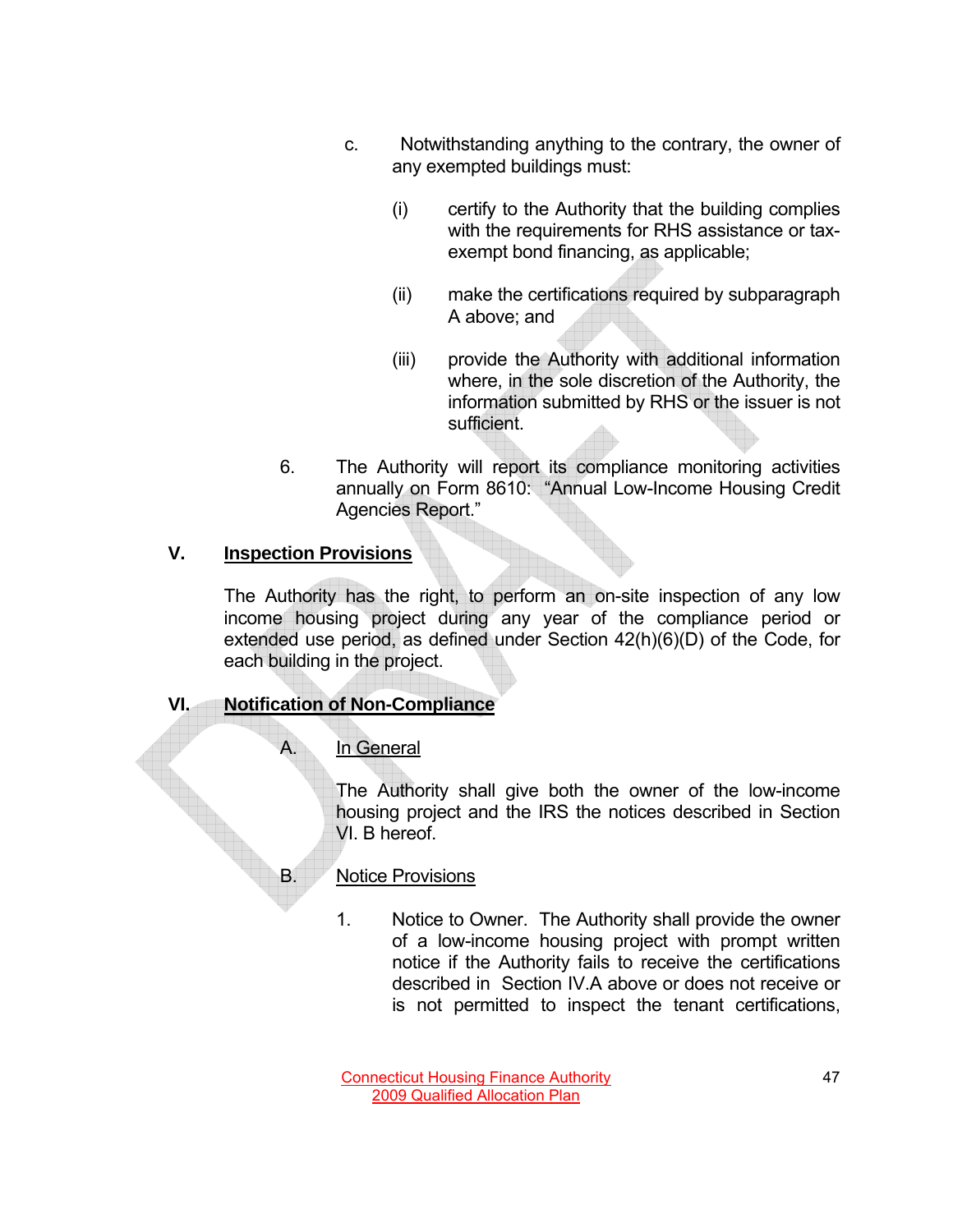supporting documentation and rent records or discovers by inspection, review, or in some other manner, that the project is not in compliance with the provisions of Section 42 of the Code.

- 2. Notice to IRS. Whether or not the non-compliance or failure to certify is corrected, the Authority will file with the IRS, Form 8823, "Low-Income Housing Credit Agencies Report of Noncompliance," no later than 45 days after the end of the correction period, including permitted extensions.
- C. Correction Period
	- 1. In General. The owners of LIHTC projects shall have 30 days from the date of the notice to supply any missing certifications and bring the project into compliance with the provisions of Section 42 of the Code.



a. The correction period may be extended, in the sole discretion of the Authority, for up to an additional 60 days upon the written appeal of the owner (received on or before the expiration of the 30-day period described in Section C.1) requesting such an extension, if the Authority determines, in its sole opinion, that:

- (i) the owner is making a good faith effort to provide the missing information and/or bring the project into compliance with the provisions of Section 42 of the Code; and
- (ii) such additional time is necessary for such purposes.
- b. The Authority may thereafter extend the correction period for up to six (6) months, but only if the Authority determines, in its sole and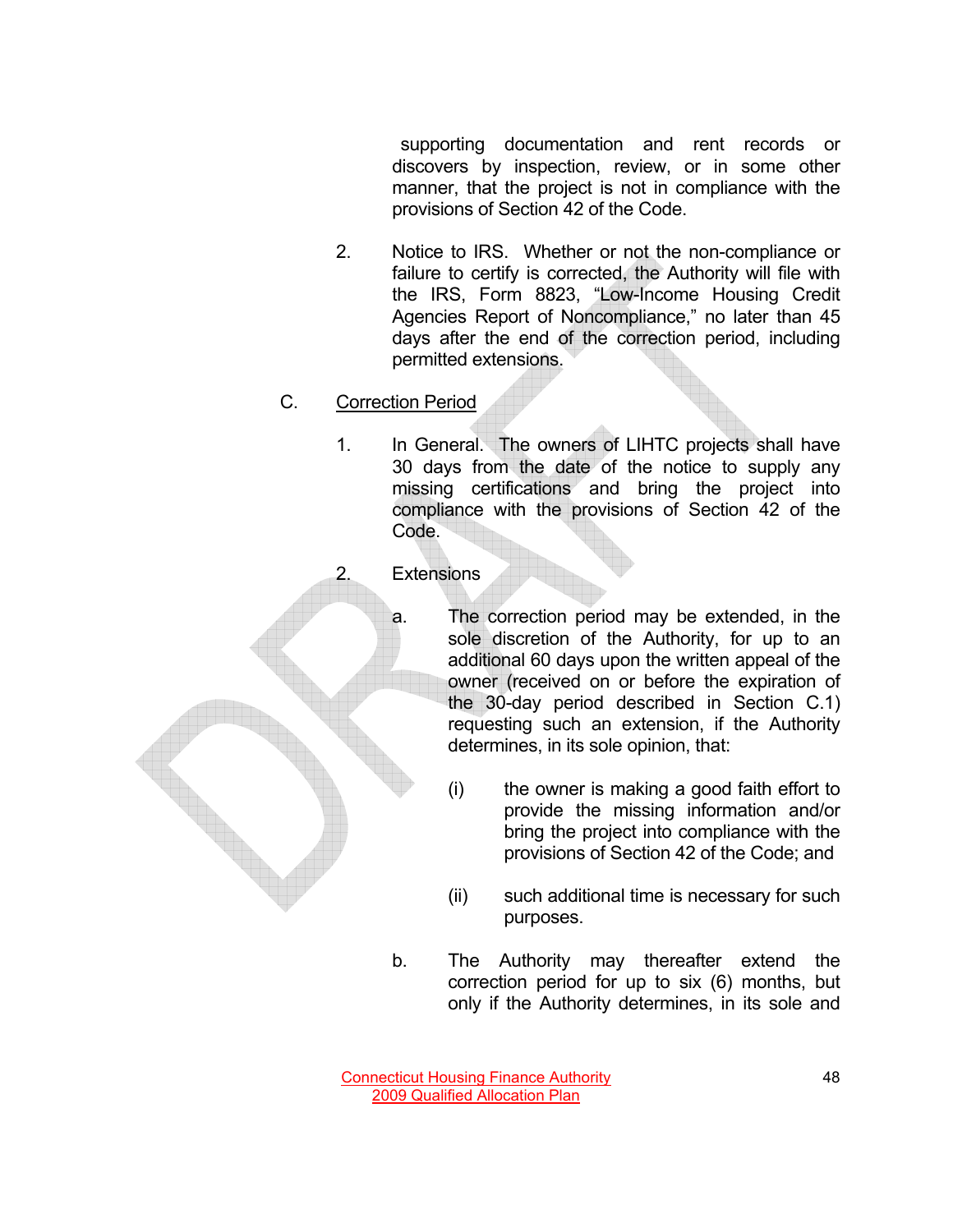exclusive discretion, that there is good cause for granting the extension.

- D. Additional Review Policy
	- 1. Section 1.42-5(e)(3) of the LIHTC Compliance Regulations states that if noncompliance or failure to certify is corrected within three (3) years after the end of the correction period, the HCA is required to file Form 8823 with the Service reporting the correction of the noncompliance or failure to certify.
	- 2. Requests to correct noncompliance after the end of the Correction Period described in Section C, will be processed under the Authority's Additional Review Policy.
	- 3. An Additional Review is defined as that process required when an owner submits information to the Authority or it's "Authorized Delegate" past the deadline imposed in Section 1.42-5 (e) (4) of the Compliance Regulations and in the "Authorized Delegate's" 'Forwarding of Noncompliance Letter' and after submission of IRS Form 8823 (Low-Income Housing Credit Agencies Report of Noncompliance) by the Authority to the Internal Revenue Service (The Service).
	- 4. The "Authorized Delegate" will charge the owner a fee, as determined by the Authority's Board of Directors, in order to process an Additional Review request. The current fee of \$225.00 is based on a minimum of three (3) hours work. Any time beyond the initial three (3) hours will be billed at \$75.00 per hour. The fee is subject to adjustment annually by the Authority's Board of Directors.
	- 5. Upon receipt of information that corrects previously reported continuing noncompliance and, upon payment in full for the review, an amended Form 8823 will be submitted to the Authority for execution and forwarding to the IRS. The owner will receive a copy of Form 8823 submitted to the Service.
	- 6. Please refer to the Authority's Compliance Monitoring Manual for detailed Additional Review information.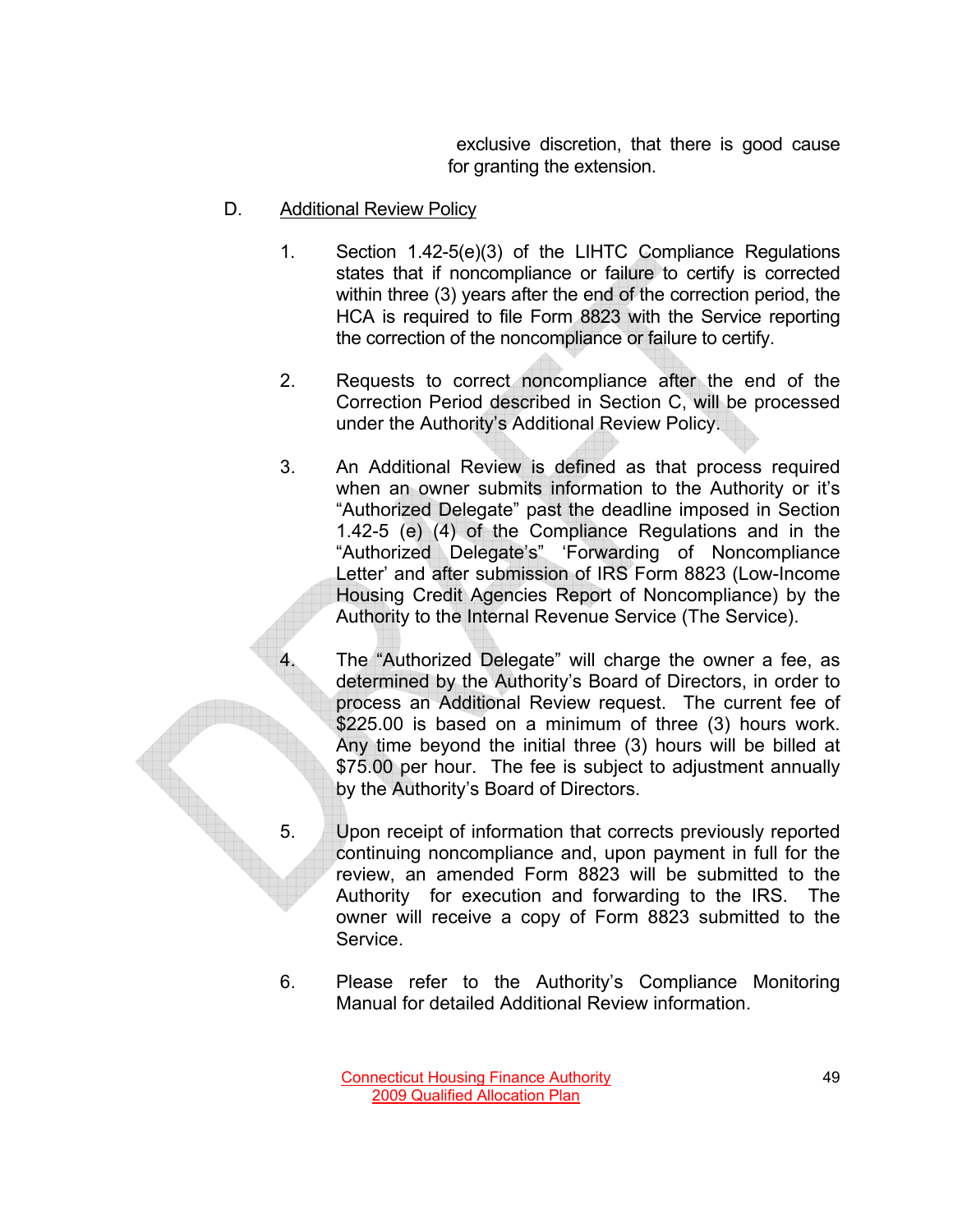### **VII. Authority Retention of Records**

- A. The Authority will retain records of noncompliance or failure to certify for six (6) years after the Authority's filing of the applicable Form 8823.
- B. The Authority will retain certifications and records, in all other cases, for three years from the end of the calendar year the Authority receives the certifications and records.

### **VIII. Extended Use Agreement Compliance Monitoring Policy (Post Year 15):**

Section 42 (h)(6)(A) of the Internal Revenue Code requires that a Housing Credit Agency and owner enter into an Extended Use Agreement ("EUA"), that will promote extended or long term use of low-income housing credit properties. An EUA has the legal status of a restrictive covenant, is recorded in the land records of the State and runs with the property.

The EUA requires owners receiving Housing Credits in 1990 or later years to continue to maintain the low-income occupancy of their projects for a minimum of an additional 15 years beyond the end of the tax credit compliance period. Failure to comply with the provisions of the EUA is an event of default and the Authority or its successors may exercise any of the remedies available in the Agreement. Furthermore, the Authority may seek specific performance of the EUA by the owner or any successor in interest thereto, without declaring an event of default and without waiving any remedies of the EUA, by filing an action any court of competent jurisdiction in the State of Connecticut.

Therefore, the Authority may establish a policy regarding how properties will be monitored and the consequences for noncompliance during the Extended Use Period. The Authority will advise owners and management agents of the Post Year-15 Extended Use Period monitoring requirements prior to expiration of the initial 15-year tax credit compliance monitoring period.